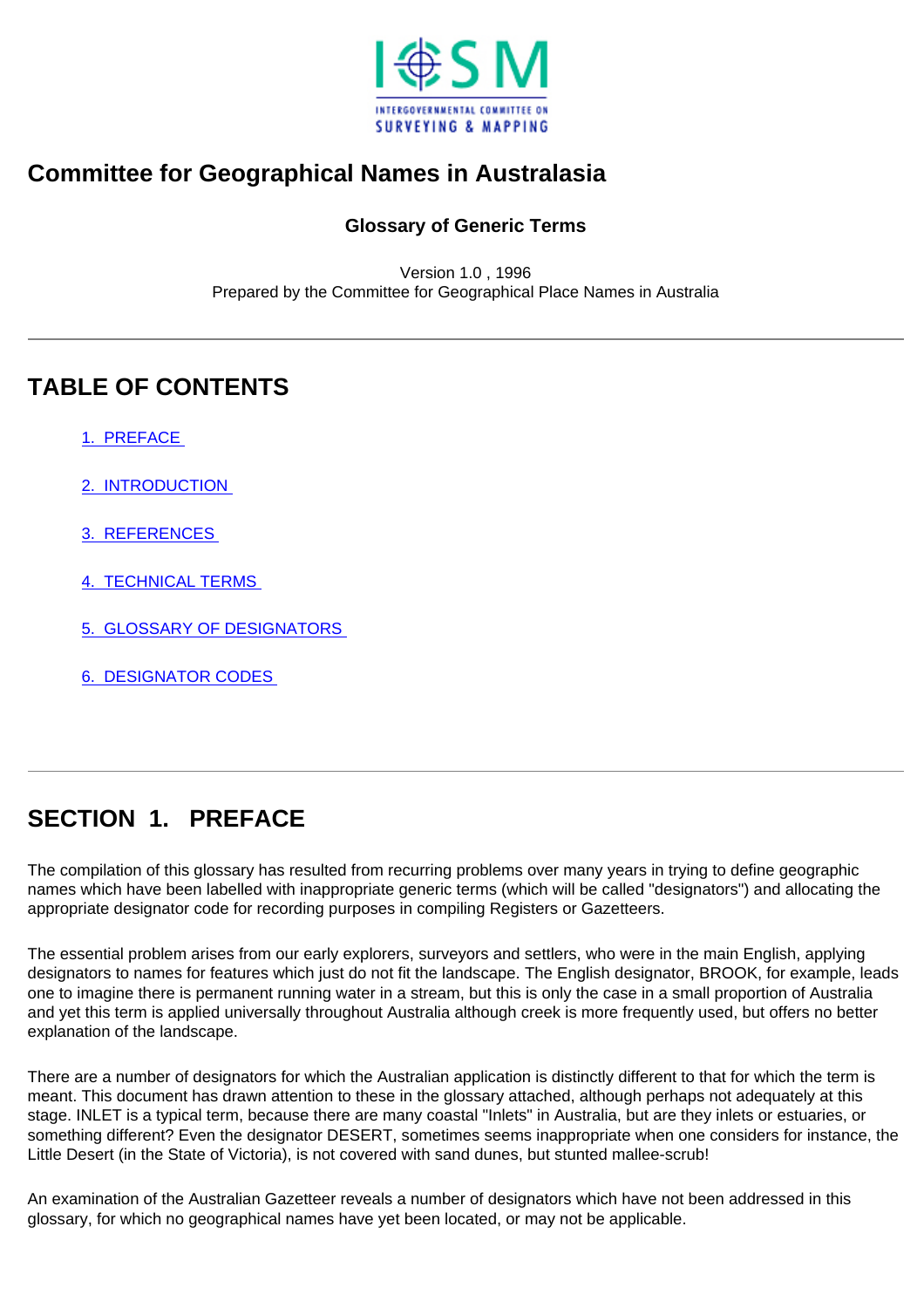# <span id="page-1-0"></span>**SECTION 2. INTRODUCTION**

#### **(i) TECHNICAL TERMS.**

This listing of technical terms is far from complete, but it covers some of the more common and some not so common terms one might encounter during nomenclature studies.

#### **(ii) GLOSSARY OF DESIGNATORS.**

This glossary is a provisional list of geographical designators in common use in Australia. It is by no means comprehensive at this stage, and additional names from other sources and variant applications of terms are sought to improve it. Please note that "designators" refers only to those names that are in use as part of a geographic name. There are many geographical terms in other glossaries and dictionaries which describe a feature and are not always part of the name; in general these have been omitted from this list. Some that have been included, for which an example is not given, may later be omitted if an example cannot be found.

Terms and expressions are listed alphabetically, and are in general use in Australia and overseas unless referenced -

(A) terms in common Australian usage

(L) terms in local (Victoria) use only.

The glossary is cross referenced in two ways:-

(a) Designators or terms appearing in the definitions which are defined under another heading are printed in capital letters.

(b) Definitions which are taken from the reference texts are given the number of the text as shown in the list of references.

The glossary is formatted into three columns as follows:

Column 1 "FEATURE" - lists the designators alphabetically according to standard dictionary practice.

Column 2 "CODE" - shows the designator code, which indicates the type of feature to which the designator refers and has been abbreviated to a code of four letters or less for convenience of processing and listing.

Column 3 "DESCRIPTION and EXAMPLE"- contains the definition of the designator along with appropriate example.

#### **(iii) DESIGNATOR CODES.**

This is an alphabetical listing of Designator codes of topographic features or designators, for use in the compilation of Registers and Gazetteers. The various statutory bodies throughout Australia have adopted a standard list of Designator Codes. Supplementary designator codes will be required to provide for certain mapped features and topographic terms which are peculiar to Australian mapping, or which have not otherwise been provided for.

# <span id="page-1-1"></span>**SECTION 3. REFERENCES**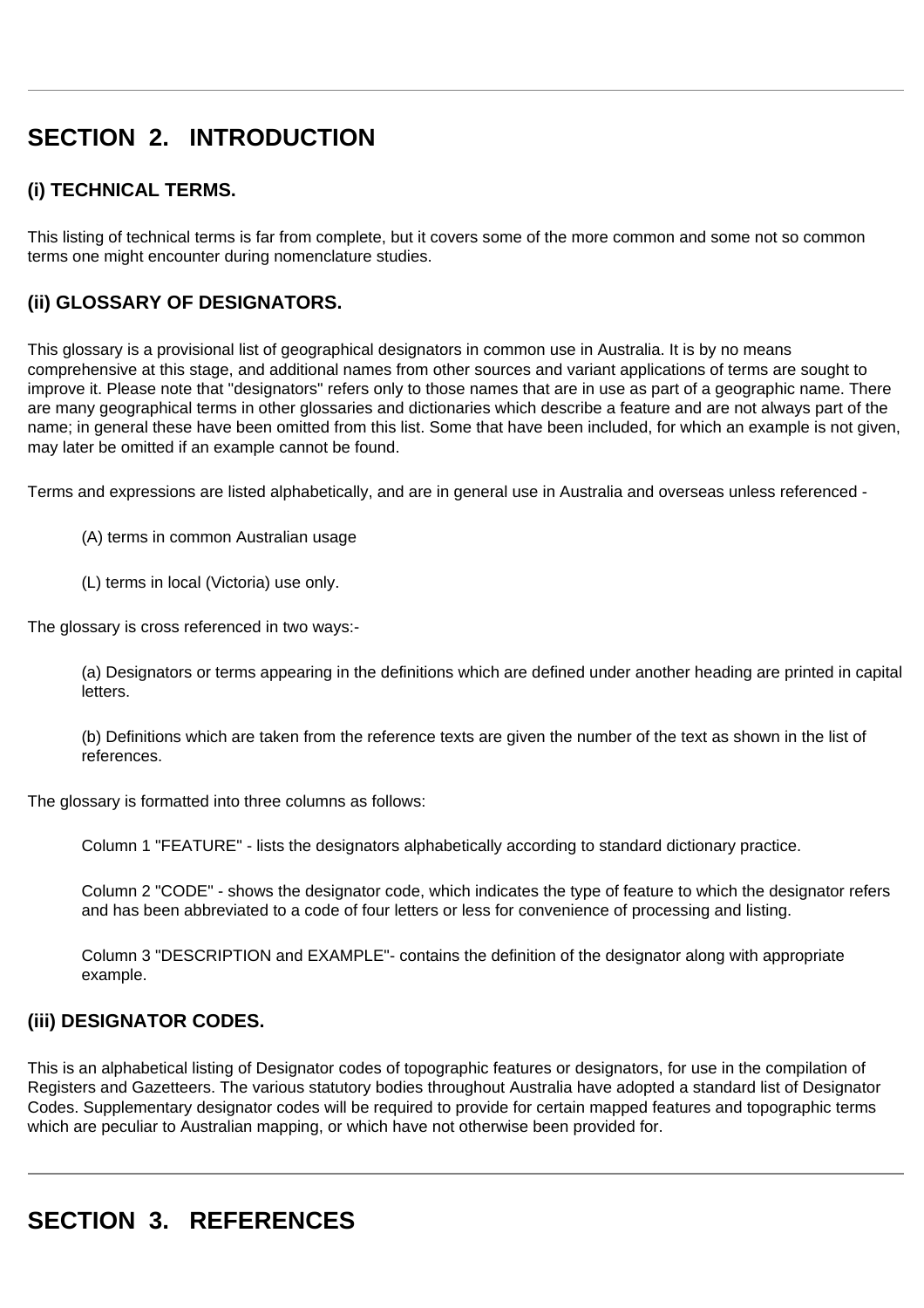- 1. HYDROGRAPHIC DICTIONARY International Hydrographic Organization, Third Edition, Monaco, 1970
- 2. MOORE, W. G "THE PENGUIN DICTIONARY OF GEOGRAPHY", Penguin Book, London, 1986.
- 3. WHITTON, John "THE PENGUIN DICTIONARY OF PHYSICAL GEOGRAPHY", Penguin Book, London, 1986.
- 4. STAMP, L. Dudley "A GLOSSARY OF GEOGRAPHICAL TERMS", Second Edition 1966, Longans
- 5. SWAIN, J. C "A CONCISE GLOSSARY OF GEOGRAPHICAL TERMS", Third Edition 1986, London
- 6. KNOX, A "GLOSSARY OF GEOGRAPHICAL AND TOPOGRAPHICAL TERMS"; 1904, London
- 7. SMALL, R. J. "A MODERN DICTIONARY OF GEOGRAPHY"; 1986, London
- 8. THE AUSTRALIAN CONCISE OXFORD DICTIONARY, Edited by George W. Turner, Melbourne 1987.
- 9. THE MACQUARIE DICTIONARY, Published by Susan Butler, N.S.W. 1985.
- 10. DICTIONARY OF U.S. MILITARY TERMS FOR JOINT USAGE, The Joint Chiefs of Staff, Washington 1964.
- 11. GENERIC TERMS IN CANADA'S GEOGRAPHIC NAMES, Published by the Canadian Permanent Committee on Geographic Names, 1987
- 12. GLOSSARY, Published by the Royal Australian Navy, Hydrographic Service, 1995
- 13. CIVIL AVIATION AUTHORITY Memorandum on definitions of terminology.
- 14. JUTSON, J.T THE PHYSIOGRAPHY (GEOMORPHOLOGY) OF WESTERN AUSTRALIAI, Geological Survey of Western Australia.

## <span id="page-2-0"></span>**SECTION 4. LIST OF SELECTED TECHNICAL TERMS**

| <b>TERM</b>          | <b>DEFINITION</b>                                                                                                 |
|----------------------|-------------------------------------------------------------------------------------------------------------------|
| 1. ACRONYM:          | Word formed from the initial letter or letters of each of the<br>successive or major parts of a composite term.   |
| 2. ALLONYM:          | Eack of two or more toponyms employed in reference to a<br>single topographic feature.                            |
| 3. ALTERNATIVE NAME: | One or two or more names for the same thing.                                                                      |
| 4. ANTHROPONYMY:     | The study of personal names.                                                                                      |
| 5. ATLAS:            | A bound collection of charts or maps; a bound collection of<br>tables, charts or plates illustrating any subject. |
| 6. CADASTRAL MAP:    | A large scale map which shows individual properties.                                                              |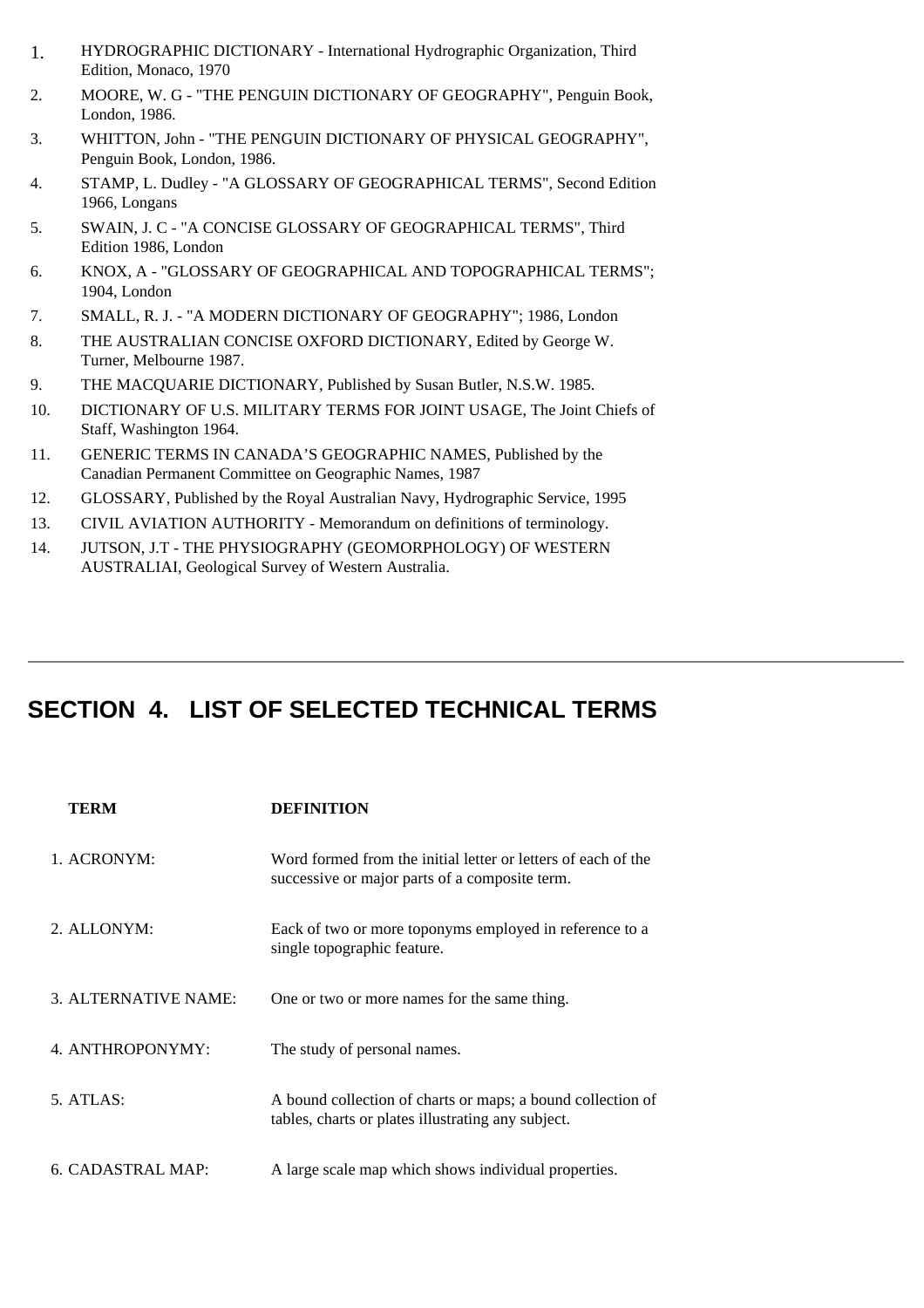| 7. CONVENTIONAL NAME:               | A name used widely or over a long period of time which<br>warrants retention even though not otherwise approved.                                                                                                    |
|-------------------------------------|---------------------------------------------------------------------------------------------------------------------------------------------------------------------------------------------------------------------|
| 8. CULTURAL FEATURE:                | Anything made or significantly modified by man, including<br>a road, railway, bridge etc.                                                                                                                           |
| 9. DESIGNATION:                     | A common noun indicating the type of thing named. A<br>geographic name does not always contain a generic term,<br>and when it does the generic term does not always make it<br>clear the nature of the thing named. |
| 10. DIACRITICAL MARKS:              | Any marks added above, below or inside a letter as<br>ordinarily written, including tone marks where appropriate.                                                                                                   |
| 11. ENDONYM                         | Name used in a region in which the feature is located,<br>regardless of the script in which it is expressed in writing.                                                                                             |
| 12. EXONYM:                         | Name used in a specific language for a topographical<br>feature situated outside the area where that language has<br>official status.                                                                               |
| 13. FEATURE NAME:                   | The name of a natural feature.                                                                                                                                                                                      |
| 14. GAZETTEER:                      | A list of geographic names identifying the nature and<br>location of the thing named. Most lists of names issued by<br>standardising bodies are gazetteers.                                                         |
| 15. GENERIC ELEMENT:                | That part of a toponym which consists of a generic term.<br>The generic element does not necessarily indicate the type<br>or class of feature of the item named.                                                    |
| 16. GENERIC TERM:                   | A common noun which describes a topographical feature in<br>terms of its characteristics and not by its proper name.                                                                                                |
| 17. GEOGRAPHIC<br>DICTIONARY:       | A compilation of geographic names that provide the<br>identifying and locating information included in gazetteers<br>and such additional geographic information as population,<br>area, resources, etc.             |
| 18. GEOGRAPHIC ENTITY:              | A comprehensive expression referring to any object or<br>place which has a geographic name.                                                                                                                         |
| 19. GEOGRAPHIC NAME:                | A proper name consisting of one or more words, used to<br>designate an individual geographic entity.                                                                                                                |
| 20. GLOSSARY:                       | Usually confined to a group of words on a specialised<br>subject; more likely than a dictionary to specify the<br>meaning which should properly be attributed to a word.                                            |
| 21. HYDROGRAPHIC<br><b>FEATURE:</b> | Any body of water, including flowing water on land.                                                                                                                                                                 |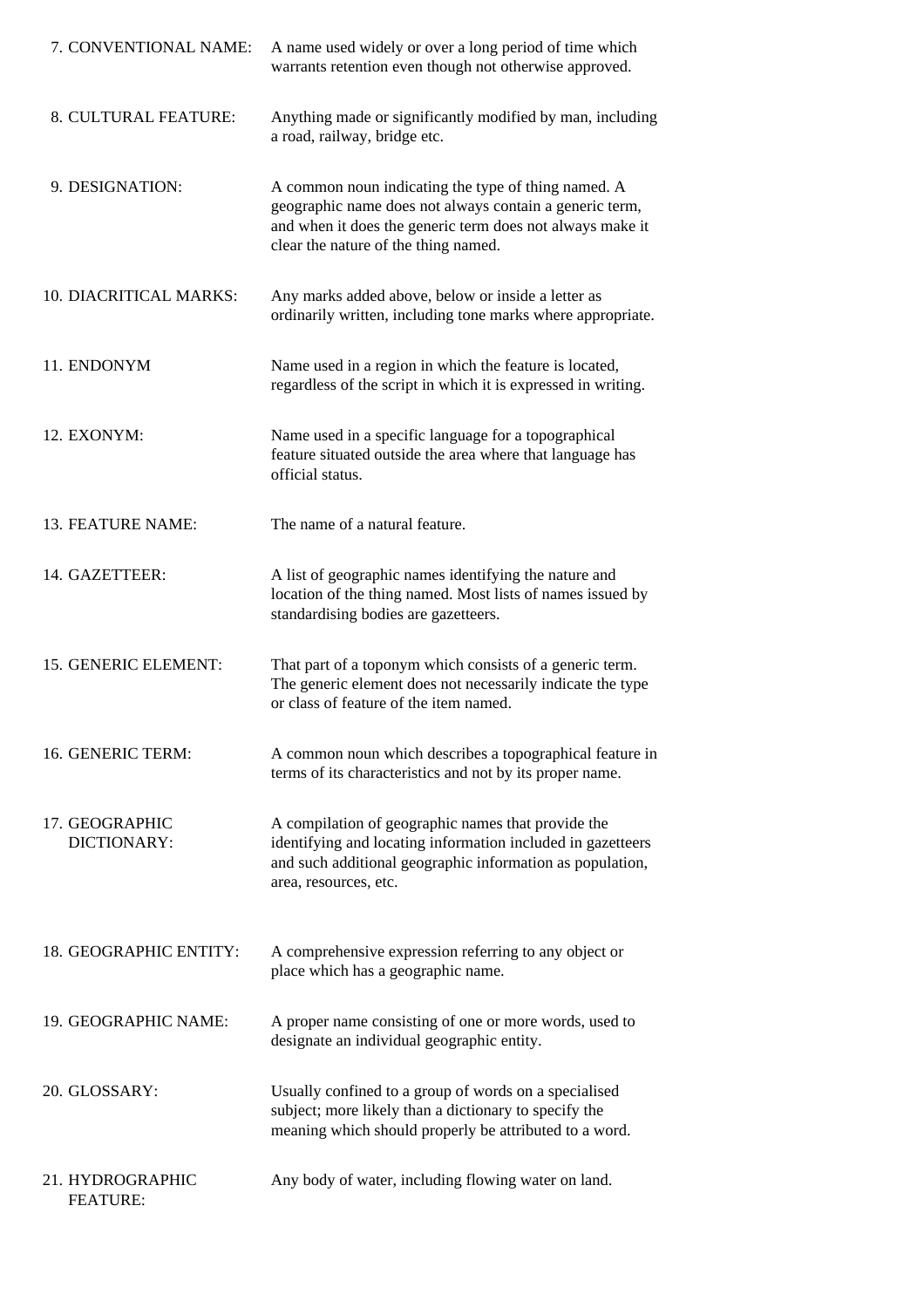| 22. HYDRONYM:                                 | A toponym applied to a hydrographic feature.                                                                                                                                             |
|-----------------------------------------------|------------------------------------------------------------------------------------------------------------------------------------------------------------------------------------------|
| 23. MAP INFORMATION:                          | Words on a map which do not constitute a geographic<br>name but which indicate the presence of something or<br>characteristic of the area.                                               |
| 24. NAME INDEX:                               | Usually a list of names in a publication indicating the place<br>in that publication where the name in question appears.                                                                 |
| 25. NATURAL FEATURE:<br>(or physical feature) | Any natural entity which may have a geographic name.                                                                                                                                     |
| 26. ODONYM:                                   | The proper name of a traffic route feature.                                                                                                                                              |
| 27. ONOMASTICS:                               | The study of names as names.                                                                                                                                                             |
| 28. ORONYM:                                   | The name applied to a feature of elevation such as a<br>mountain or hill.                                                                                                                |
| 29. PLACE NAME:                               | The term applied to a populated place.                                                                                                                                                   |
| 30. POPULATED PLACE:                          | Any inhabited place.                                                                                                                                                                     |
| 31. PRINTING FORM:                            | The manner in which the letters are put together as regards,<br>eg., capitalisation, spelling, or hyphenation.                                                                           |
| 32. SPECIFIC TERM                             | The element of a geographic name identifying the type of<br>entity.                                                                                                                      |
| 33. TOPOGRAPHIC MAP:                          | A map of a sufficiently large scale to show the detailed<br>surface features of an area, including its relief, usually by<br>means of contours, and such physical and cultural features. |
| 34. TOPONYM:                                  | The proper name applied to a topographical feature.<br>Comprehensive term for geographical and extraterrestrial<br>names.                                                                |
| 35. VARIANT NAME:                             | See ALLONYM.                                                                                                                                                                             |

#### <span id="page-4-0"></span>**SECTION 5. GLOSSARY OF DESIGNATORS**

Quick Find :

#### [A](#page-41-1) [B](#page-42-0) [C](#page-43-0) [D](#page-44-0) [E](#page-44-1) [F](#page-44-2) [G](#page-45-0) [H](#page-45-1) [I](#page-45-2) [J](#page-46-0) [K](#page-22-0) [L](#page-46-1) [M](#page-46-2) [N](#page-25-0) [O](#page-26-0) [P](#page-46-3) [Q](#page-48-0) [R](#page-48-1) [S](#page-49-0) [T](#page-50-0) [U](#page-38-0) [V](#page-50-1) [W](#page-50-2) Y

FEATURE CODE DESCRIPTION and EXAMPLE

[ [TOP](#page-0-1) ]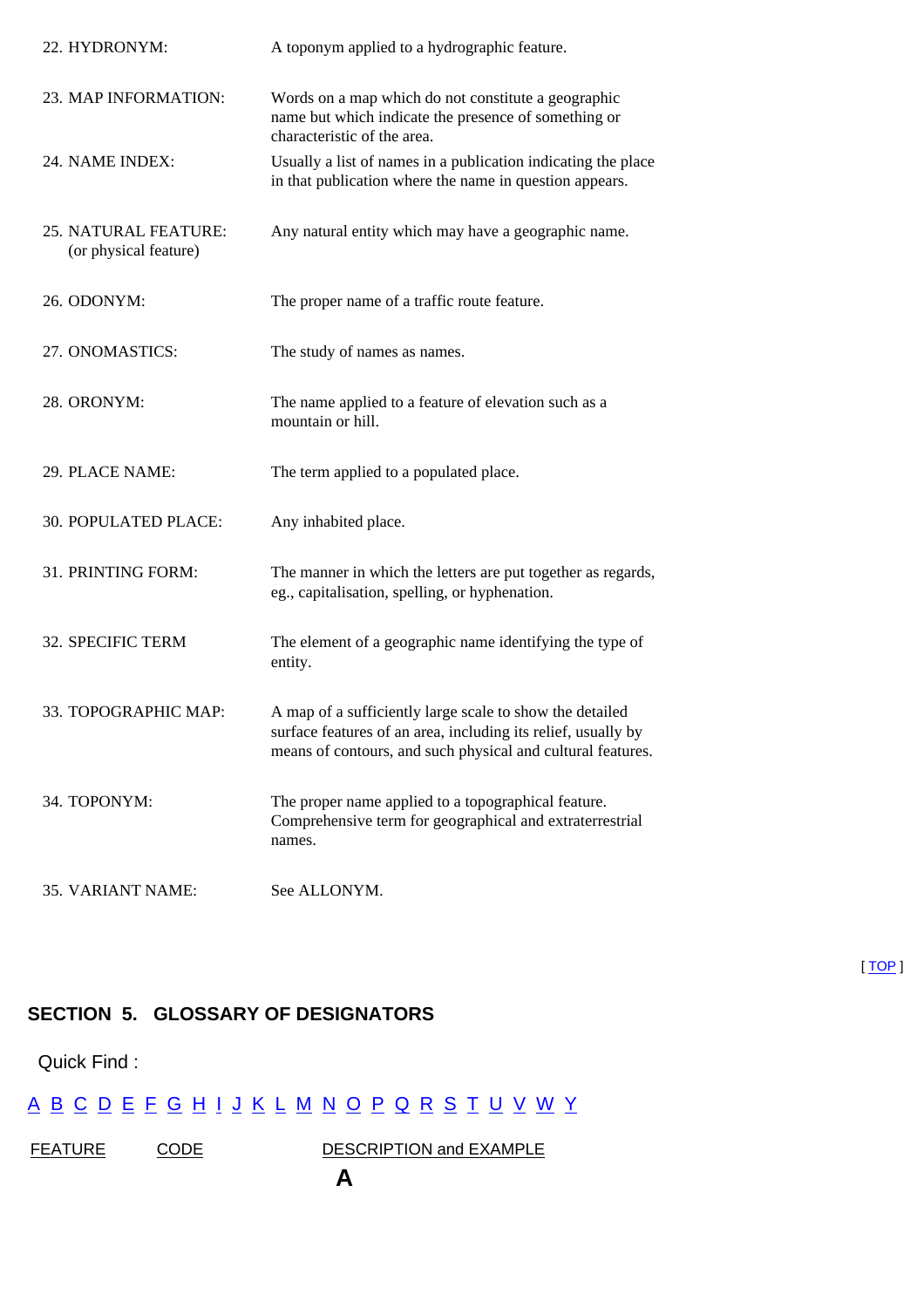| <b>ABATTOIRS</b>                       | <b>FTRY</b> | A establishment where animals are slaughtered for food(12).<br>e.g. SUNBURY ABATTOIRS                                                                                                                             |
|----------------------------------------|-------------|-------------------------------------------------------------------------------------------------------------------------------------------------------------------------------------------------------------------|
| <b>ABBEY</b>                           |             | CHCH A building(s) occupied by monks or nuns under an abbot or<br>abbess $(8)$ .<br>e.g. NOTRE DAME ABBEY                                                                                                         |
| <b>ADIT</b>                            | <b>MINE</b> | A horizontal tunnel into a mine or other underground<br>workings which is used for entry, drainage, transport,<br>$etc(12)$ .                                                                                     |
| <b>AERODROME</b>                       | AF          | A landing area that is smaller than an $AIRPORT(13)$ .<br>e.g. ESPERANCE AERODROME [WA]                                                                                                                           |
| <b>AIRFIELD</b><br>{Delete ?}          | AF          | A level tract of land, maybe equipped with hard surfaced<br>runways, buildings etc. for the operation and maintenance of<br>mainly light aircraft <sup>(9)</sup> . See also <b>AIRPORT</b><br>e.g. CASEY AIRFIELD |
| <b>AIRPORT</b>                         | AF          | A landing and taking off area for civil aircraft, usually<br>equipped with runways and aircraft maintenance and<br>passenger facilities <sup>(13)</sup> .<br>e.g. MELBOURNE AIRPORT                               |
| <b>AIRCRAFT</b><br><b>LANDING AREA</b> | AF          | An area of land in which aircraft land and from which they<br>take- off <sup>(13)</sup> . See also AERODROME.<br>e.g. VICTORIA VALLEY AIRSTRIP                                                                    |
| <b>ANABRANCH</b><br>(A).               |             | STRM A branch <b>STREAM</b> which turns out of a RIVER and re-<br>enters it lower down, forming a branch <b>ISLAND</b> <sup>(4)</sup> .<br>e.g. PRANJIP CREEK ANABRANCH                                           |
| <b>ANCHORAGE</b>                       |             | ANCH An area in which vessels anchor or may anchor(1).<br>e.g. SANDRINGHAM ANCHORAGE                                                                                                                              |
| <b>ANTARCTIC</b><br><b>CIRCLE</b>      |             | REGN The geographic parallel having a south latitude equal to the<br>compliment of the Declination of the Winter Solstice (lat 66<br>$[33$ i S approximately) $(1)$ .                                             |
| <b>AQUEDUCT</b>                        |             | CNAL A CONDUIT or artificial CHANNEL for conducting water<br>from place to place $(9)$ . See also RACE.<br>e.g. O'SHANNASSY AQUEDUCT                                                                              |
| ARBORETUM                              |             | GRDN A plot of land where different trees or shrubs are grown for<br>study or popular interest(9).<br>e.g. R. J. HAMER FOREST ARBORETUM                                                                           |
| <b>ARCHIPELAGO</b>                     |             | ARCH A group or chain of islands $(12)$ .<br>e.g. BUCCANEER ARCHIPELAGO [WA]                                                                                                                                      |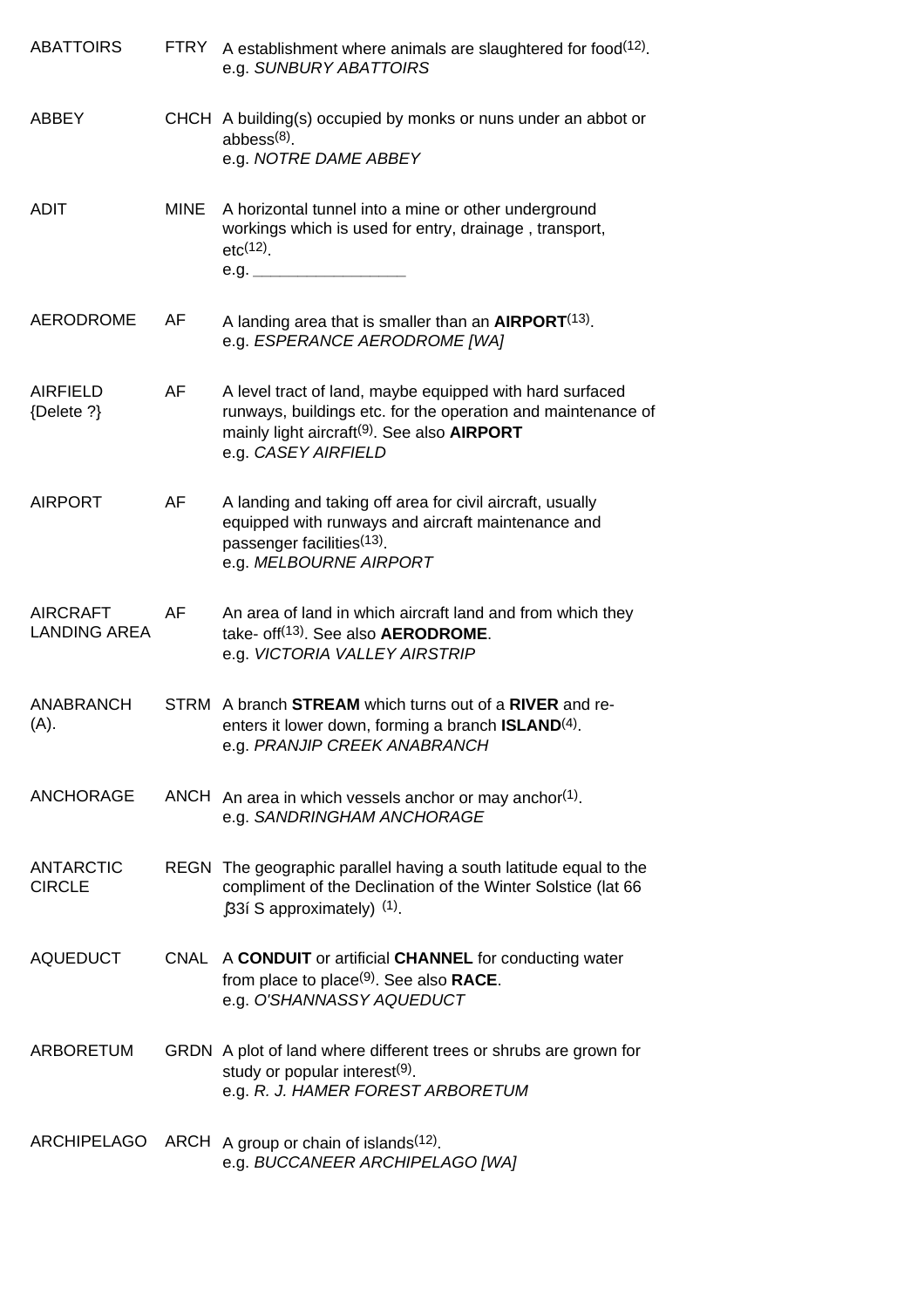| ARM                             | <b>RCH</b> | A narrow portion of the <b>SEA</b> projecting from the mainland <sup>(1)</sup> .<br>See also REACH.<br>e.g. NEWLANDS ARM [VIC]                                                                                                                                        |
|---------------------------------|------------|-----------------------------------------------------------------------------------------------------------------------------------------------------------------------------------------------------------------------------------------------------------------------|
| <b>ARTESIAN</b><br><b>BASIN</b> | <b>BAS</b> | A basin-shaped, permeable layer of rock, such as chalk, this<br>is sandwiched between two impermeable layers, such as<br>clay, so that the rain falling on the outcrop of the permeable<br>layer will filter through and collect underground <sup>(2)</sup> .<br>e.g. |
| <b>ARTESIAN</b><br>WELL         |            | BORE A type of WELL in which the water is forced to the surface<br>by hydrostatic pressure <sup>(2)</sup> .<br>e.g.                                                                                                                                                   |
| <b>ARTIFICAL LAKE RES</b>       |            | The waters impounded by usually the construction of a<br><b>RESERVOIR.</b><br>e.g. LAKE HUME [NSW]                                                                                                                                                                    |
| <b>ATOLL</b>                    | IS.        | A coral <b>ISLAND</b> consisting of a ring or horseshoe shaped<br><b>REEF, nearly or entirely surrounding a central LAGOON(1).</b><br>e.g.                                                                                                                            |
| <b>AUTO TRACK</b>               |            | RTRK See RACETRACK.                                                                                                                                                                                                                                                   |
| <b>AVENUE</b>                   |            | ROAD Any street so called, especially one which is wide and lined<br>with trees $(9)$ .<br>e.g. ALEXANDRA AVENUE                                                                                                                                                      |
|                                 |            | в                                                                                                                                                                                                                                                                     |
| <b>BACKWASH</b>                 |            | STRM See <b>BACKWATER.</b>                                                                                                                                                                                                                                            |
| <b>BACKWATER</b>                |            | STRM Still water beside a <b>STREAM</b> and is fed by its own back<br>$flow(8)$ .<br>e.g.                                                                                                                                                                             |
| <b>DANII</b>                    |            | $\mathbf{DAAIIZ}$ $(A2)$ A montion of the specified actual above the company                                                                                                                                                                                          |

BANK BANK (a) A portion of the sea bed raised above its surroundings, but covered with enough water to permit navigation(2). See also **SANDBANK**, **SANDBAR**. e.g. *CLONMEL BANKS [VIC]*

> (b) The sloping ground along the edge of a **RIVER**, **STREAM** or **LAKE**(2). e.g. *--------------------*

BAR BANK A **RIDGE** or succession of **RIDGES** of sand or other substances extending across the mouth of a **RIVER** or **HARBOUR** and which may obstruct navigation<sup>(1)</sup>. See also **SANDBAR**, **SPIT**, **REEF**, **SHOAL**. e.g. *\_\_\_\_\_\_\_\_\_\_\_\_\_\_\_\_\_\_\_\_\_\_\_*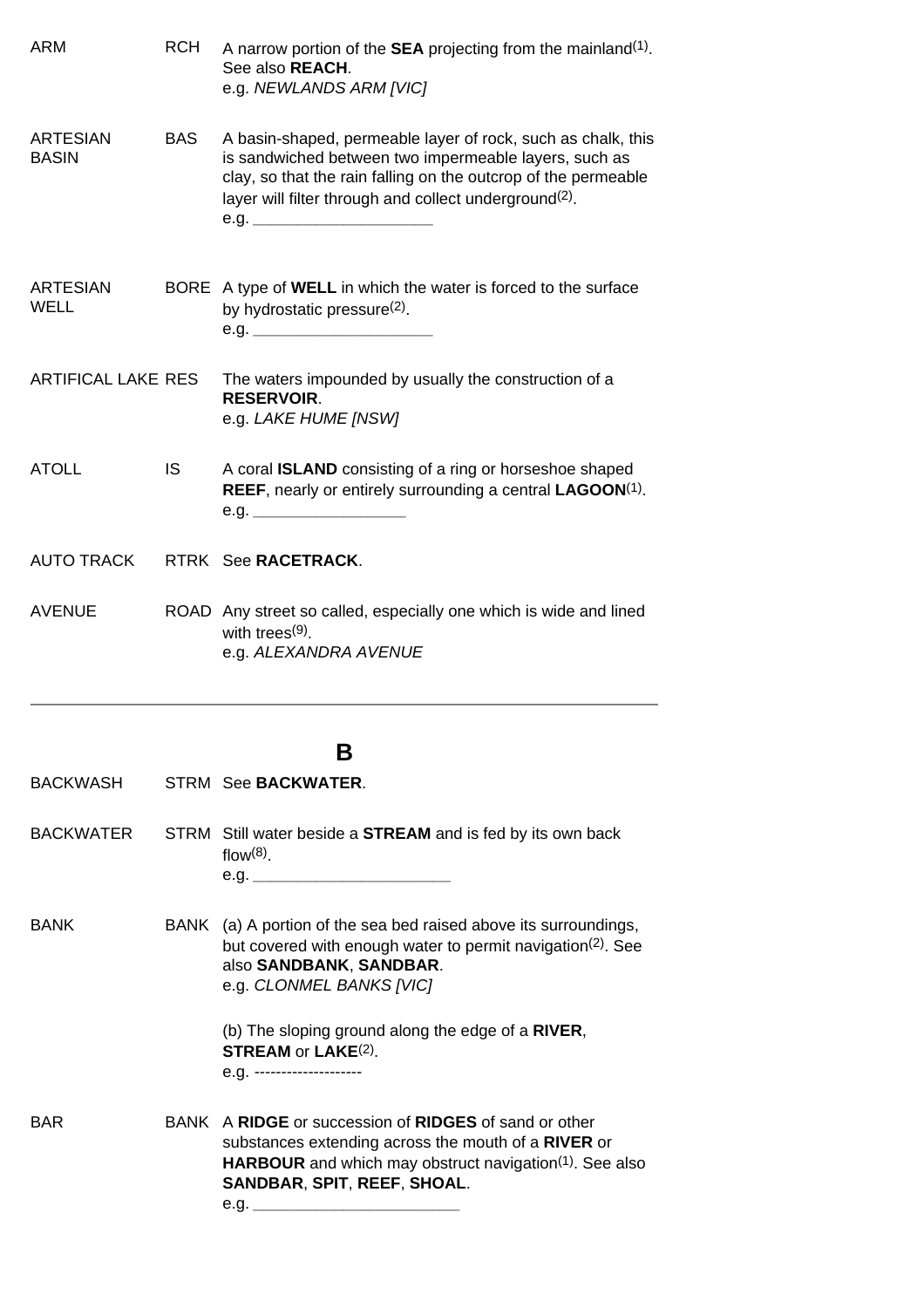| <b>BARRACKS</b> | BAR        | A building(s) used as a place of lodgement or residence of<br>soldiers.<br>e.g. SIMPSON BARRACKS [VIC]                                                                                                 |
|-----------------|------------|--------------------------------------------------------------------------------------------------------------------------------------------------------------------------------------------------------|
| <b>BARRAGE</b>  | DAM        | (a) A large structure across a RIVER or ESTUARY to<br>constrain the limit of tidal influence, and thus the ingress of<br>sea water.<br>(b) A structure built to store water, generally for irrigation. |
|                 |            |                                                                                                                                                                                                        |
| <b>BASIN</b>    |            | DEPR (a) A hollow or <b>DEPRESSION</b> in the earth's surface, wholly<br>surrounded by higher land; with or without surface outlet <sup>(3)</sup> .                                                    |
|                 |            | e.g KANYAPELLA BASIN [VIC]                                                                                                                                                                             |
|                 |            | (b) The tract of country drained by a RIVER and its<br>tributaries, or which drains into a particular $LAKE$ or $SEA(1)$ .<br>e.g.FORTESCUE RIVER BASIN [WA]                                           |
| <b>BASIN</b>    |            | DOCK (a) An artificial basin which ships are built or repaired, also<br>termed DRY DOCK. See also WET DOCK.<br>e.g.                                                                                    |
|                 |            | (b) An artificial basin in which ships are manoeuvred prior to<br>being received for loading and unloading. See also DOCK,<br>QUAY.                                                                    |
|                 |            |                                                                                                                                                                                                        |
| BATHS {Delete}  |            | BAPL A public swimming $\text{POOL}^{(9)}$ .<br>e.g. MIDDLE BRIGHTON MUNICIPAL BATHS [VIC]                                                                                                             |
| <b>BATTERY</b>  | BTRY       | (a) A stone crushing works for ore extraction, as used on<br>gold-fields.<br>e.g. RED ROBIN BATTERY                                                                                                    |
|                 |            |                                                                                                                                                                                                        |
|                 |            | (b) An emplacement for one or more guns on land.                                                                                                                                                       |
| <b>BAY</b>      | BAY        | (a) An open, curving indentation made by the <b>SEA</b> or a<br>LAKE into a COASTLINE(1).<br>e.g. ANXIOUS BAY [SA]                                                                                     |
|                 |            | (b) A body of water partly surrounded by land generally<br>smaller than a GULF and larger than a COVE.<br>e.g. BOTANY BAY [NSW]                                                                        |
| <b>BEACH</b>    | <b>BCH</b> | The sloping <b>SHORE</b> along a body of water that is<br>periodically washed by waves or tides and is usually covered<br>with sand or gravel.<br>e.g. RYE OCEAN BEACH                                 |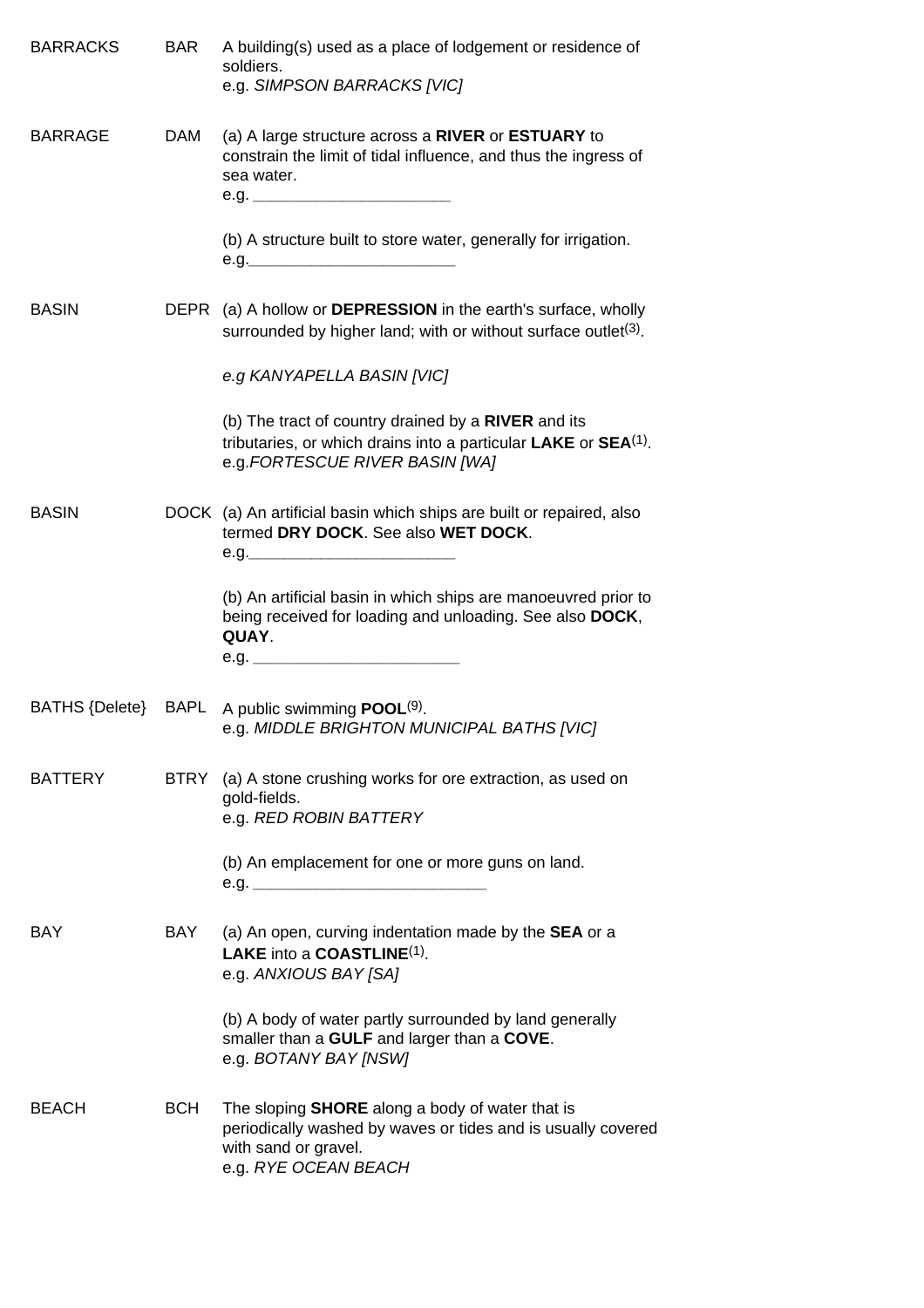| <b>BEACON</b>                  |             | NAVB A prominent specially constructed object forming a<br>conspicuous mark as a fixed aid to navigation $(1)$ .<br>e.g. POPE EYE BEACON                                                           |
|--------------------------------|-------------|----------------------------------------------------------------------------------------------------------------------------------------------------------------------------------------------------|
| <b>BECK {Delete}</b>           |             | STRM A North England term for a small <b>STREAM(2)</b> .                                                                                                                                           |
| <b>BENCH MARK</b><br>{Delete}  | <b>TRIG</b> | A point of known elevation, usually a mark or blaze cut into<br>some durable material in a line of survey for reference at a<br>future time. See also <b>CAIRN</b> .                               |
| <b>BEND</b>                    |             | BEND (a). A curve in the course of a <b>STREAM</b> and (or) the land<br>within the curve; a curve in a linear body of water. See also<br>LOOP, MEANDER.<br>e.g. CHAFFEY BEND                       |
|                                |             | (b) A point on a <b>STREAM</b> .<br>e.g. ECHO POINT                                                                                                                                                |
| <b>BIGHT</b>                   |             | BGHT An indentation in the sea coast similar to a BAY, but either<br>larger or with a greater curvature $(2)$ .<br>e.g. GREAT AUSTRALIAN BIGHT                                                     |
| <b>BILL</b>                    | PT.         | A beak-like coastal PROMONTORY <sup>(2)</sup> .                                                                                                                                                    |
| BILLABONG (A)                  |             | WTRH A RIVER branch that forms a <b>BACKWATER</b> or stagnant<br>pool <sup>(2)</sup> . See also <b>OX-BOW LAKE</b> .<br>e.g. KINGS BILLABONG                                                       |
| <b>BLOWHOLE</b>                |             | CAVE A hole near the sea-shore which has been formed in the roof<br>of a CAVE, and through which air and possibly water are<br>forced by the rising tide(2).<br>e.g. THUNDER BAY BLOWHOLES [WA]    |
| <b>BLUFF</b>                   | <b>CLIF</b> | A HEADLAND or CLIFF with a bold and almost<br>perpendicular face <sup>(4)</sup> .<br>e.g. SHORTLAND BLUFF                                                                                          |
| <b>BOMBING</b><br><b>RANGE</b> |             | FRNG A tract of land on which the military conducts bombing<br>practice.                                                                                                                           |
| <b>BORE</b>                    |             | BORE A deep vertical hole of a small diameter made to obtain<br>water $(4)$ ; or to ascertain the nature of the underlaying<br>strata <sup>(14)</sup> . See also WELL.<br>e.g. BELLBIRD BORE [VIC] |
| <b>BORE DRAIN</b>              | CANL        | An artificially constructed WATERCOURSE designed for the<br>purpose of removing surplus water from the <b>BORE</b> .<br>e.g.______                                                                 |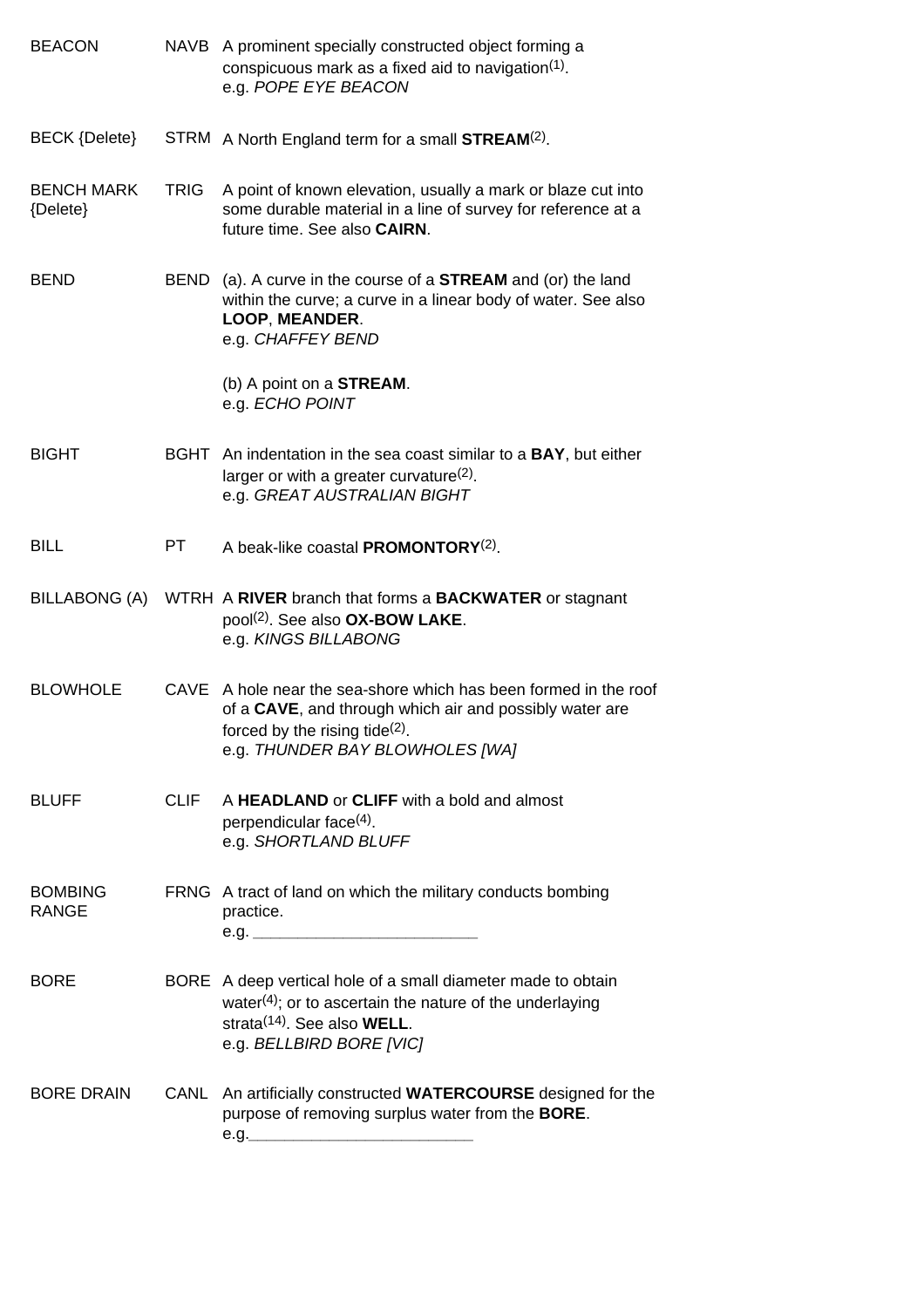| BOULDER(S)                             |             | ROCK A large water-worn or weather worn stone(s) $(8)$ . See also<br><b>ROCK, ROCK FORMATION.</b><br>e.g.                                                                                                            |
|----------------------------------------|-------------|----------------------------------------------------------------------------------------------------------------------------------------------------------------------------------------------------------------------|
| <b>BREAKAWAY</b>                       | <b>CLIF</b> | Steep CLIFFS connecting the old and new PLATEAUX<br>formed by the collapse of the edges of a tabletop, MESA or<br>similar.<br>e.g. NEALE BREAKAWAYS [WA]                                                             |
| <b>BREAKER</b>                         | <b>BRK</b>  | An underwater feature over which breakers develop.<br>e.g. OLD FAITHFUL BREAKER [WA]                                                                                                                                 |
| <b>BREAKWATER</b>                      |             | BRKW A natural or artificial structure along a COAST capable of<br>checking the force of the waves, thereby reducing beach<br>erosion or sheltering vessels from rough seas.<br>e.g. LEE BREAKWATER                  |
| <b>BREWERY</b><br>{Delete}             | FTRY        | A establishment for the brewing of beer, ale, $etc(9)$ . See also<br><b>WINERY.</b><br>e.g. CARLTON & UNITED BREWERY                                                                                                 |
| <b>BRICKWORKS,</b><br><b>BRICKYARD</b> | FTRY        | A place where bricks are made.<br>e.g. ----------------------                                                                                                                                                        |
| {Delete}<br><b>BRIDGE</b>              |             | BRDG (a) A man made structure carrying a ROAD or other<br>transportation system over a WATERCOURSE, RAILWAY,<br>ROAD or other obstruction. See also CAUSEWAY,<br><b>CULVERT.</b><br>e.g. CHARLES GRIMES BRIDGE [VIC] |
|                                        |             | (b) A natural <b>BRIDGE</b> , a bridge or arch of natural rock.<br>e.g. LONDON BRIDGE [VIC]                                                                                                                          |
| <b>BRIDLE PATH</b><br>{Delete}         | TRK         | A PATH fit for the passage of horses, but not motor<br>vehicles <sup>(4)</sup> . See also TRAIL, TRACK.<br>e.g.                                                                                                      |
| <b>STATION</b>                         |             | BROADCASTING BCST An organisation for broadcasting radio programs. The site,<br>studios, offices, etc. of such an organisation(1).                                                                                   |
| {Delete}                               |             |                                                                                                                                                                                                                      |
| <b>BROOK</b>                           |             | STRM A natural STREAM of water, smaller than a RIVER or<br><b>CREEK</b> and usually a primary stream not formed by<br>tributaries $(4)$ .<br>e.g. ALLAN BROOK [NSW]                                                  |
| {Delete}                               |             | BRUSH(WOOD) WOOD The small growing trees or shrubs of a WOOD; a THICKET<br>of small trees or underwood <sup>(4)</sup> . See also COPSE, SCRUB.                                                                       |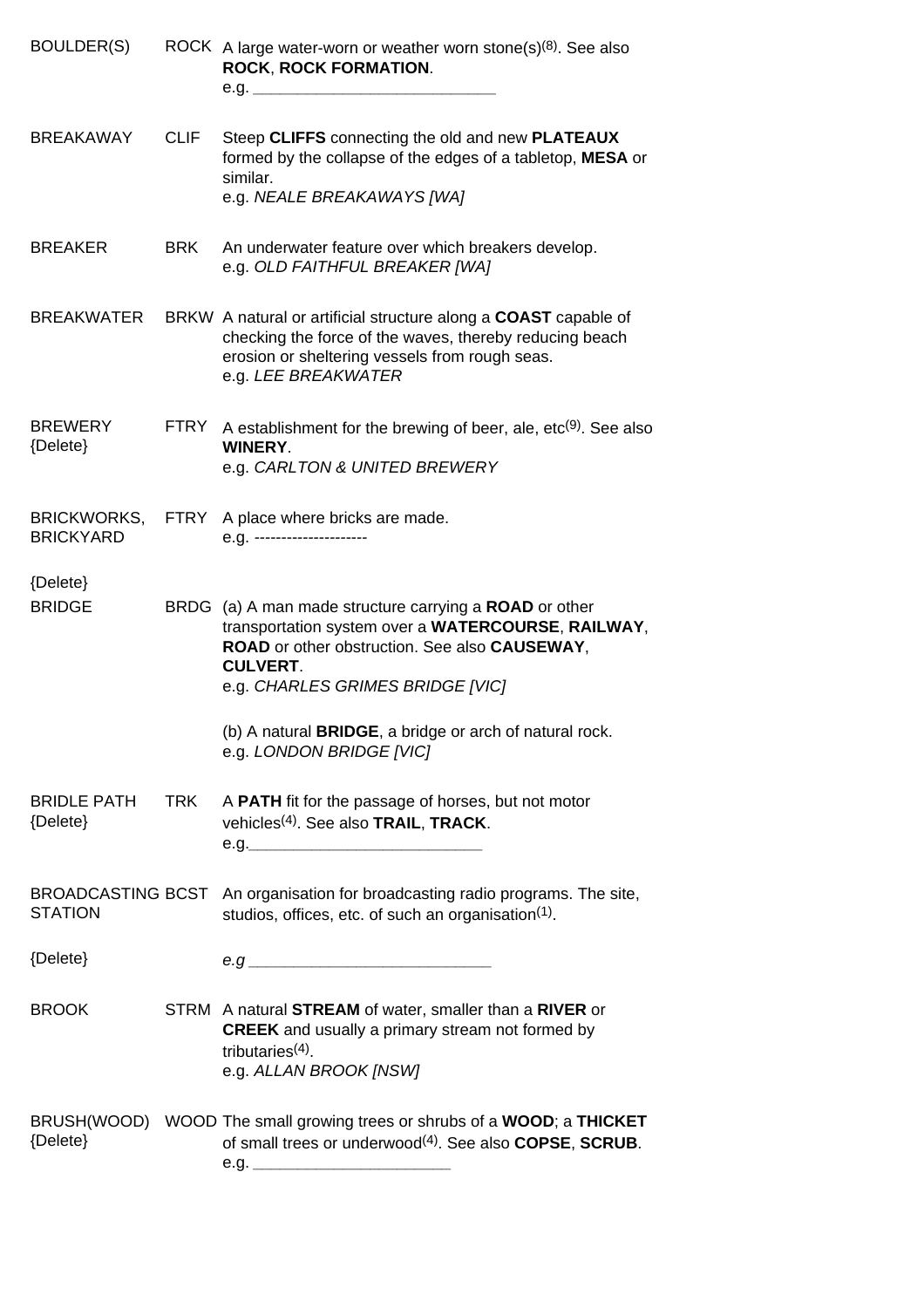| <b>BUILDING</b><br>{Delete} | <b>BLDG</b> | A man made structure with walls and a roof for the<br>protection of people and (or) materials; includes such<br>structures as Asylum, Chalet, Civic Centre, Court House,<br>House, Hut, Institute, Museum, Power Station, Town Hall,<br>Warehouse, but not a Church, Hospital, School, Post Office,<br>Police Station, etc.<br>e.g. CHESTERS HUT [VIC] |
|-----------------------------|-------------|--------------------------------------------------------------------------------------------------------------------------------------------------------------------------------------------------------------------------------------------------------------------------------------------------------------------------------------------------------|
| <b>BUOY</b>                 | <b>NAVB</b> | A floating object moored to the seafloor, as an aid to<br>navigation or for other specific purposes <sup>(1)</sup> .<br>e.g. EASTERN LIGHT BUOY [VIC]                                                                                                                                                                                                  |
| <b>BURN</b>                 |             | STRM A BROOK or small STREAM <sup>(2)</sup> .<br>e.g. GRANGE BURN [VIC]                                                                                                                                                                                                                                                                                |
| <b>BUTTE</b>                | <b>HILL</b> | A flat topped hill, similar to, but smaller than a $MESA(2)$ .<br>e.g. QUANBUN BUTTE [WA]                                                                                                                                                                                                                                                              |
| <b>BUTTRESS</b>             | <b>CLIF</b> | A rugged, protruding rocky ridge or face on a<br><b>MOUNTAINSIDE.</b><br>e.g. FINGER BUTTRESS [VIC]                                                                                                                                                                                                                                                    |
| <b>BY-PASS</b>              |             | ROAD A ROAD which skirts the margins of some locality,<br>frequently a TOWN or CITY, thus enabling through traffic to<br>avoid passing through that locality and so relieve possible<br>traffic congestion $(7)$ .<br>e.g. MALTBY BY-PASS [VIC]                                                                                                        |

# **C**

| CAIRN {Delete}                  |             | MONU A pyramidal heap of stones to mark a <b>SUMMIT</b> , <b>TRACK</b> ,<br>boundary, historical event, or a memorial to a person.                                                                     |
|---------------------------------|-------------|--------------------------------------------------------------------------------------------------------------------------------------------------------------------------------------------------------|
|                                 |             | See also COLUMN, MONUMENT.<br>e.g. CHARLES DERRICK MEMORIAL CAIRN [VIC]                                                                                                                                |
| CAIRN {Delete}                  | TRIG        | A pyramidal heap of stones to mark a line of survey for<br>reference at a future time. See also <b>BENCH MARK</b> .<br>e.g. MOLLY HILLS CAIRN [VIC]                                                    |
| CAMP {Delete}                   | СP          | A group of tents or other temporary shelters in one place <sup>(9)</sup> .<br>See also <b>CARAVAN PARK</b> .<br>e.g. KALATHA CAMP                                                                      |
| CAMPSITE,<br>${Delete}$         | <b>CPST</b> | An area where a <b>CAMP</b> has been established or where it<br>would be suitable to establish one; an area, often provided<br>with amenities, where it is permitted to set up a camp <sup>(9)</sup> . |
| <b>CAMPING</b><br><b>GROUND</b> |             | e.g. BLUE GUM FLAT -- better example req'd                                                                                                                                                             |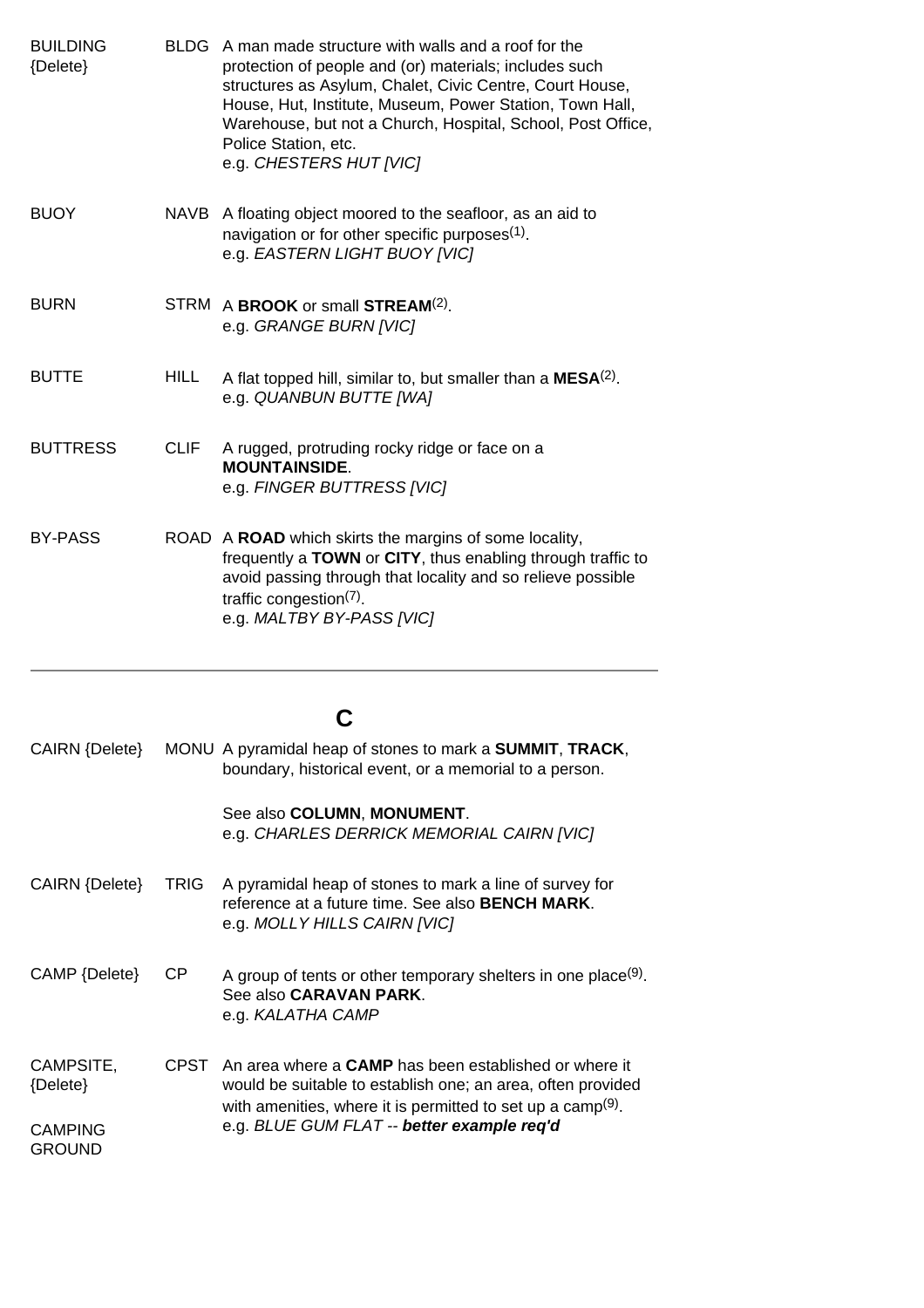| CANAL                       | CNAL | (a). A man made <b>WATERWAY</b> used by watercraft.<br>e.g. RAILWAY CANAL [VIC]                                                                                                                                                                                          |
|-----------------------------|------|--------------------------------------------------------------------------------------------------------------------------------------------------------------------------------------------------------------------------------------------------------------------------|
|                             |      | (b). A large artificial watercourse used for irrigation<br>purposes. See also CHANNEL, DRAIN.<br>e.g. STUART MURRAY CANAL [VIC]                                                                                                                                          |
| <b>CANYON</b>               |      | GORG A deep VALLEY with steep sides, often with a STREAM<br>flowing through it <sup>(9)</sup> . Usually called a <b>GORGE</b> in Australia.<br>See also GLEN, RAVINE.<br>e.g.KINGS CANYON [NT]                                                                           |
| <b>CAPE</b>                 | CAPE | A piece of land projecting into a body of water(1). See also<br>BILL, HEADLAND, POINT, PROMONTORY.<br>e.g. NORTH WEST CAPE [WA]                                                                                                                                          |
| <b>CAR PARK</b><br>{Delete} |      | CRPK A area designated for the parking of motor vehicles.<br>e.g. GERRATYS BUS PARK                                                                                                                                                                                      |
| CARAVAN PARK CP<br>{Delete} |      | A bounded area in which caravans are, or can be, parked, or<br>where caravan type accommodation can be obtained.<br>Domestic facilities may be provided (12).<br>e.g.                                                                                                    |
| <b>CASCADE</b>              |      | WRTF A small WATERFALL, or series of FALLS, formed by water<br>in its descent over ROCKS <sup>(4)</sup> . See also CATARACT.<br>e.g. CAMERON CASCADE                                                                                                                     |
| <b>CATARACT</b>             |      | WRTF A WATERFALL usually of considerable size, falling<br>headlong over a precipice <sup>(4)</sup> . See also <b>CASCADE</b> , <b>RAPIDS</b> .<br>e.g. $\qquad \qquad$                                                                                                   |
| <b>CATCHMENT</b>            | DAM  | ????????                                                                                                                                                                                                                                                                 |
| <b>CATCHMENT</b><br>AREA    |      | DEPR See WATERSHED.                                                                                                                                                                                                                                                      |
| <b>CAUSEWAY</b>             |      | BRDG A raised way across a low or wet ground or water <sup>(1)</sup> . See<br>also BRIDGE, CULVERT.<br>e.g. LINCOLN CAUSEWAY                                                                                                                                             |
| CAVE                        |      | CAVE A hollowed-out chamber in the earth, or in the side of a<br><b>CLIFF</b> or <b>HILL</b> ; especially a larger natural cavity in the earth<br>with an opening to the surface <sup>(4)</sup> . See also <b>CAVERN</b> ,<br><b>GROTTO.</b><br>e.g. JENOLAN CAVES [NSW] |
| <b>CAVERN</b>               |      | CAVE A term generally regarded as synonymous with CAVE,<br>though sometimes implying one of large dimensions <sup>(2)</sup> .<br>e.g.                                                                                                                                    |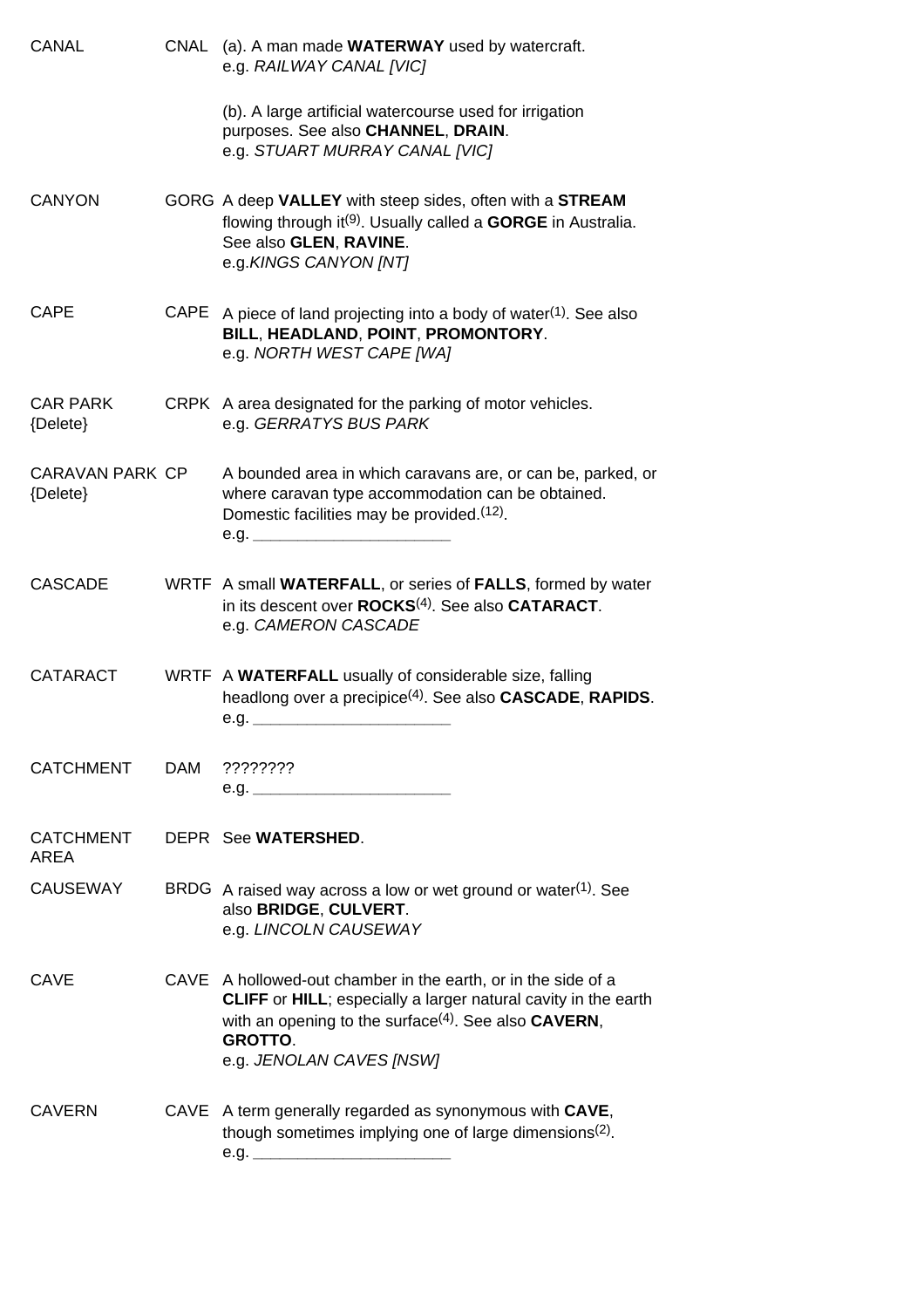| CAY                         | IS          | A low flat <b>ISLAND</b> of sand, mud, coral, etc. awash or drying<br>at low tide <sup>(1)</sup> . See also <b>CLUMPS</b> .<br>e.g. MYSTERY CAY [QLD]                                                                                    |
|-----------------------------|-------------|------------------------------------------------------------------------------------------------------------------------------------------------------------------------------------------------------------------------------------------|
| <b>CEMETERY</b><br>{Delete} | CEM         | A place or area for burying the dead.<br>e.g. MELBOURNE GENERAL CEMETERY [VIC]                                                                                                                                                           |
| <b>CHANNEL</b>              | CNAL        | (a). A man made watercourse used for irrigation and<br>drainage purposes. See also CANAL.<br>e.g. WARANGA WESTERN CHANNEL [VIC]                                                                                                          |
|                             |             | (b). A deeper or sufficiently deep WATERWAY, natural or<br>dredged, through a RIVER, HARBOUR, PASSAGE,<br><b>STRAIT.</b><br>e.g. WILLIAMSTOWN CHANNEL                                                                                    |
|                             |             | (c). A navigable route through <b>SHOALS</b> , which affords the<br>best and safest passage for vessels or boats. See also<br><b>CUTTING, GUTTER.</b><br>e.g. CAPRICORN CHANNEL [QLD]                                                    |
|                             |             | CHAPEL {Delete} CHCH A place of worship connected with and subsidiary to a<br><b>CHURCH</b> ; a place of worship other than a <b>CHURCH</b> or<br>cathedral, especially in public institutions. See also ABBEY.<br>e.g. __________       |
| <b>CHASM</b>                |             | GORG A particularly narrow portion of a CANYON, GORGE or<br><b>RAVINE</b> where the width is notably exceeded by the depth<br>and the sides are vertical or nearly so.<br>e.g. STANLEY CHASM [NT]                                        |
| <b>CHURCH</b><br>{Delete}   |             | CHCH A building used for religious worship, i.e., Mosque,<br>Synagogue, Tabernacle, Temple. See also CHAPEL.<br>e.g. WESLEY CHURCH [VIC]                                                                                                 |
| <b>CITY</b>                 | <b>CITY</b> | An urban built-up area, population usually in excess of<br>20,000. Usually a Local Government classification. TOWN<br>incorporated by a charter; a large and important TOWN, a<br>Cathedral TOWN.<br>e.g. BALLARAT [VIC]                 |
| <b>CLAYHOLE</b>             |             | CLAY See CLAY PIT.                                                                                                                                                                                                                       |
| CLAYPAN (A)                 | CLAY        | A shallow DEPRESSION, generally circular in outline,<br>varying in diameter from a few to several hundred metres.<br>Floored with clay, bare of vegetation and holding water for a<br>time after rain(4).<br>e.g. MARILLANA CLAYPAN [WA] |
| <b>CLAY PIT</b>             | CLAY        | A pit from which clay is dug <sup>(8)</sup> .<br>e.g. $-$                                                                                                                                                                                |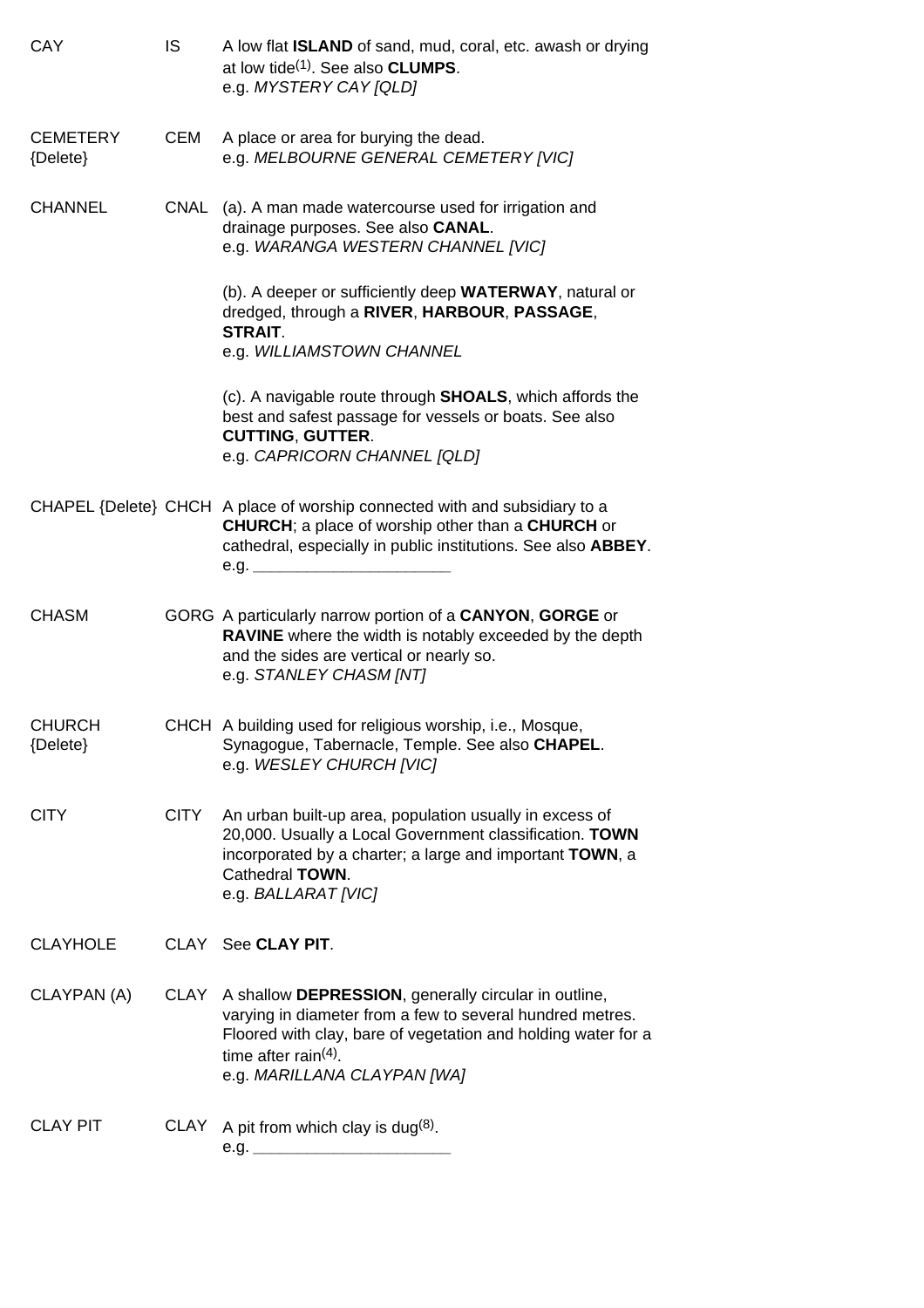| <b>CLEARING</b><br>{Delete} | <b>PLN</b>  | A piece of land cleared for cultivation, especially the<br>primeval FOREST <sup>(2)</sup> . See also DOWNS, FLAT, HEATH,<br>PLAIN.<br>e.g. THE SPRINGS CLEARING                          |
|-----------------------------|-------------|------------------------------------------------------------------------------------------------------------------------------------------------------------------------------------------|
| <b>CLIFF</b>                | <b>CLIF</b> | A perpendicular or steep face of ROCK of considerable<br>height either inland or along the $COAST(4)$ . See also<br><b>BLUFF.</b><br>e.g. MARTHA CLIFF                                   |
| <b>CLUMPS</b>               | <b>IS</b>   | Mangrove islands? A cluster of small ISLANDS?<br>e.g. OLD MAN CLUMPS                                                                                                                     |
| COAST,<br><b>COASTLINE</b>  | COST        | The edge or margin of land next to the $SEA(1)$ .<br>e.g. CROAJINGOLONG COAST                                                                                                            |
| COL                         |             | PASS A depression in a range of MOUNTAINS or HILLS, usually<br>providing a <b>PASS</b> through the <b>RANGE</b> <sup>(2)</sup> .<br>e.g. DERRICK COL [VIC]                               |
| <b>COLLEGE</b><br>{Delete}  |             | SCHL An institution for higher education; a large and important<br>secondary SCHOOL <sup>(9)</sup> . See also UNIVERSITY.<br>e.g. McGUIRE SECONDARY COLLEGE [VIC]                        |
| <b>COLUMN</b><br>{Delete}   |             | MONU A pillar or solid body of wood or stone of considerably<br>greater length than thickness, used as a solitary<br><b>MONUMENT.</b> See also CAIRN.<br>e.g. __________________         |
| <b>COMMON</b>               | <b>RESV</b> | A tract of land which belongs to the local community as a<br>whole, and is open to common use( $2$ ). [See also OVAL,<br>PARK.]<br>e.g. SALE COMMON                                      |
| <b>CONDUIT</b>              | <b>PIPE</b> | A large diameter PIPELINE for conveying liquids <sup>(9)</sup> .<br>e.g. YARRA - SILVAN CONDUIT                                                                                          |
| <b>PARK</b>                 |             | CONSERVATION RESV A tract of public land set apart for a specific purpose.<br>e.g.                                                                                                       |
| <b>CONVENT</b><br>{Delete}  |             | CHCH A building(s). for a religious community, usually women,<br>living together under discipline <sup>(8)</sup> . See also $ABBEY$ ,<br><b>MONASTERY.</b><br>e.g. STELLA MARIS CONVENT. |
| <b>COPSE</b>                |             | WOOD A small <b>WOODS</b> or <b>THICKET</b> <sup>(2)</sup> . See also <b>SCRUB</b> ,<br><b>BRUSHWOOD.</b>                                                                                |
| CORAL ISLAND IS             |             | A <b>ISLAND</b> principally or entirely formed of coral <sup>(2)</sup> . See also<br>ATOLL, CORAL REEF.<br>e.g. GREEN ISLAND [QLD]                                                       |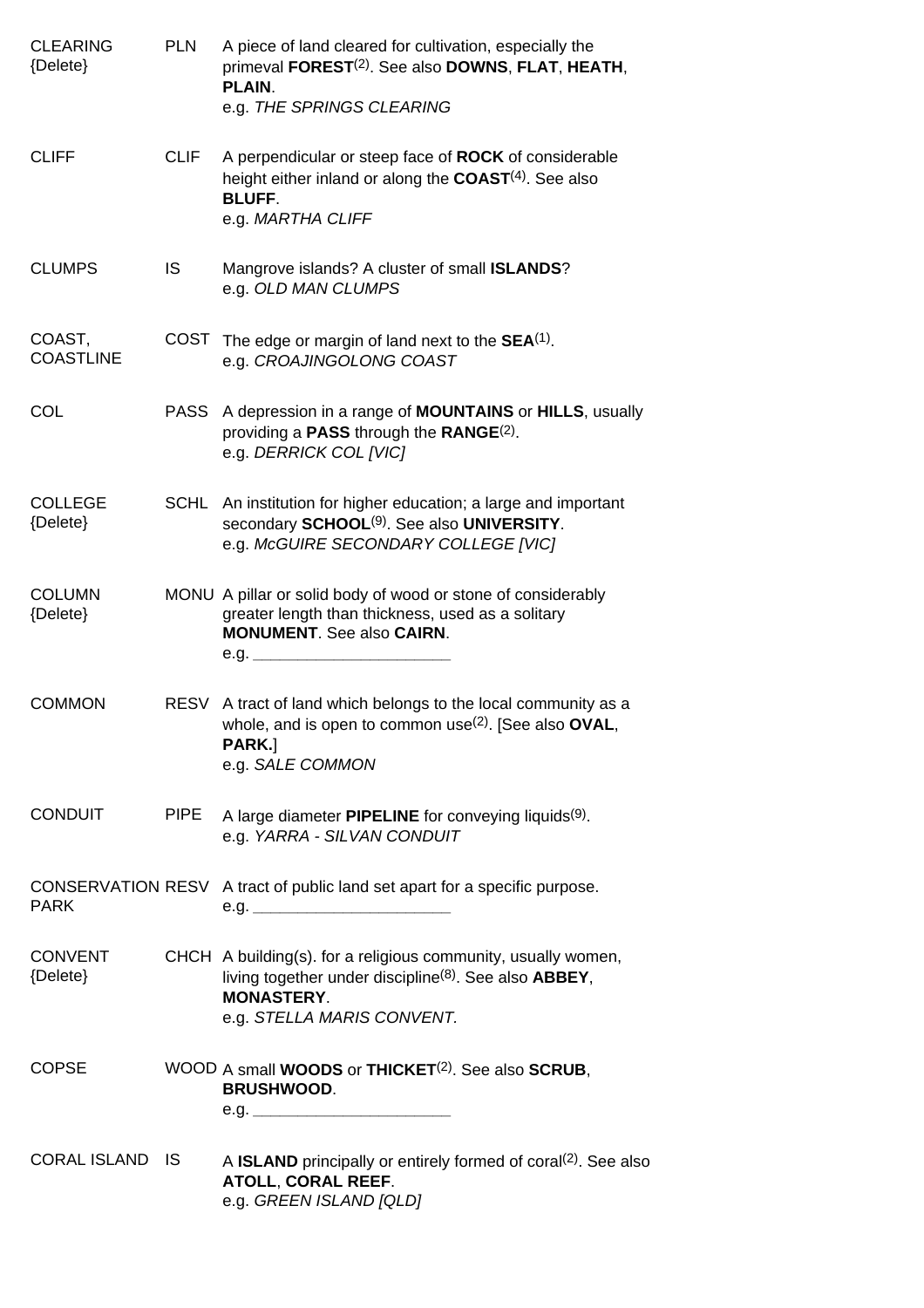| <b>CORAL REEF</b>                    | IS.  | A REEF, often of large extent, composed chiefly of coral and<br>its derivatives <sup>(1)</sup> . See also ATOLL, CORAL ISLAND.<br>e.g. OSPREY REEF [QLD] |
|--------------------------------------|------|----------------------------------------------------------------------------------------------------------------------------------------------------------|
| <b>CORNER</b>                        |      | PLNA A place where two boundaries or <b>ROADS</b> meet; a region; a<br>remote place. See also ROAD CORNER.<br>e.g. NEDS CORNER                           |
| <b>COUNTRY CLUB PARK</b><br>{Delete} |      | A sporting and social club in a rural district <sup>(8)</sup> .<br>e.g. R.A.C.V. COUNTRY CLUB                                                            |
| <b>COUNTY</b>                        |      | CNTY A principle division of the State into land units.<br>e.g. BOURKE                                                                                   |
| <b>COVE</b>                          |      | COVE A sheltered recess in a COAST; a small BAY, a CREEK or<br><b>INLET</b> where boats may shelter <sup>(4)</sup> .<br>e.g. SYDNEY COVE [NSW]           |
| CRAG                                 |      | ROCK A rough, steep rock or point of rock <sup>(2)</sup> . See also<br><b>BOULDERS, ROCK.</b><br>e.g. NEILSON CRAG                                       |
| <b>CRATER</b>                        | CRTR | (a) The funnel-shaped hollow at the top of the cone of a<br>volcano $(2)$ .                                                                              |
|                                      |      | (b) The hollow caused by the fall of a meteorite on to the<br>earthís surface <sup>(2)</sup> .<br>e.g. WOLF CREEK METEORITE CRATER [WA]                  |
| <b>CREEK</b>                         |      | STRM (a). A small <b>STREAM</b> , tributary or branch of a $RIVER^{(2)}$ .<br>e.g. MERRI CREEK                                                           |
|                                      |      | (b). A long shallow STREAM of intermittent flow(4).<br>e.g. OUTLET CREEK                                                                                 |
|                                      |      | (c). A comparatively narrow coastal <b>INLET</b> which is tidal<br>throughout its whole course <sup>(1)</sup> .<br>e.g. NEILS CREEK                      |
|                                      |      | CROSS {Delete} MONU A MONUMENT in the shape of a CROSS(9).<br>e.g. THE CROSS                                                                             |
|                                      |      | CROSS ROADS CRRD An intersection of two or more ROADS <sup>(9)</sup> .<br>e.g. H.G.H. CORNER                                                             |
|                                      |      | CROSSING (A). FORD The shallower part of a RIVER or other body of water where<br>it is crossed. See also FORD.<br>e.g. BIRREGUN CROSSING                 |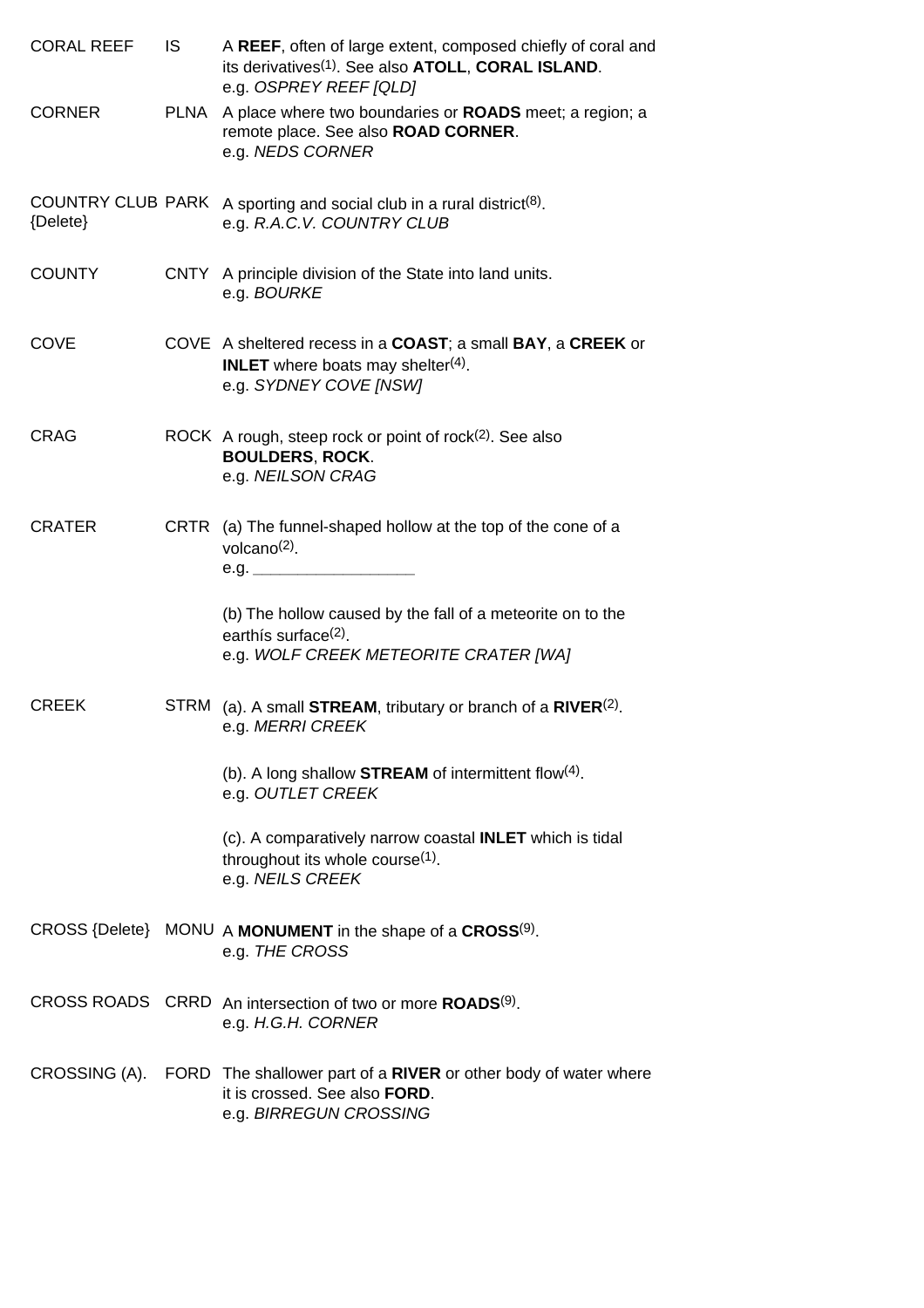| <b>CULVERT</b>                |     | BRDG A waterway, usually in the form of an arch or barrel of<br>masonry, brickwork or concrete, beneath a <b>ROAD</b> or<br>CHANNEL <sup>(9)</sup> .<br>e.g. MAHONEY CULVERT |
|-------------------------------|-----|------------------------------------------------------------------------------------------------------------------------------------------------------------------------------|
| <b>CUTTING</b>                | CUT | An open excavation through high ground for a transportation<br>system.<br>e.g. ANTHONY CUTTING                                                                               |
| <b>CUTTING</b><br>(Waterway). |     | CHAN A navigable route through <b>SHOALS</b> , which affords a safe<br>passage for vessels or boats. See also <b>CHANNEL</b> ,<br><b>GUTTER.</b><br>e.g. NARRUNG CUTTING     |

# **D**

| <b>DALE</b>       | <b>VAL</b> | A wide open $VALLEY(2)$ .                                                                                                                                                        |
|-------------------|------------|----------------------------------------------------------------------------------------------------------------------------------------------------------------------------------|
| DAM               | <b>DAM</b> | (a). A large man made structure of earth, masonry, etc. built<br>across a STREAM to impound water for any purpose. See<br>also RESERVOIR.<br>e.g. UPPER YARRA DAM                |
|                   |            | (b). An earthen structure in generally undrained areas, built to<br>contain water for stock purposes.<br>e.g. JONES DAM                                                          |
| <b>DELL</b>       | <b>VAL</b> | A small wooded VALLEY <sup>(2)</sup> .<br>e.g. DELLEYS DELL                                                                                                                      |
| <b>DEPRESSION</b> |            | DEPR Any hollow or relatively sunken area, on land or in the $SEA(4)$ .<br>See also BASIN, TROUGH [MARINE].<br>e.g. SEPIA DEPRESSION [WA]                                        |
| <b>DESERT</b>     |            | DSRT An almost barren tract of land in which the precipitation is so<br>scanty or spasmodic that it will not adequately support<br>$vegetation(2)$ .<br>e.g. SIMPSON DESERT [SA] |
| <b>DISTRICT</b>   | DI         | A territory marked off for special administrative purposes <sup>(8)</sup> .<br>See also MUNICIPALITY, i.e. Post Code Areas                                                       |
| <b>DOCK</b>       |            | DOCK An artificially enclosed body of water in which ships maybe<br>loaded, unloaded or repaired <sup>(8)</sup> . See also <b>BASIN</b> .<br>e.g. WEBB DOCK                      |
| <b>DONGA</b>      |            | DEPR A shallow circular depression of varying size in the surface of<br>a limestone plain <sup>(14)</sup> .<br>e.g. DINGO DONGA [WA]                                             |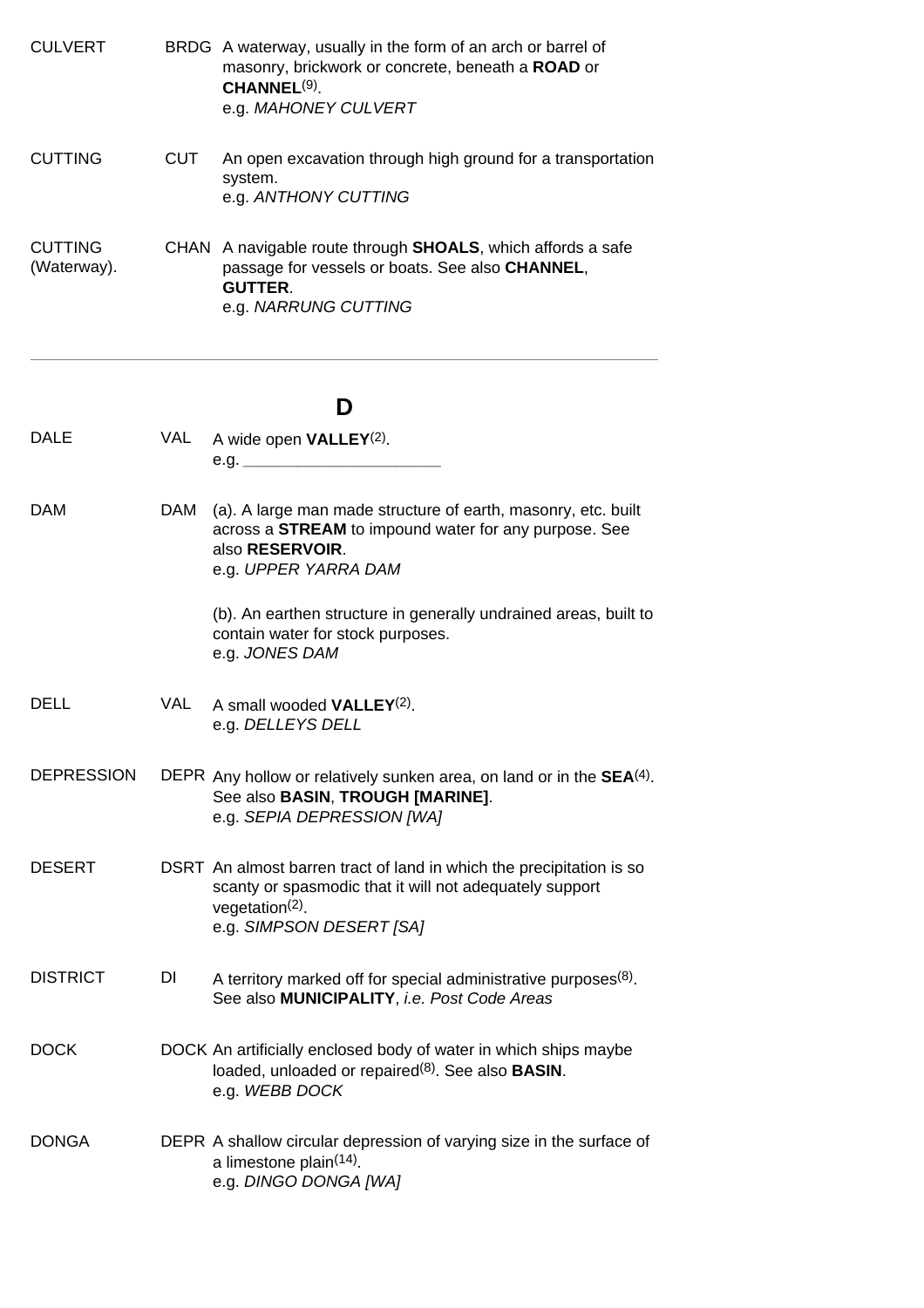| DOWNS (A).                       | <b>PLN</b> | An open rolling upland country with fairly smooth slopes,<br>usually covered with grass $(9)$ . See also <b>PLAIN, FLAT,</b><br>HEATH, CLEARING, TABLELAND.<br>e.g. WALLOWA DOWNS          |
|----------------------------------|------------|--------------------------------------------------------------------------------------------------------------------------------------------------------------------------------------------|
| <b>DRAIN</b>                     | DRN        | An artificially constructed WATERCOURSE designed for the<br>purpose of removing surplus water from the land surface <sup>(5)</sup> .<br>e.g. DEAKIN MAIN DRAIN                             |
| DRY DOCK                         |            | DOCK An artificial <b>BASIN</b> fitted with a gate, into which vessels can<br>be floated and water pumped out to expose the vessel's<br>bottom <sup>(1)</sup> . See also <b>WET DOCK</b> . |
| DUNE(S)                          |            | DUNE A mound, RIDGE or HILL of drifted sand either in a DESERT,<br>or along a sea <b>COAST</b> , formed by the action of wind <sup>(4)</sup> .<br>e.g. SISTER DUNES [VIC]                  |
|                                  |            | E.                                                                                                                                                                                         |
| <b>ENCLOSURE</b>                 | <b>FLD</b> | Land which has been fenced in order to make it private<br>property <sup>(5)</sup> . See also <b>YARD</b> .<br>e.g.                                                                         |
| <b>ENTRANCE</b>                  |            | ENTR A passageway into enclosed waters. See also HARBOUR,<br>HAVEN, PORT.<br>e.g. PORT ALBERT ENTRANCE                                                                                     |
| ESCARPMENT, CLIF<br><b>SCARP</b> |            | The steep slope terminating a PLATEAU or any level or<br>upland surface $(3)$ .<br>e.g. CARSON ESCARPMENT [WA]                                                                             |
| <b>ESTUARY</b>                   |            | ESTY (a). The mouth of a RIVER where tidal effects are evident and<br>where fresh water and sea water $mix(2)$ .                                                                           |
|                                  |            | (b). The widening out lower portion of a tidal $RIVER(4)$ .<br>e.g. LESCHENAULT ESTUARY [WA]                                                                                               |
| FARM                             |            | EXPERIMENTAL FARM A FARM for testing and/or developing new crops, etc. See<br>also ARBORETUM, TREE FARM.<br>e.g. POMONA EXPERIMENTAL FARM                                                  |
| EYOT                             | <b>IS</b>  | A small <b>ISLAND</b> in a $RIVER^{(12)}$ .<br>e.g. BITCH AND PUPS [VIC]                                                                                                                   |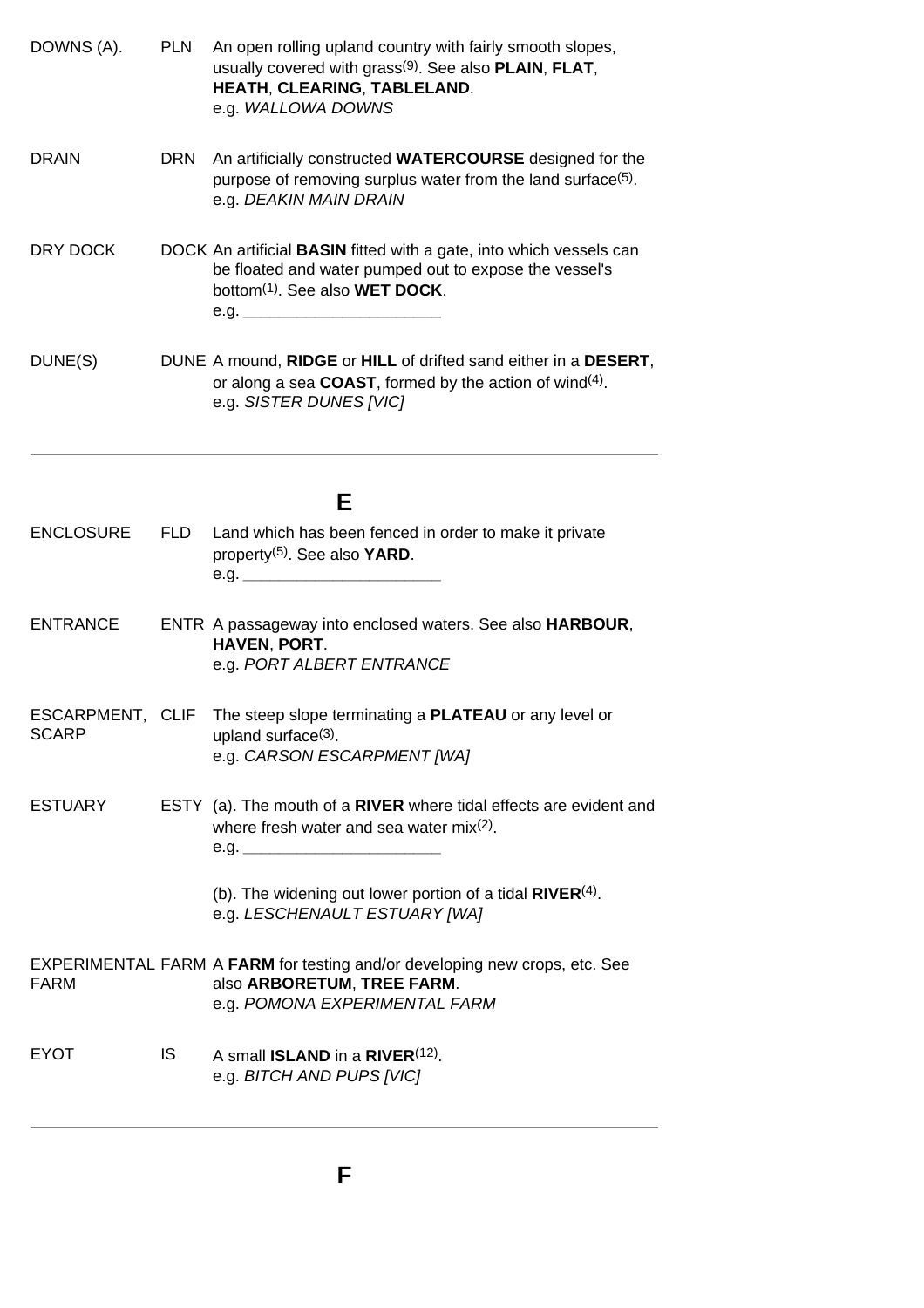| <b>FACTORY</b>   |             | FTRY A building(s). usually with equipment where goods are<br>manufactured <sup>(9)</sup> . See also PLANT, STEEL WORKS.<br>e.g. OLEX CABLES                                                                  |
|------------------|-------------|---------------------------------------------------------------------------------------------------------------------------------------------------------------------------------------------------------------|
| <b>FALLS</b>     |             | WRFL A perpendicular or very steep descent of water in the course<br>of a STREAM. See also CASCADE, CATARACT,<br><b>WATERFALL.</b><br>e.g. MACKENZIE FALLS                                                    |
| <b>FARM</b>      |             | FARM A tract of land devoted for agricultural or horticultural<br>purposes <sup>(9)</sup> . See SPECIAL PURPOSE FARM.                                                                                         |
| <b>FIELD</b>     | <b>FLD</b>  | A piece of land, especially one used for <b>PASTURE</b> or<br>tillage <sup>(4)</sup> . See also <b>ENCLOSURE, MEADOW, PADDOCK,</b><br><b>UNCULTIVATED LAND.</b>                                               |
| <b>FIREBREAK</b> |             | FRBK A strip of ploughed or cleared land made to check the spread<br>of fire $(9)$ .<br>e.g. ELLIOT FIREBREAK.                                                                                                |
| <b>FLAT</b>      | <b>PLN</b>  | A relatively level area within a region of greater relief; a small<br>area without relief. See also DOWNS, PLAIN, TIDAL FLAT.<br>e.g. WILD HORSE FLAT                                                         |
| <b>FORD</b>      | <b>FORD</b> | The shallow part of a RIVER or other body of water which<br>maybe crossed by vehicle or by wading $(2)$ . See also<br><b>CROSSING.</b><br>e.g. COBBLEDICK FORD                                                |
| <b>FOREST</b>    | FRST        | A bounded area of land covered mainly with trees; an area of<br>land proclaimed to be a Forest RESERVE under a Forest Act<br>or Ordinance <sup>(5)</sup> . See also <b>WOOD</b> .<br>e.g. OLINDA STATE FOREST |
| <b>FORT</b>      |             | FORT A strong or fortified place; any armed place surrounded by<br>defensive works and occupied by troops(9).<br>e.g. SOUTH CHANNEL FORT [VIC]                                                                |
| <b>FREEWAY</b>   | <b>HWY</b>  | An express HIGHWAY with limited access and egress and<br>with no direct junctions and on which pedestrians, bicycles<br>and animals are not permitted.<br>e.g. WESTGATE FREEWAY                               |

# **G**

GAP PASS A low point or opening between **HILLS** or **MOUNTAINS** or in a **RIDGE** or **MOUNTAIN RANGE**. See also **PASS**, **SADDLE**. e.g. *TEDDY BEAR GAP*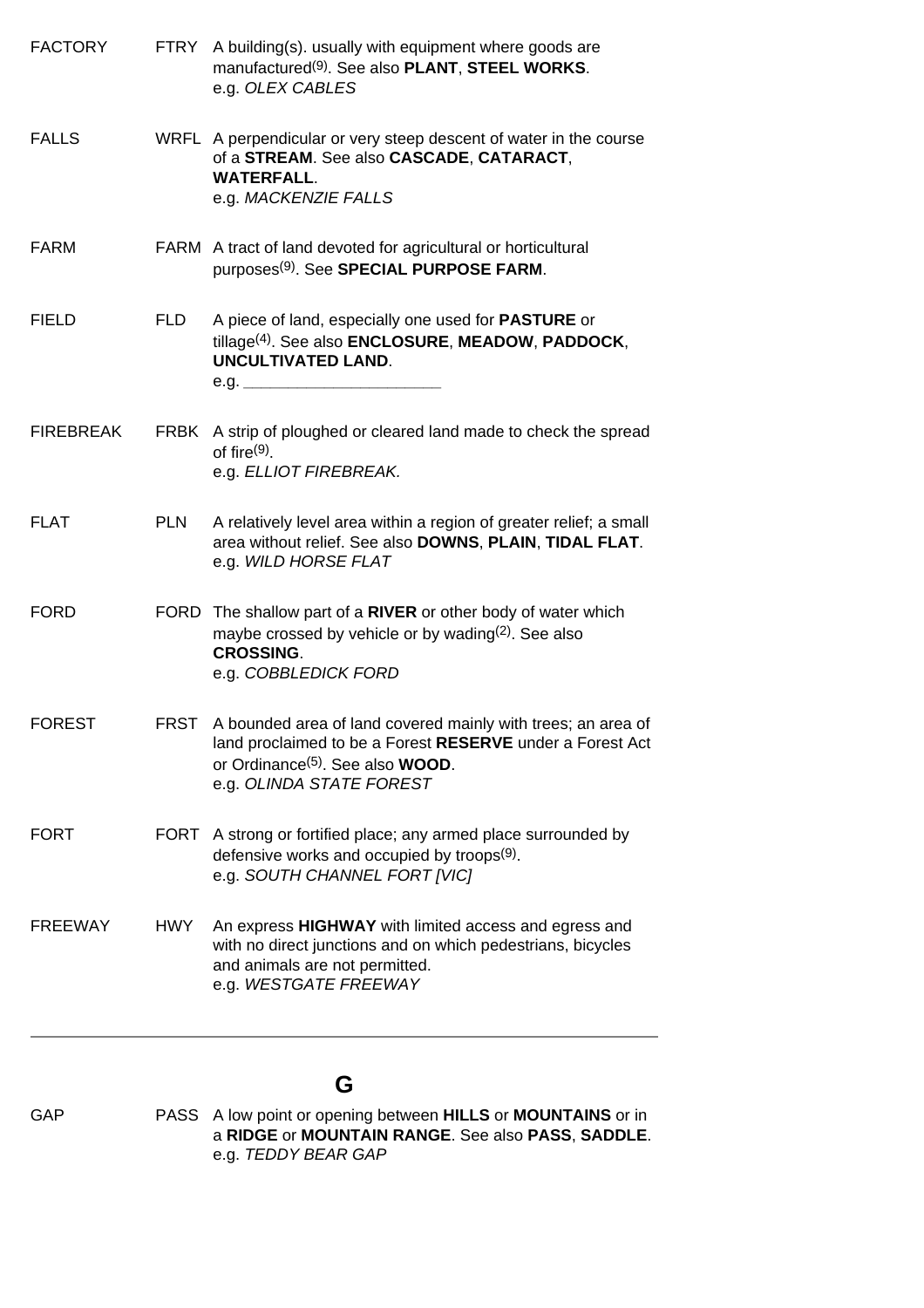| <b>GARDEN</b>              |            | GRDN A tract of land devoted to the growing of flowers, fruit, or<br>vegetables <sup>(8)</sup> . See also <b>VINEYARDS</b> .<br>e.g. QUEEN VICTORIA GARDENS                                                                                                                                                                                                       |
|----------------------------|------------|-------------------------------------------------------------------------------------------------------------------------------------------------------------------------------------------------------------------------------------------------------------------------------------------------------------------------------------------------------------------|
| <b>GASFIELD</b><br>(Well)  |            | GASF A area in which natural gas occurs in quantities worthy of<br>exploitation <sup>(12)</sup> .                                                                                                                                                                                                                                                                 |
| GATE (A)                   |            | GATE A controlled entry and exit point for vehicles, stock and<br>pedestrians in border or vermin fences.<br>e.g. HAWKER GATE [SA/NSW]                                                                                                                                                                                                                            |
| <b>GLACIER</b>             |            | GLCR (a) A mass of permanent snow and ice flowing from an area<br>of snow accumulation on higher ground <sup>(11)</sup> .                                                                                                                                                                                                                                         |
|                            |            | (b) A mass of snow and ice continuously moving from higher<br>to lower ground or, it afloat, continuously spreading. The<br>principal forms of glacier are: inland icesheets, ice shelves,<br>ice streams, ice caps, ice piedmonts, cirque glaciers and<br>various types of mountain (valley) glaciers <sup>(12)</sup> .<br>e.g. JOHN QUINCEY ADAMS GLACIER [ANT] |
| <b>GLADE</b>               |            | WOOD An open space or passage in a WOOD or FOREST, either<br>natural or produced by the felling of trees(2).<br>e.g.                                                                                                                                                                                                                                              |
| <b>GLEN</b>                | <b>RAV</b> | A narrow wooded VALLEY with generally steep sides, usually<br>having a RIVER or STREAM at the bottom (term not in<br>general use in Australia.) <sup>(4)</sup> . See also <b>CANYON</b> , <b>GORGE</b> ,<br><b>RAVINE.</b><br>e.g. NELLIES GLEN [NSW]                                                                                                             |
| <b>GNAMMA</b><br>HOLE (A). | <b>RH</b>  | Small holes of varying shape, diameter and depth, found in<br>hard granite outcrops and in the decomposed granite of a<br><b>BREAKAWAY, usually holding water(14). See also ROCK</b><br>HOLE.<br>e.g. YARRI GNAMMA HOLE [WA]                                                                                                                                      |
| <b>GOLDFIELD</b>           | MINE       | An area gold is, or was removed from the earth.<br>e.g. KALGOORLIE-BOULDER [WA] - better eg reqíd                                                                                                                                                                                                                                                                 |
| <b>GOLF CLUB</b>           |            | PARK A club with grounds for members to play golf on, often<br>combined with various social amenities <sup>(9)</sup> .<br>e.g. EASTWOOD GOLF CLUB                                                                                                                                                                                                                 |
| <b>GOLF COURSE PARK</b>    |            | A ground or course over which golf is played <sup>(9)</sup> .<br>e.g. ROYAL PARK GOLF COURSE                                                                                                                                                                                                                                                                      |
| GORGE                      | <b>RAV</b> | A VALLEY which is more than usually deep and narrow, with<br>steep walls <sup>(2)</sup> . This term is preferred to <b>CANYON</b> and <b>GLEN</b><br>in Australia.<br>e.g. WERRIBEE GORGE [VIC]                                                                                                                                                                   |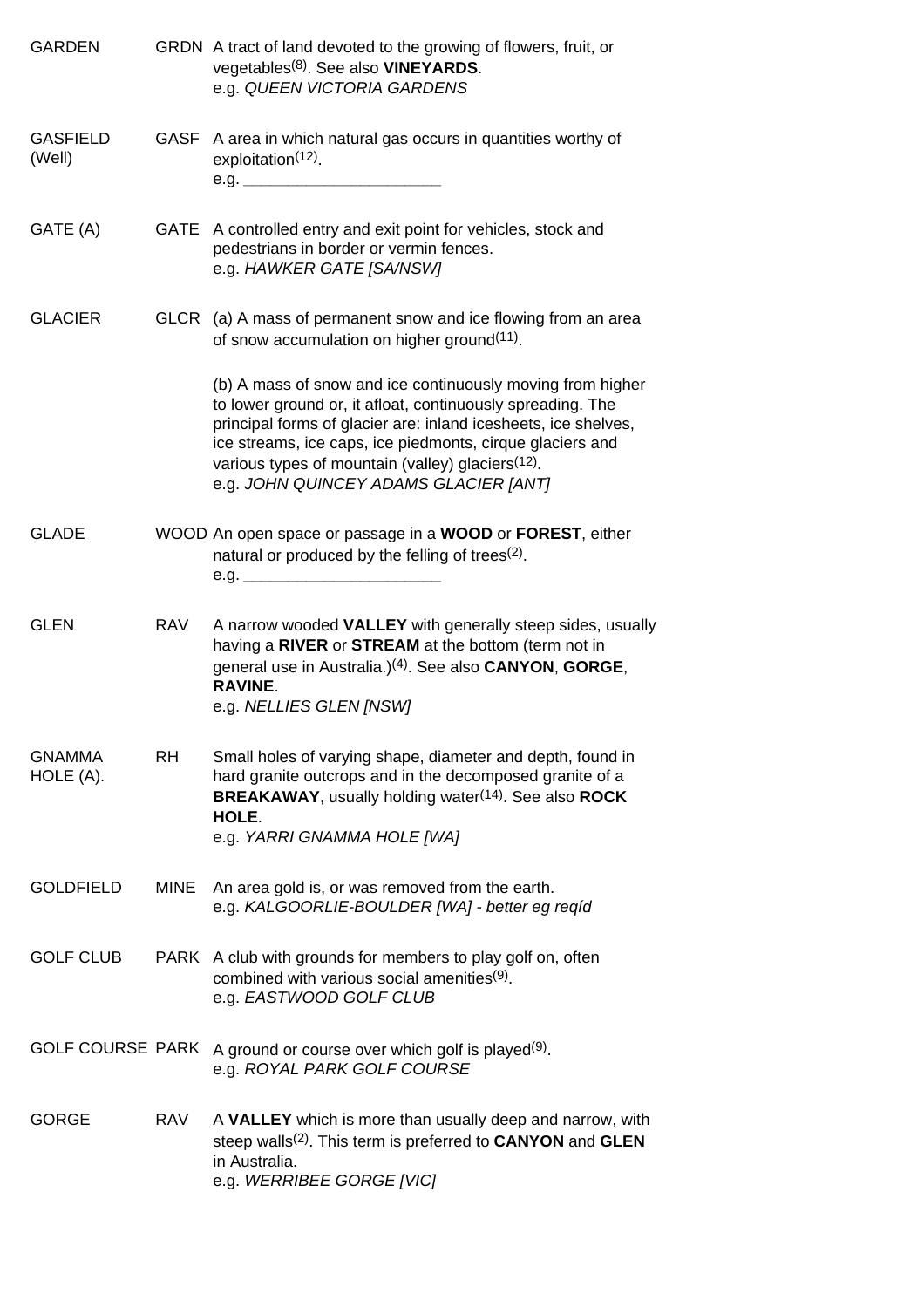| GRASSLANDS GL  |      |                                                                                                                                                                            | A region where the precipitation is such that the natural<br>vegetation is grass $(5)$ . See also <b>PASTURE</b> .                                                                                                                                          |
|----------------|------|----------------------------------------------------------------------------------------------------------------------------------------------------------------------------|-------------------------------------------------------------------------------------------------------------------------------------------------------------------------------------------------------------------------------------------------------------|
| <b>GROTTO</b>  |      |                                                                                                                                                                            | CAVE A large CAVE produced in a limestone region; the term is<br>sometimes loosely applied to other types of CAVE(2).<br>e.g. THE GROTTO                                                                                                                    |
| <b>GROVE</b>   |      | open space $(2)$ .                                                                                                                                                         | WOOD A small shady WOOD; a cluster of trees set about a small                                                                                                                                                                                               |
| <b>GROYNE</b>  |      |                                                                                                                                                                            | BRKW A low artificial wall-like structure constructed of timber, stone,<br>concrete or steel, usually extending roughly perpendicular to<br>the SHORELINE and designed to protect the SHORE from<br>erosion or to trap sand.<br>e.g. CURRUMBIN GROYNE [QLD] |
| <b>GULF</b>    |      | GULF Part of the SEA, extending into the land; usually larger than a<br>$BAY^{(1)}$<br>e.g. GULF OF CARPENTIRIA                                                            |                                                                                                                                                                                                                                                             |
| <b>GULLY</b>   | GLLY | A small VALLEY or GORGE eroded by running water, but<br>through which water commonly runs only after rain <sup>(4)</sup> .<br>e.g. COBBLERS GULLY                          |                                                                                                                                                                                                                                                             |
| <b>GUT</b>     |      | CHAN A narrow PASSAGE such as a STRAIT or INLET in a BANK<br>or SHOAL, sometimes forming a CHANNEL through it <sup>(1)</sup> . See<br>also GUTTER.<br>e.g. HERALD GUT [WA] |                                                                                                                                                                                                                                                             |
| <b>GUTTER</b>  |      | GUT.                                                                                                                                                                       | CHAN A CHANNEL between BANKS within a waterbody. See also<br>e.g. CLUMPS GUTTER [VIC]                                                                                                                                                                       |
|                |      |                                                                                                                                                                            | Н                                                                                                                                                                                                                                                           |
| <b>HAMLET</b>  |      | <b>POPL</b>                                                                                                                                                                | A small rural SETTLEMENT (often no more than a cluster of a few houses)., too<br>small to be called a VILLAGE and usually lacking a CHURCH(7).                                                                                                              |
| <b>HARBOUR</b> |      | <b>HBR</b>                                                                                                                                                                 | A natural or artificially improved body of water providing protection for vessels, a                                                                                                                                                                        |

- ction for vessels, and generally **ANCHORAGE** and docking facilities(1). See also **HAVEN**, **MARINA**, **ROADSTEAD**. e.g. *PRINCESS ROYAL HARBOUR [WA]*
- HAVEN HBR A small enclosed and protected **HARBOUR**(1). e.g. *MARY ANN HAVEN[WA]*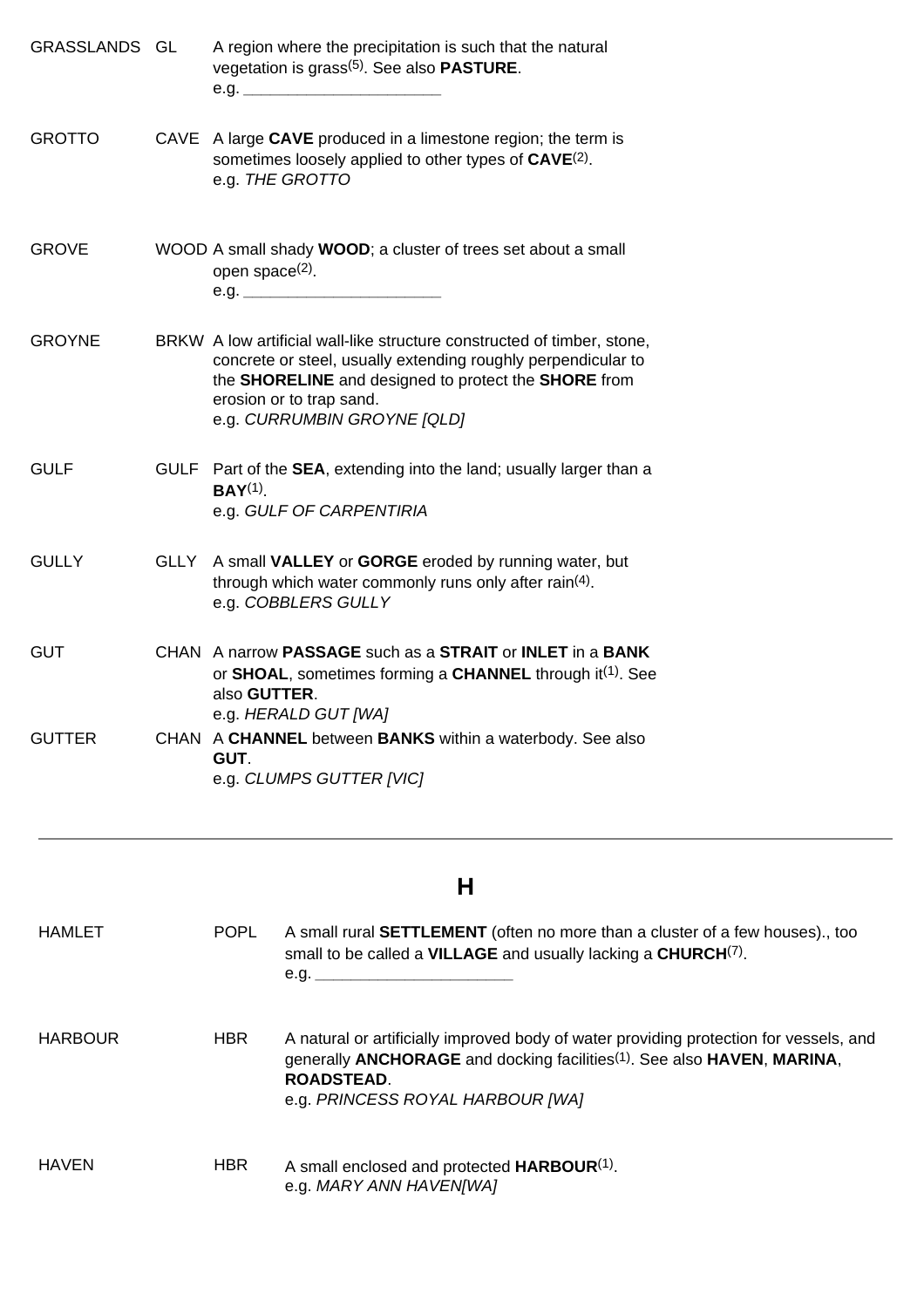| HEAD, HEADLAND              | PT          | (a). A CAPE or PROMONTORY jutting seawards from a COASTLINE, usually with a<br>significant sea-cliff <sup>(2)</sup> .<br>e.g. REDCLIF HEAD                                                                                                                                                                                  |
|-----------------------------|-------------|-----------------------------------------------------------------------------------------------------------------------------------------------------------------------------------------------------------------------------------------------------------------------------------------------------------------------------|
|                             |             | (b). A high projecting CLIFF face at the end of a RANGE of HILLS or an<br><b>ESCARPMENT.</b><br>e.g. $\qquad \qquad$                                                                                                                                                                                                        |
|                             |             | N.B. An un-named HEAD is usually described as a HEAD-LAND, although<br>HEADLAND is occasionally used as a generic form.                                                                                                                                                                                                     |
| <b>HEATH</b>                | <b>PLN</b>  | An extensive tract of open, <b>UNCULTIVATED</b> ground, more or less flat and covered<br>with small shrubs such as heather or ling $(2)$ .<br>e.g. KANGAROO HEATH                                                                                                                                                           |
| HELIPAD,<br><b>HELIPORT</b> | <b>HLPT</b> | A place for helicopters to land and take-off <sup>(8)</sup> .<br>e.g. PORT MELBOURNE HELIPORT                                                                                                                                                                                                                               |
| <b>HIGHWAY</b>              | <b>HWY</b>  | A MAIN ROAD, as one between TOWNS <sup>(9)</sup> . See also FREEWAY.<br>e.g. CALDER HIGHWAY                                                                                                                                                                                                                                 |
| <b>HILL</b>                 | <b>HILL</b> | A small portion of the earth's surface elevated above its surroundings. In general, an<br>eminence is not considered a MOUNTAIN unless its elevation, from foot to SUMMIT,<br>is well over 300m., but the distinction is arbitrary <sup>(2)</sup> . See also <b>HILLOCK</b> , <b>KNOB</b> ,<br>LOOKOUT.<br>e.g. AITKEN HILL |
| <b>HILLOCK</b>              | <b>HILL</b> | A mound or small $HILL(2)$ . The term is rarely used.<br>e.g. DOUBLE NOB HILLOCK [WA]                                                                                                                                                                                                                                       |
| <b>HILLSIDE</b>             | <b>SLP</b>  | The slope or declivity of a HILL. An inclination, slope or gradual descent of the<br>surface of the ground; an inclination downwards.<br>e.g.                                                                                                                                                                               |
| HOLE (A).                   | <b>WTRH</b> | A natural hole or hollow containing water, often in the dry bed of an intermittent<br>RIVER or a SPRING in the DESERT. See also GNAMMA HOLE, ROCKHOLE,<br><b>WATERHOLE.</b><br>e.g. TOP DUCK HOLES                                                                                                                          |
| <b>HOMESTEAD</b>            | <b>HMSD</b> | A main residence on a horticultural or agricultural farm <sup>(9)</sup> .<br>e.g. EMOHRUO                                                                                                                                                                                                                                   |
| <b>HOSPITAL</b>             | <b>HOSP</b> | An institution in which the sick or injured persons are given medical or surgical<br>treatment <sup>(9)</sup> .<br>e.g. ROYAL MELBOURNE HOSPITAL                                                                                                                                                                            |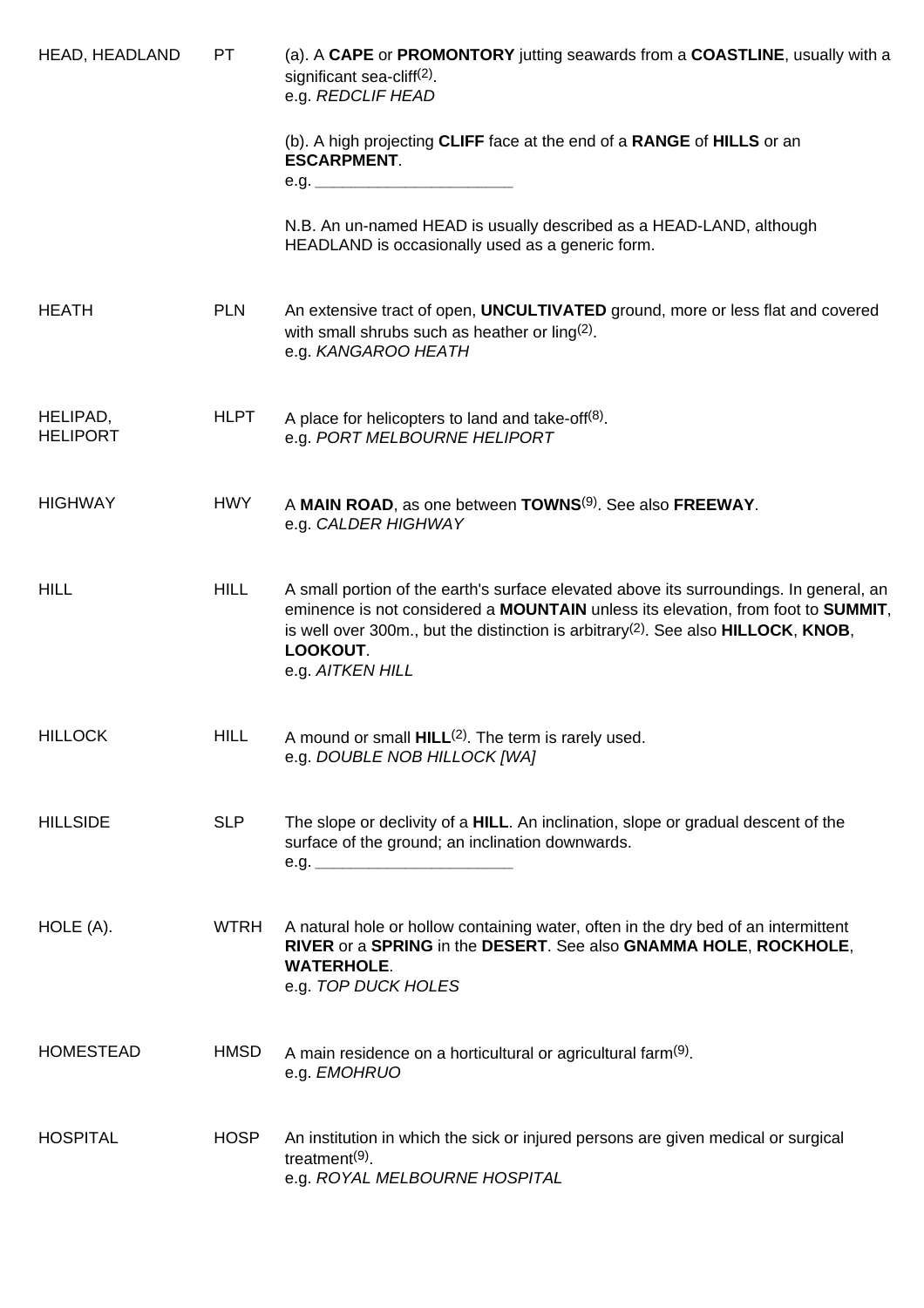| <b>HOT SPRINGS or</b><br><b>THERMAL SPRING</b> | <b>SPRG</b> | A stream of hot water issuing from the ground <sup>(2)</sup> .                                                                                                         |
|------------------------------------------------|-------------|------------------------------------------------------------------------------------------------------------------------------------------------------------------------|
| <b>HUNDREDS</b>                                | ????        | c/f PARISH                                                                                                                                                             |
|                                                |             | ı                                                                                                                                                                      |
| INLET (A).                                     | <b>COVE</b> | (a). A <b>BASIN</b> at the lower reaches of a <b>RIVER</b> , connected to the <b>SEA</b> by a narrow<br>opening and subject to tidal movements.<br>e.g. SYDENHAM INLET |
|                                                |             | (b). A small indentation in the COAST or into the SHORE of a LAKE, usually<br>tapering towards its head. See also COVE.<br>e.g. USHER INLET                            |
| <b>INTERMITTENT</b><br><b>LAKE</b>             | <b>INTL</b> | A waterbody which shrinks and may become dry for long periods until replenished by<br>rainfall.<br>e.g. TOP LAKE                                                       |
| <b>ISLAND</b>                                  | IS          | A piece of land surrounded by water, in an ocean, SEA, LAKE or RIVER <sup>(2)</sup> . See also<br>CAY, CLUMPS, ISLET.<br>e.g. FRENCH ISLAND                            |
| <b>ISLAND GROUP</b>                            | IS          | A group or cluster of <b>ISLANDS</b> . See also <b>CLUMPS</b> .<br>e.g. GLENNIE GROUP                                                                                  |
| <b>ISLE</b>                                    | <b>IS</b>   | A small <b>ISLAND</b> <sup>(9)</sup> . (The term is now rarely used).<br>e.g. ISLE OF BAGS                                                                             |
| <b>ISLET</b>                                   | <b>IS</b>   | A small <b>ISLAND</b> ; diminutive of <b>ISLE</b> <sup>(9)</sup> .<br>e.g. ANDERSON ISLETS                                                                             |
| <b>ISTHMUS</b>                                 | <b>ISTH</b> | A narrow portion of land enclosed on each side by water and connecting two larger<br>bodies of land <sup>(1)</sup> . See also <b>NECK</b> .<br>e.g. YANAKIE ISTHMUS    |

# **J**

JETTY PIER A structure of stone, or timber projecting into water and serving as a **PIER** or **WHARF**. e.g. *TANKERTON JETTY*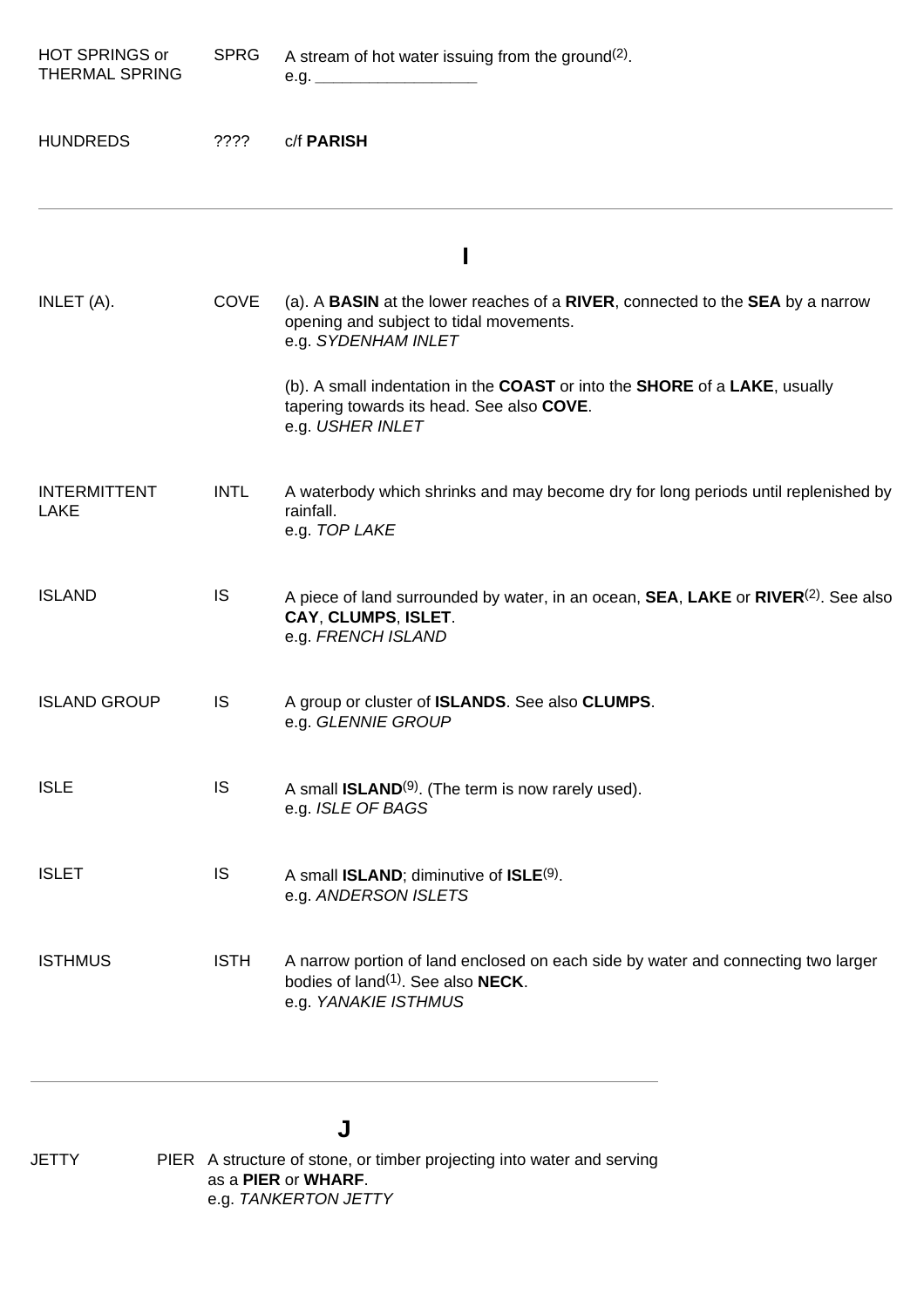JUMPUP CLIF A **POINT** on a **CLIFF** face where a **ROAD** or **TRACK** rises abruptly from one level to another. e.g. *NEW YORK JUMPUPS [WA]*

JUNCTION (A). JUNC A place where **RIVERS**, **ROADS** or **RAILWAYS** meet. e.g. *MERIE JUNCTION*

#### <span id="page-22-0"></span>**K** KATTA HILL An Aboriginal term for a **HILL** in South West Australia. e.g. *KONDENING KATTA [WA]* KNOB HILL A prominent isolated rounded mound or **HILL**(4). See also **HILLOCK**. e.g. *CHINAMAN KNOB* KNOLL HILL A small **HILL** or eminence of more or less rounded form, and its altitude should not exceed 30m. above the surrounding country(4). See also **HILLOCK**, **KNOB**. e.g. *PHILLIP KNOLL* KOPJE HILL An isolated **HILL**, often formed by the denudation of the land around it; a South African term(2). e.g. *SPION KOPJE* **L** LAGOON LAGN (a). An enclosed area of shallow salt or brackish water which is partly or completely separated from the **SEA** by a narrow strip of land or sand banks (**DUNES**).(4). e.g. *MOULTING LAGOON [TAS]* (b). A small fresh or saltwater **LAKE**(9). e.g. *VICTORIA LAGOON* LAKE LAKE A body of fresh or salt water, natural or artificial, enclosed or nearly enclosed by land. It may or may not have in and outflowing water. See also **BILLABONG**, **LOCH**. e.g. *LAKE EYRE [SA]* LANDING GROUND AF An area of flat land used by aeroplanes for landing and takeoff and having only rudimentary facilities, or none at all<sup>(9)</sup>. See also **AIRFIELD**, **AIRSTRIP**. e.g. *HORSHAM LANDING GROUND* LANDING PLACE LNDG A place where boats receive or discharge passengers, freight,  $etc<sub>(1)</sub>$ e.g. *THE HEART LANDING*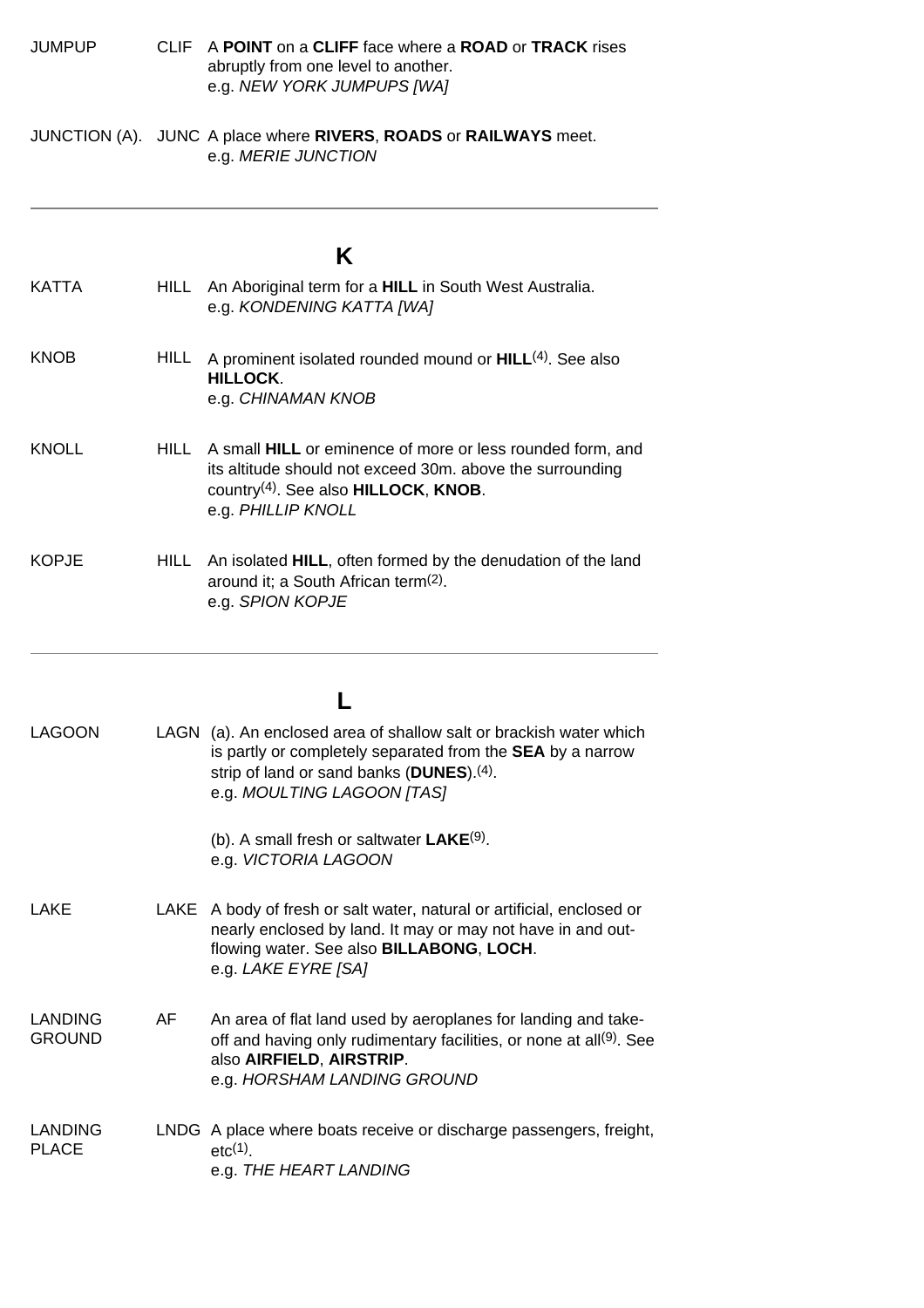| <b>LANE</b>                              |      | ROAD A narrow ROAD, way, or passage; a narrow STREET $(8)$ .<br>e.g. FLINDERS LANE                                                                                                    |
|------------------------------------------|------|---------------------------------------------------------------------------------------------------------------------------------------------------------------------------------------|
| LEAD                                     |      | CHAN A narrow CHANNEL; especially through drift ice, or in rock or<br>coral studded waters <sup>(12)</sup> .<br>e.g.                                                                  |
| LEVEE                                    |      | BRKW (a). A broad low ridge of alluvium which is formed in time of<br>flood on the side of a RIVER or STREAM.                                                                         |
|                                          |      | (b). An embankment built to confine a $RIVER$ within its bed <sup>(5)</sup> .<br>e.g. BROWNS BANK                                                                                     |
| <b>LIGHT</b>                             |      | NAVB A lighted aid to navigation; i.e., a lighted <b>BUOY</b> <sup>(1)</sup> .<br>e.g. MONASH LIGHT                                                                                   |
| <b>LIGHTHOUSE</b>                        | LH   | A distinctive structure on or off the <b>COAST</b> , exhibiting a major<br>LIGHT designed to serve as an aid to navigation(1).<br>e.g. CAPE OTWAY LIGHTHOUSE                          |
| <b>LOCALITY</b><br>(bounded)             |      | LOCB An area with defined boundaries within a local authority or<br>other legislative area, a sub unit of a suburb; a rural locality.                                                 |
| <b>LOCALITY</b><br>(unbounded)           |      | LOCU An area with un-defined boundaries within a local authority or<br>other legislative area, a sub unit of a suburb; a rural locality.<br>e.g. TOURELLO [VIC]                       |
| <b>LOCH</b>                              |      | LAKE $A$ LAKE or ARM of the SEA $(2)$ .<br>e.g. LOCH GARRY                                                                                                                            |
| <b>LOCK</b>                              |      | LOCK A stretch of water in a RIVER or CANAL enclosed by gates<br>fitted with sluices to enable craft to be raised from one water<br>level to another $(5)$ .<br>e.g. TORRUMBARRY LOCK |
| LOOKOUT,<br>LOOKDOWN,<br><b>LOOKOVER</b> | HILL | A place on a high vantage point, especially a <b>MOUNTAIN</b> ,<br>from which one can admire the view $(9)$ .<br>e.g. PERRYS LOOKDOWN [NSW]                                           |
| <b>LOOKOUT</b><br><b>TOWER</b>           |      | TOWR A man made structure which is used as an observation or<br>viewing point.<br>e.g. JAMIESON LOOKOUT TOWER                                                                         |
| LOOP (A).                                |      | BEND A long narrow stretch of water protuding into the land, often<br>rounded or loop shaped at its extremity <sup>(14)</sup> . See also<br><b>MEANDER.</b><br>e.g. DEPUCH LOOP [WA]  |
| <b>LOUGH</b>                             | LAKE | An Irish term for LAKE or ARM of the $SEA(2)$ .<br>e.g. BELFAST LOUGH                                                                                                                 |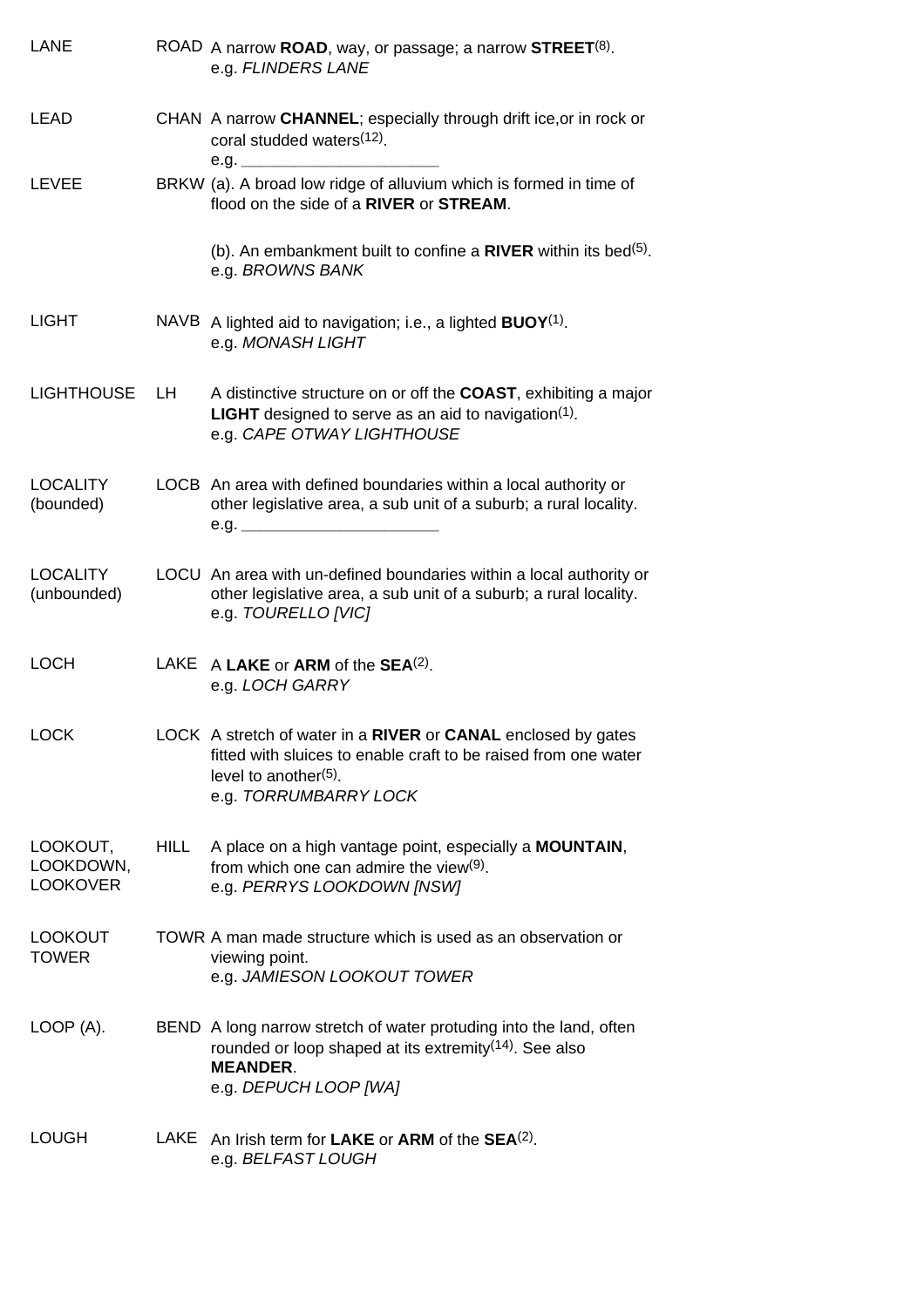#### **M** MALL MALL A sheltered walk or promenade, a section of **ROAD** closed to vehicular traffic for a promenade. e.g. *HARGRAVES MALL* MARINA HBR A protected area provided with berthing and shore facilities (including toilets, water and rubbish disposal) particularly for yachts and other pleasure craft. e.g. *SAINT KILDA MARINA* MARKET MRKT An open space or covered building(s). in which provisions are exposed for sale $(8)$ . e.g. *QUEEN VICTORIA MARKET* MARSH SWP A tract of low lying land, flooded at times and generally swampy(1). In Australia, often the same as **SWAMP**. e.g. *TAIT MARSH* MEADOW FLD A tract of land under grass, especially if grown for hay; a low rich, moist ground especially near a **RIVER**. e.g. *JACOBS MEADOW* MEANDER BEND A curve in the course of a **RIVER** which continually swings from side to side in wide loops, as it progresses across flat country(2). See also **BEND**. e.g. *\_\_\_\_\_\_\_\_\_\_\_\_\_\_\_\_\_\_\_\_\_\_* MESA HILL A flat, table-like upland, which falls away steeply on all sides, **ESCARPMENTS**, larger than a **BUTTE** and smaller than a **TABLELAND**. MILL MILL (a). A building fitted with machinery for any industrial purpose. See also **FACTORY**, **SAWMILL**. e.g. *LYSAGHTS HOT COIL MILL* (b). A building fitted with machinery for grinding grains into fine

powder. e.g. *\_\_\_\_\_\_\_\_\_\_\_\_\_\_\_\_\_\_\_\_\_\_*

- MINE MINE A place or area from which commercial minerals are or were removed from the earth<sup>(4)</sup>. e.g. *GOOD LUCK MINE*
- MINERAL **SPRING** SPRG A **SPRING** which contains a noticeable quantity of mineral matter in solution(2). e.g. *WYUNA SPRING*
- MISSION, **MISSION STATION** MSSN A body of persons sent into a region for the betterment of the inhabitants(9). e.g. *EBENEZER MISSION STATION*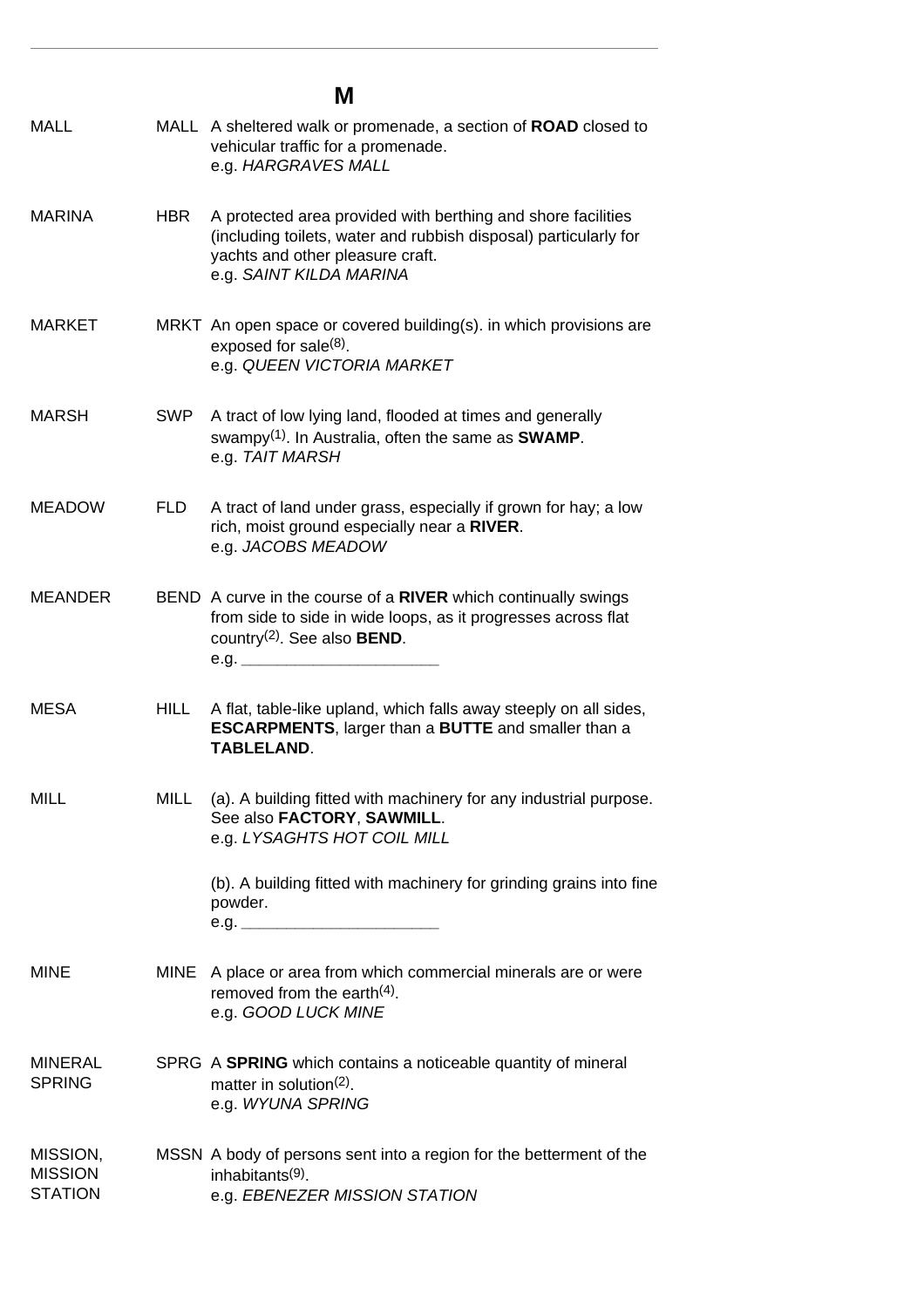<span id="page-25-0"></span>

| <b>MOLE</b>                        |            | BRKW A massive structure of masonry or large stones serving as a<br>PIER or BREAKWATER, or both <sup>(1)</sup> .                                                                                                                                                                                                                                                             |
|------------------------------------|------------|------------------------------------------------------------------------------------------------------------------------------------------------------------------------------------------------------------------------------------------------------------------------------------------------------------------------------------------------------------------------------|
| <b>MONASTERY</b>                   | <b>MON</b> | A religious residence for monks. See also ABBEY.<br>e.g. WHITEFRIARS MONASTERY                                                                                                                                                                                                                                                                                               |
| <b>MONUMENT</b>                    |            | MONU Anything by which the memory of persons or things are<br>preserved; anything that serves as a memorial to a person,<br>event, or of past times. See also CAIRN, COLUMN.<br>e.g. JOHN FLYNN MEMORIAL MONUMENT                                                                                                                                                            |
| <b>MORASS</b>                      | <b>SWP</b> | A bog or MARSH <sup>(2)</sup> . See also SWAMP.<br>e.g. AIRD MORASS                                                                                                                                                                                                                                                                                                          |
| <b>MOUNTAIN</b>                    | МT         | A natural elevation of the earth's surface rising more or less<br>abruptly from the surrounding level, and attaining an altitude<br>which, relative to adjacent elevations, is impressive or<br>notable <sup>(4)</sup> . In general the elevation of a <b>MOUNTAIN</b> is more<br>than 300m. from foot to summit, but this distinction is arbitrary.<br>e.g. MOUNT DANDENONG |
| <b>MOUNTAIN</b><br><b>PEAK</b>     |            | PEAK See PEAK.                                                                                                                                                                                                                                                                                                                                                               |
| <b>MOUNTAIN</b><br><b>RANGE</b>    |            | RNGE See RANGE [MOUNTAIN].                                                                                                                                                                                                                                                                                                                                                   |
| <b>MOUNTAINS</b>                   | <b>MTS</b> | The plural of <b>MOUNTAIN</b> ; signifying more than one<br><b>MOUNTAIN.</b> See also RANGE [MOUNTAIN].<br>e.g. HERMIT MOUNTAINS                                                                                                                                                                                                                                             |
| <b>MUNICIPAL</b><br><b>BOROUGH</b> | <b>LGA</b> | An administration area substantially urban in character with a<br>population of not less than 4000 inhabitants.<br>e.g. EAGLEHAWK                                                                                                                                                                                                                                            |
| <b>MUNICIPAL</b><br><b>CITY</b>    | LGA.       | An administration area substantially urban in character with a<br>population of not less than 10,000 inhabitants.<br>e.g. SWAN HILL                                                                                                                                                                                                                                          |
| <b>MUNICIPAL</b><br><b>SHIRE</b>   | LGA        | An administration area substantially rural in character and<br>sparsely populated.<br>e.g. KARA KARA                                                                                                                                                                                                                                                                         |
| <b>MUNICIPAL</b><br><b>TOWN</b>    | <b>LGA</b> | An administration area substantially urban in character with a<br>population of not less than 5,000 inhabitants.<br>e.g. BAIRNSDALE                                                                                                                                                                                                                                          |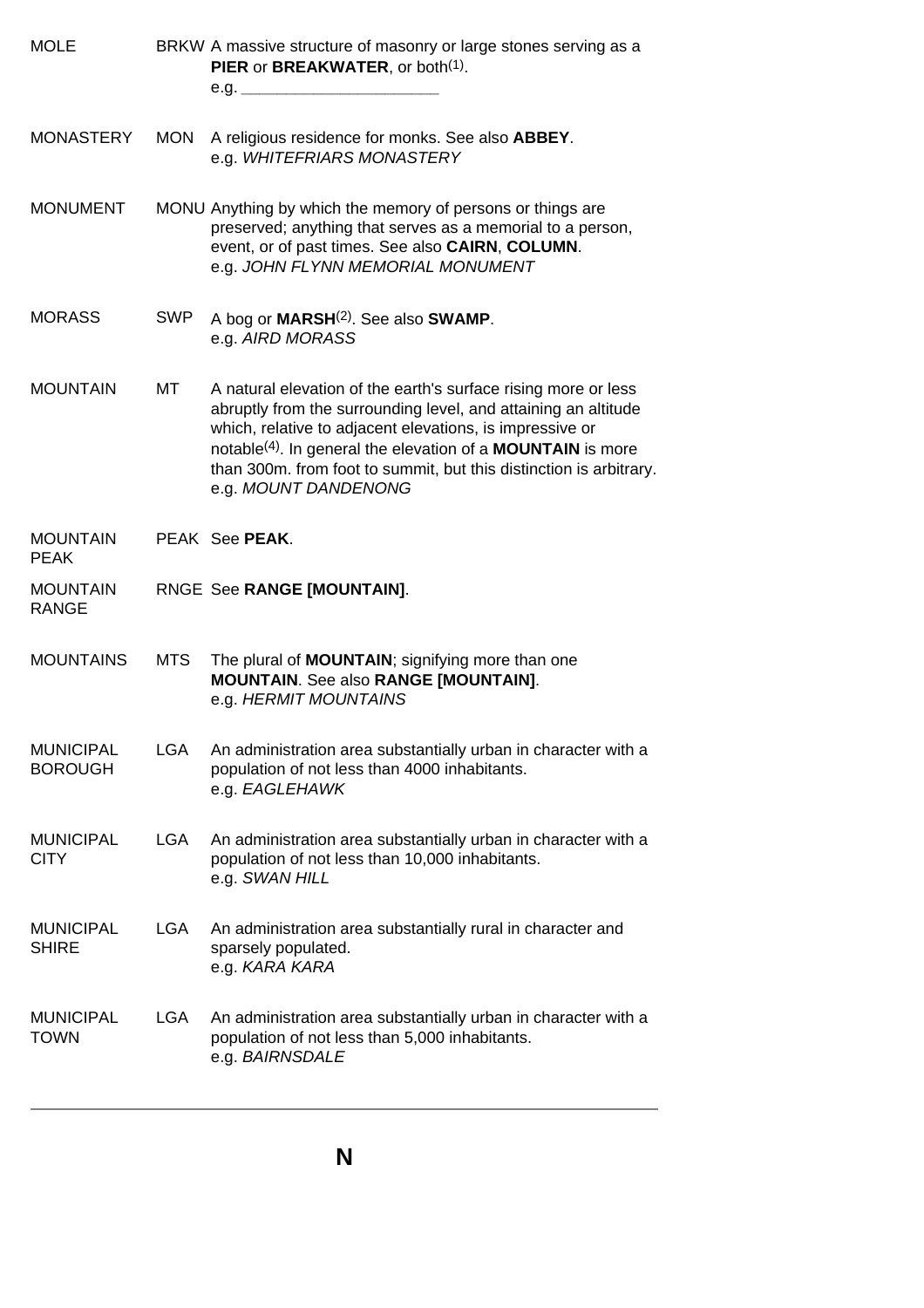<span id="page-26-0"></span>

| <b>NATIONAL</b><br><b>PARK</b> |      | RESV A tract of land set apart, as by a state or nation, to be<br>preserved in its natural state for the benefit of the public <sup>(9)</sup> .<br>See also RESERVE.<br>e.g. MOUNT BUFFALO NATIONAL PARK                                                                                                                                               |
|--------------------------------|------|--------------------------------------------------------------------------------------------------------------------------------------------------------------------------------------------------------------------------------------------------------------------------------------------------------------------------------------------------------|
| NATIVE WELL<br>(A).            |      | SOAK A natural SPRING or a small POOL fed from a SPRING or<br><b>SOAK</b> and sometimes improved by aborigines; a type of<br><b>WATERHOLE.</b><br>e.g. KOONUNDRA NATIVE WELL [WA]                                                                                                                                                                      |
| <b>NECK</b>                    | ISTH | A narrow piece of land with water on each side. An<br>ISTHMUS <sup>(1)</sup> .<br>e.g. EAGLEHAWK NECK [WA]                                                                                                                                                                                                                                             |
| <b>NEEDLE</b>                  |      | ROCK A tall, usually perpendicular, needle shaped ROCK, either<br>coastal or inland. See also PILLAR, PINNACLE.<br>e.g. $\_\_$                                                                                                                                                                                                                         |
| <b>NESS</b>                    | PT.  | A <b>PROMONTORY</b> or <b>HEADLAND</b> <sup>(2)</sup> .<br>e.g. FALSE ORFORD NESS [QLD]                                                                                                                                                                                                                                                                |
| <b>NURSERY</b>                 |      | GRDN A plot of ground in which young plants are reared for<br>transplantation, especially trees, etc. for sale(8). See also<br><b>ARBORETUM.</b><br>e.g. WIMMERA FOREST NURSERY                                                                                                                                                                        |
|                                |      | O                                                                                                                                                                                                                                                                                                                                                      |
| <b>OCEAN</b>                   |      | The vast body of water on the surface of the globe, which<br>surrounds the land $(1)$ .<br>e.g. SOUTHERN OCEAN                                                                                                                                                                                                                                         |
| <b>OPALFIELD</b>               |      | MINE A area where opals is, or was, removed from the earth.                                                                                                                                                                                                                                                                                            |
| <b>OUTCAMP</b>                 |      | HMSD ???????????????                                                                                                                                                                                                                                                                                                                                   |
| <b>OUTSTATION</b>              |      | HMSD ??????????????<br>e.g. MOUNT CAHILL OUTSTATION [WA]                                                                                                                                                                                                                                                                                               |
| <b>OVAL</b>                    |      | PARK A flat area, oval shaped, on which sporting activities can take<br>place.<br>e.g. ALAN SMITH OVAL                                                                                                                                                                                                                                                 |
|                                |      | OXBOW LAKE WTRH A LAKE formed when a MEANDERING river, having bent in<br>an almost a complete circle, cuts across the narrow neck of<br>land between the two stretches, and leaves a backwater; silt is<br>gradually deposited by the RIVER at the entrances to this<br>backwater, until it finally becomes a LAKE <sup>(2)</sup> .<br>e.g. OXBOW LAKE |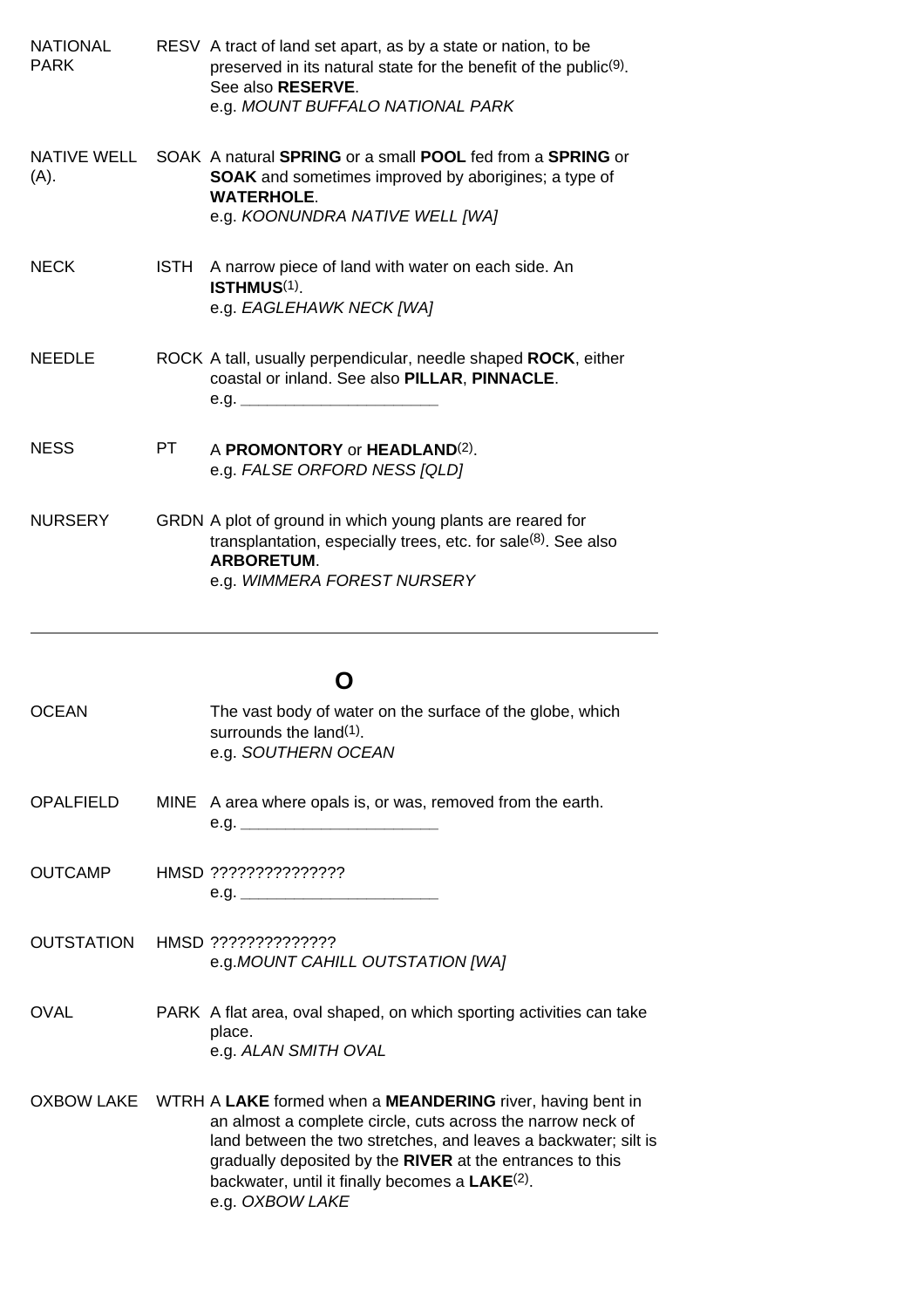| Р                        |            |                                                                                                                                                                                                                 |
|--------------------------|------------|-----------------------------------------------------------------------------------------------------------------------------------------------------------------------------------------------------------------|
| <b>PADDOCK</b>           | <b>FLD</b> | See FIELD.                                                                                                                                                                                                      |
| <b>PARISH</b>            |            | PRSH A subdivision of the <b>COUNTIES</b> into land units.<br>e.g. JIKA JIKA                                                                                                                                    |
| <b>PARK</b>              |            | PARK (a). An area of land, usually within a TOWN, often with recreat-<br>ional and other facilities, which is set aside for public use(9).<br>See also PICNIC AREA, OVAL, GOLF COURSE.<br>e.g. ALEXANDER PARK   |
|                          |            | (b). A tract of land set apart, as by a CITY or nation, to be<br>preserved in its natural state for the benefit of the public <sup>(9)</sup> .<br>See also <b>RESERVE</b> .<br>e.g. MOUNT BUFFALO NATIONAL PARK |
|                          |            | PARKING BAY CRPK A loop at the side of a ROAD or HIGHWAY for vehicles to<br>stop away for traffic. See also CAR PARK, WAYSIDE STOP.<br>e.g.                                                                     |
| <b>PASS</b>              |            | PASS A break or GAP in a MOUNTAIN RANGE permitting easier<br>passage from one side to the other, also called a COL <sup>(1)</sup> . See<br>also SADDLE.<br>e.g. CATHERINE PASS                                  |
| <b>PASSAGE</b>           |            | CHAN A narrow navigable CHANNEL, especially one through<br>REEFS or ISLANDS <sup>(1)</sup> . See also CUTTING, GUTTER.<br>e.g. SOUTH WEST PASSAGE                                                               |
| <b>PASTURE</b>           | <b>FLD</b> | An area of land covered with grass used for grazing of<br>domestic animals, as distinct from that which is mown for hay<br>(MEADOW). <sup>(7)</sup> . See also FIELD.                                           |
| PATCH,<br><b>PATCHES</b> |            | SHOL An alternative to a <b>SHOAL</b> when referred to a detached area<br>constituting a danger, frequently used in the plural (12).<br>e.g. HOWARD PATCH [QLD]                                                 |
| <b>PATH</b>              | TRK.       | A way beaten or trodden by the feet of men or beasts; a<br>course or track <sup>(9)</sup> . See also <b>TRACK, TRAIL, WALK.</b>                                                                                 |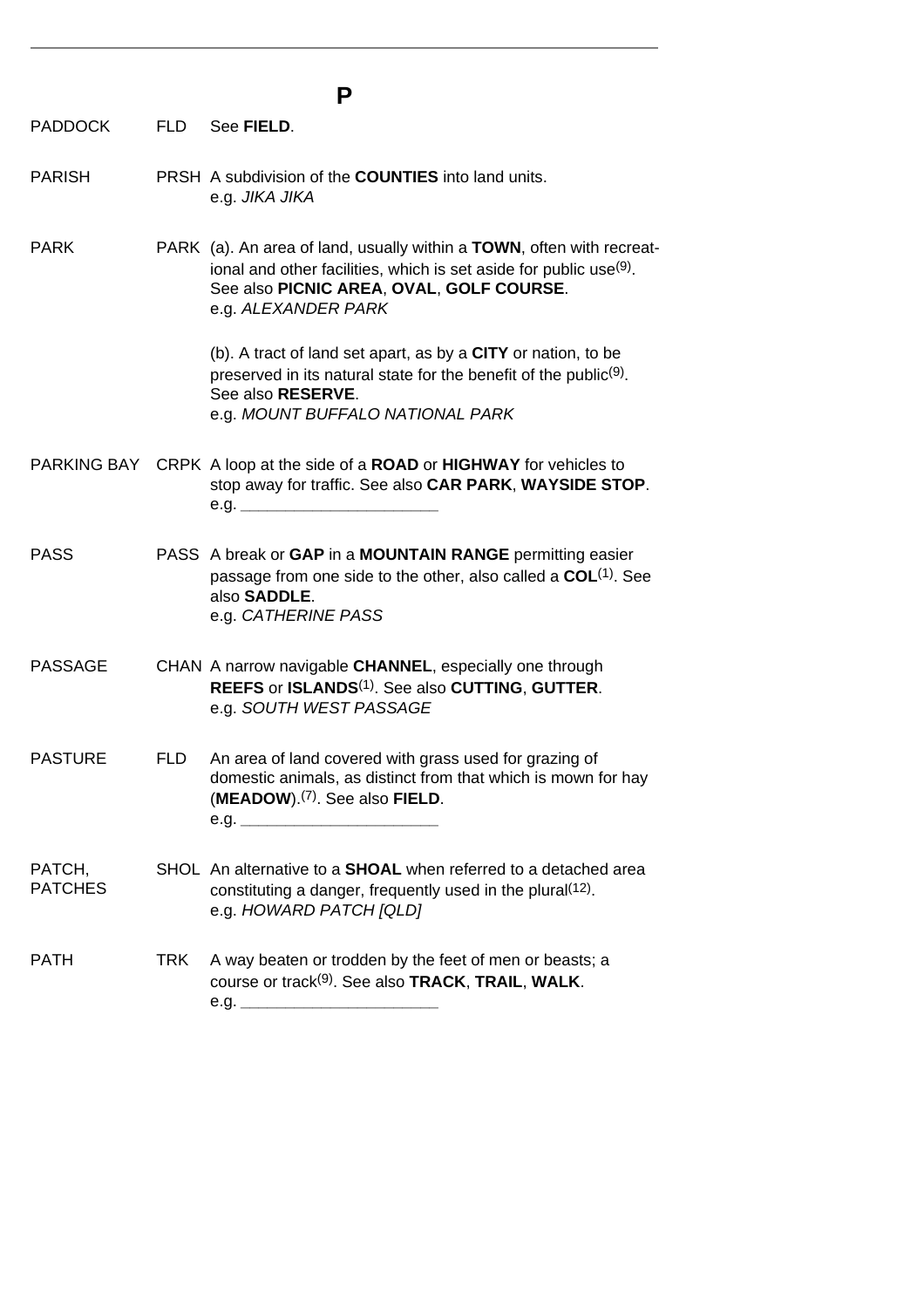| <b>PEAK</b>       |             | PEAK (a). The pointed SUMMIT of a HILL or MOUNTAIN(4).<br>e.g. CHATAUQUA PEAK                                                                                                                            |
|-------------------|-------------|----------------------------------------------------------------------------------------------------------------------------------------------------------------------------------------------------------|
|                   |             | (b). The separately named SUMMIT on a HILL or MOUNTAIN<br><b>RANGE.</b>                                                                                                                                  |
|                   |             | e.g. BORONIA PEAK                                                                                                                                                                                        |
|                   |             | (c) A prominent POINT in a PLATEAU or range of HILLS.<br>e.g. POINT McLEAN [WA]                                                                                                                          |
| <b>PENINSULA</b>  | <b>PEN</b>  | A piece of land almost surrounded by water, especially one<br>connected with the mainland by only a narrow NECK or<br><b>ISTHMUS<sup>(9)</sup></b> . See also <b>BILL</b> .<br>e.g. MORNINGTON PENINSULA |
| PICNIC AREA       |             | PARK A tract of land reserved for day picnic purposes, with<br>constructed fire-places and other facilities.<br>e.g. SHERBROOKE PICNIC GROUND                                                            |
| <b>PIER</b>       | PIER        | A long narrow structure extending into the water to afford a<br>berthing place for vessels; to serve as a pleasure<br>promenade <sup>(1)</sup> . See also JETTY, QUAY, WHARF.<br>e.g. PRINCES PIER       |
| <b>PILLAR</b>     |             | ROCK An upright column of ROCK. See also NEEDLE, PINNACLE.<br>e.g. POMPEYS PILLAR [WA]                                                                                                                   |
| <b>PINNACLE</b>   |             | ROCK A sharp pointed ROCK, rising more or less vertically. See also<br>NEEDLE, PILLAR.<br>e.g. GILL PINNACLE [WA]                                                                                        |
| <b>PIPELINE</b>   | <b>PIPE</b> | A tube of wood, metal, concrete, etc. especially for the<br>conveyance of water, natural gas, petroleum, etc. See also<br><b>CONDUIT.</b><br>e.g. NEW TALBOT PIPELINE                                    |
| <b>PIT</b>        | <b>PIT</b>  | (a). A natural <b>HOLE</b> in the ground <sup>(8)</sup> .                                                                                                                                                |
|                   |             | (b). A hole made in digging for minerals or other industrial<br>purposes $(8)$ .<br>e.g. WESTFIELD CLAYPIT                                                                                               |
| <b>PLACE NAME</b> |             | PLNA A place at which there is or was relatively minor human<br>occupation or activity.<br>e.g. NANGANA                                                                                                  |
| <b>PLAIN</b>      | <b>PLN</b>  | A tract of country, the general surface of which is a<br>comparatively flat or slightly undulating, and sparsely if at all<br>timbered. See also DOWNS, FLAT.<br>e.g. NULLARBOR PLAIN [SA]               |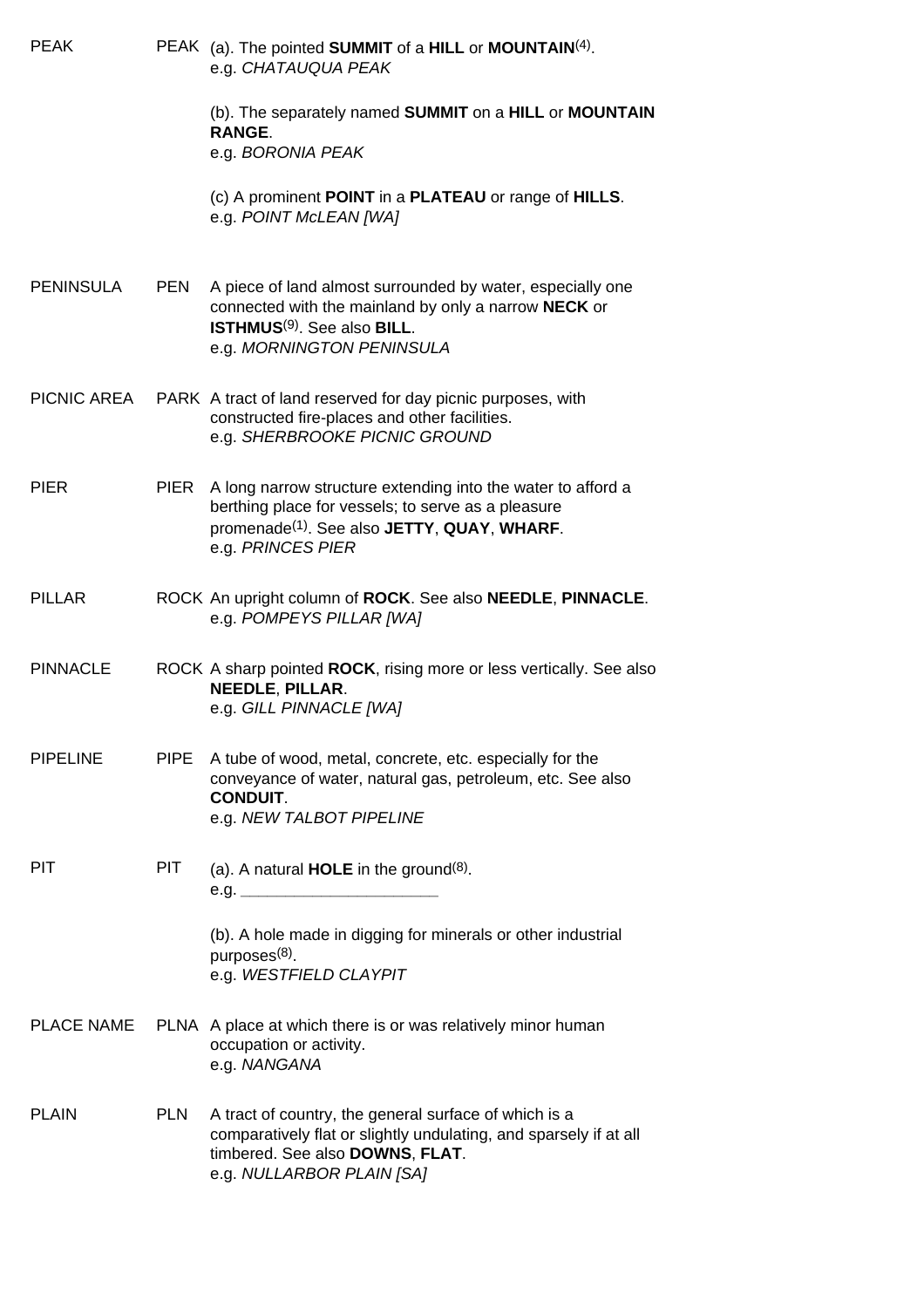| <b>PLANT</b>                    |     | FTRY The equipment, including the fixtures, machinery, tools, etc.<br>and often the building(s), necessary to carry on any industrial<br>business, a manufacturing plant <sup>(9)</sup> . See also <b>FACTORY</b> .<br>e.g. FORD MOTOR COMPANY |
|---------------------------------|-----|------------------------------------------------------------------------------------------------------------------------------------------------------------------------------------------------------------------------------------------------|
| <b>PLANTATION</b>               |     | PLAN A large quantity of trees that have been planted; a growing<br><b>WOOD.</b> See also <b>FOREST.</b><br>e.g. BILLYWING PLANTATION                                                                                                          |
| <b>PLATEAU</b>                  | PL  | An elevated tract of comparatively flat or level land <sup>(4)</sup> . See<br>also TABLELAND.<br>e.g. WELLINGTON PLATEAU                                                                                                                       |
| <b>POINT</b>                    | PT. | The extreme end of a CAPE; or the outer end of any land<br>protruding into the water, usually less prominent than a<br>CAPE <sup>(1)</sup> . See also HEAD, SPIT.<br>e.g. CAMERON POINT                                                        |
| <b>POINT</b><br>[INLAND]        |     | PEAK See PEAK.                                                                                                                                                                                                                                 |
| <b>POINT</b><br>[STREAM]        |     | <b>BEND See BEND.</b>                                                                                                                                                                                                                          |
| <b>POLICE</b><br><b>STATION</b> |     | PSTA An office of the local police force, (8). it may or may not have<br>associated lock-up.<br>e.g. BRIGHT POLICE STATION                                                                                                                     |
| POND,<br><b>PONDAGE</b>         |     | POND A small body of still water, may be of natural or artificial<br>formation $(1)$ .<br>e.g. THE DUCK POND                                                                                                                                   |
| <b>POOL</b>                     |     | BAPL A swimming POOL. See also BATHS.                                                                                                                                                                                                          |
| <b>POOL</b>                     |     | POOL (a). A small body of still or standing water, permanent or<br>temporary, often in the bed of an intermittent RIVER or<br><b>STREAM, and sometimes SPRING fed, chiefly one of natural</b><br>formation.<br>e.g. CARAWINE POOL [WA]         |
|                                 |     | (b). A large partly enclosed ARM of a SEA or LAKE.<br>e.g. COLIBAN POOL                                                                                                                                                                        |
|                                 |     | POOL SPRING SPRG ???????????????                                                                                                                                                                                                               |
| <b>PORT</b>                     |     | PORT A place provided with terminal and transfer facilities for<br>loading and discharging cargo or passengers, usually located<br>in a HARBOUR <sup>(1)</sup> . See also DOCK, PIER, WHARF.                                                   |

e.g. *PORT MUSGRAVE*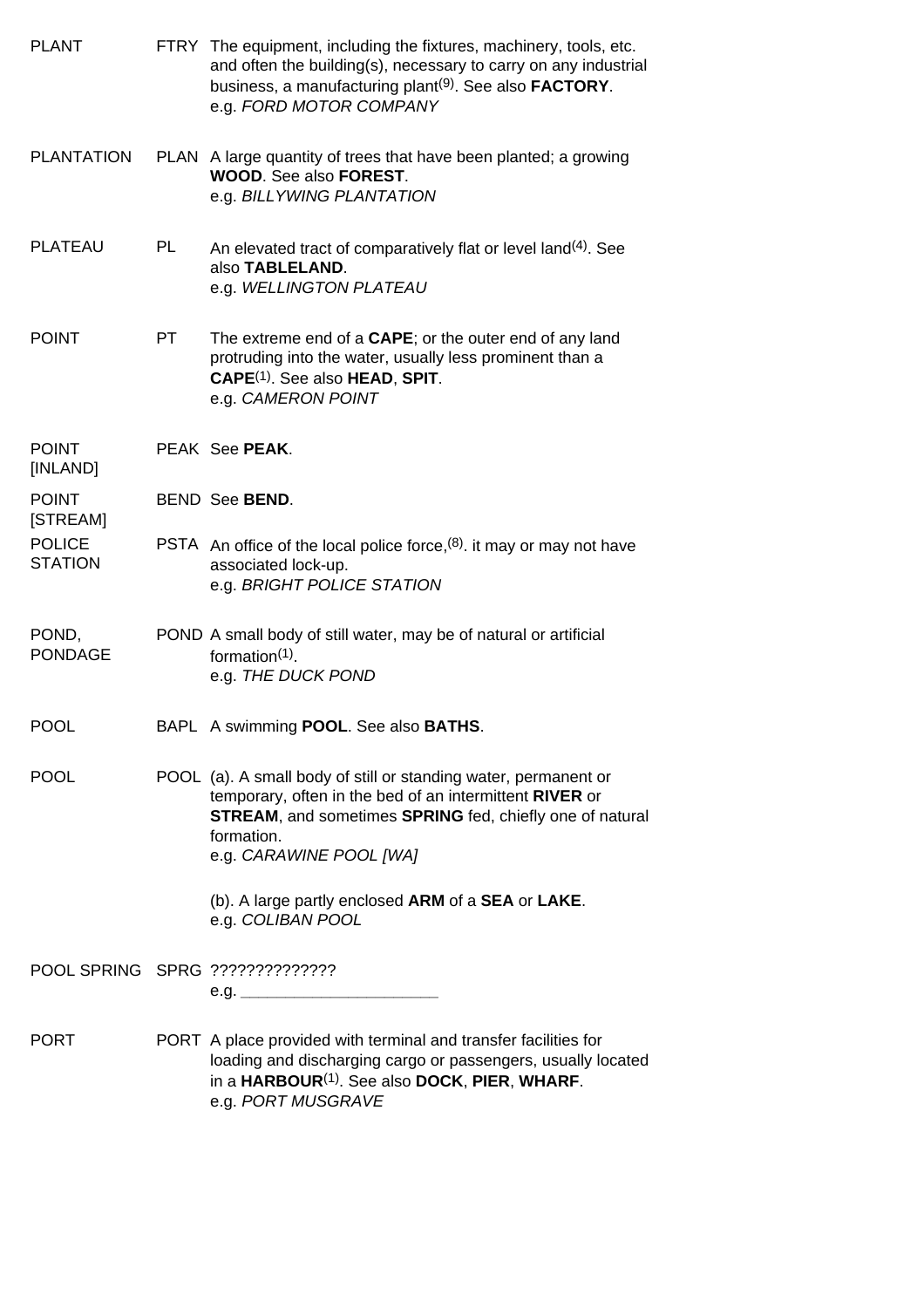| <b>POST OFFICE</b> | PO.         | (a). A department of the government responsible for a<br>country's postal and telecommunication services <sup>(9)</sup> .                                                                                  |
|--------------------|-------------|------------------------------------------------------------------------------------------------------------------------------------------------------------------------------------------------------------|
|                    |             | (b). A local office of the department for receiving, distributing,<br>and transmitting mail, selling postal stamps, providing<br>telecommunication services, etc <sup>(9)</sup> .<br>e.g. MELBOURNE G.P.O. |
| <b>PRAIRIE</b>     | <b>PLN</b>  | An area of flat or gently rolling grassland; larger than a<br><b>MEADOW</b> and often extensive <sup>(11)</sup> .<br>e.g.                                                                                  |
| <b>PRECIPICE</b>   | <b>CLIF</b> | A vertical or steep face of rock, cliff, mountain, etc (usually at<br>least one hundred metres high) (12).<br>e.g. GALILEO PRECIPICE [WA]                                                                  |
| <b>PRISON</b>      |             | PRSN A building(s) in which persons are legally committed to, while<br>awaiting trail or for punishment <sup>(8)</sup> .<br>e.g. PENTRIDGE PRISON                                                          |
|                    |             | PROMONTORY PROM A rocky coastal HEADLAND projecting significantly into the<br>SEA <sup>(3)</sup> . See also CAPE.<br>e.g. WILSONS PROMONTORY                                                               |
| <b>PRONG</b>       |             | PROM A pointed elongated ARM of land protuding into the SEA <sup>(14)</sup> .<br>e.g. BELLEFIN PRONG [WA]                                                                                                  |

# **Q**

 $\mathsf{QUARRY}$  QUAR A place where stone or rock is extracted<sup>(8)</sup>. e.g. *BATESFORD QUARRY*

| QUAY. | PIER A WHARF approximately parallel to the <b>SHORELINE</b> and                               |
|-------|-----------------------------------------------------------------------------------------------|
|       | accommodating ships on one side only, the other side being to                                 |
|       | the <b>SHORE</b> . It is usually of solid construction <sup><math>(1)</math></sup> . See also |
|       | JETTY. PIER.                                                                                  |
|       | e.g. CORIO QUAY                                                                               |

# **R**

| <b>RACE</b>       | CHAN A man made watercourse where the water velocity is<br>significantly higher than in an earthen CHANNEL.<br>e.g. LOCKWOOD - MARONG RACE                           |
|-------------------|----------------------------------------------------------------------------------------------------------------------------------------------------------------------|
| <b>RACECOURSE</b> | RTRK A piece of ground on which horseraces are held for public<br>entertainment; any place where horse races are held <sup>(9)</sup> .<br>e.g. FLEMINGTON RACECOURSE |
| RACETRACK         | RTRK A track on which races, especially motor races, are held, a<br>racecourse $(9)$ .<br>e.g. KEILOR INTERNATIONAL RACEWAY                                          |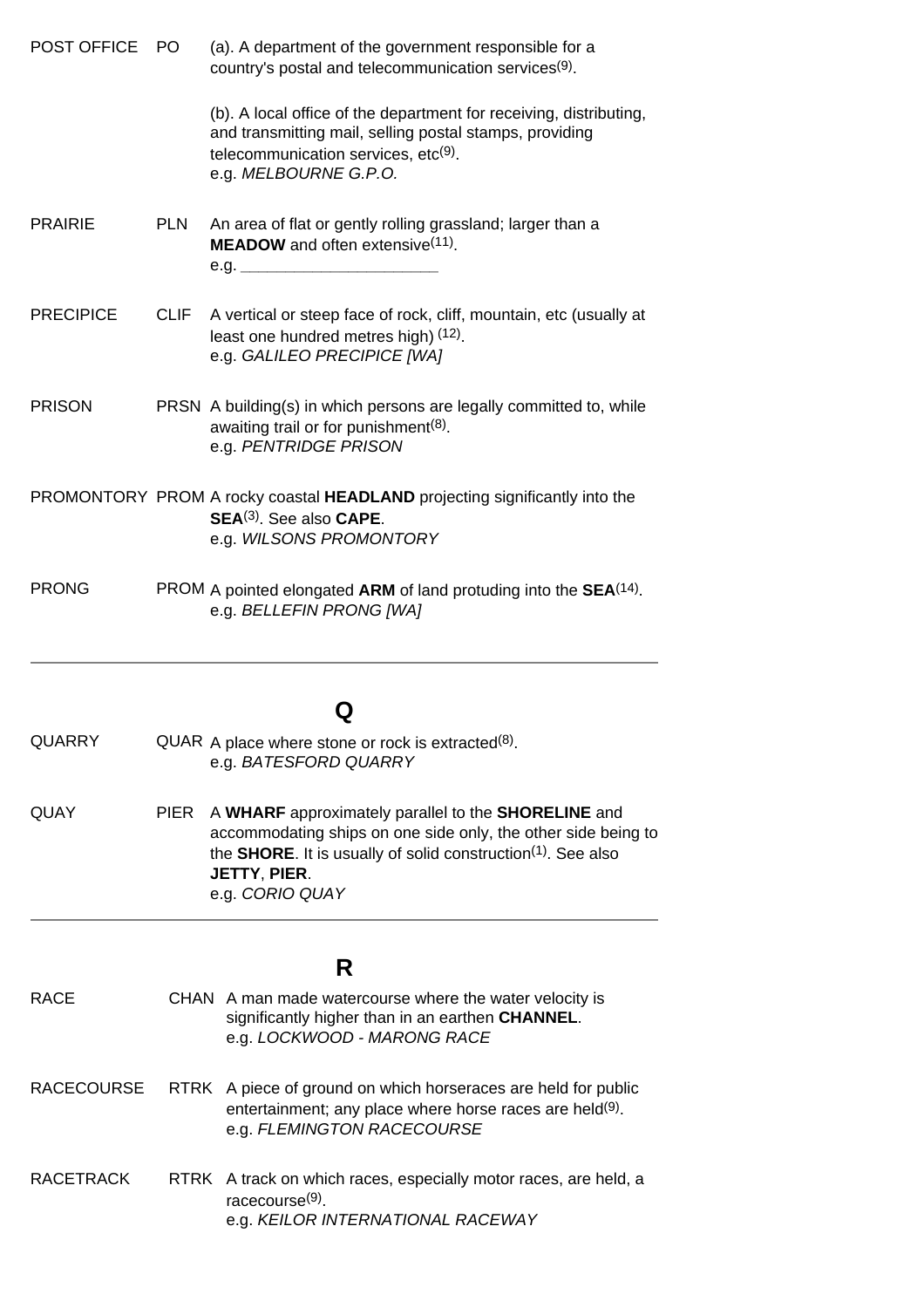| <b>RADIO TOWER</b>               |             | TOWR An antenna for the transmission of sound by radio waves to<br>a widely dispersed audience through radio receivers.<br>e.g. 3GL TRANSMISSION TOWERS                                                                                                                                                                      |
|----------------------------------|-------------|------------------------------------------------------------------------------------------------------------------------------------------------------------------------------------------------------------------------------------------------------------------------------------------------------------------------------|
| RAILROAD,<br><b>RAILWAY</b>      | <b>RLY</b>  | A track or set of tracks of iron or steel rails used for the<br>passage of trains <sup>(8)</sup> .<br>e.g. NORTH EASTERN RAILWAY                                                                                                                                                                                             |
| <b>RAILWAY</b><br><b>STATION</b> |             | RSTA A place where trains stop for passengers and/or freight. See<br>also SIDING.<br>e.g. SPENCER STREET STATION                                                                                                                                                                                                             |
| <b>RAIN FOREST</b>               | <b>FRST</b> | Tropical rain forest, a dense mixed forest characterised by a<br>thick canopy of branches and leaves, generally in excess of<br>25m above ground level, and in a virgin state providing<br>more than 85% ground cover, annual rainfall exceeds<br>1000mm and dense undergrowth are usually present <sup>(12)</sup> .<br>e.g. |
| <b>RANGE</b><br>[MOUNTAIN]       |             | RNGE A series or line of MOUNTAIN or HILL RIDGES, with or<br>without <b>PEAKS</b> in which the crests are relatively narrow <sup>(2)</sup> .<br>e.g. MIDDLE MOUNTAIN RANGE                                                                                                                                                   |
| <b>RAPIDS</b>                    |             | WRFL Portions of a <b>STREAM</b> with accelerated current where it<br>descends rapidly without a break in the slope of the bed<br>sufficient to form a WATERFALL <sup>(1)</sup> . See also CASCADE.<br>e.g. SLALOM RAPIDS                                                                                                    |
| <b>RAVINE</b>                    | <b>RAV</b>  | A small narrow steep sided VALLEY, larger than a GULLY<br>and smaller than a CANYON <sup>(4)</sup> . See also GORGE.<br>e.g. DE CASOARS RAVINE [WA]                                                                                                                                                                          |
| <b>REACH</b>                     | <b>RCH</b>  | (a). A straight section of a RIVER, especially a navigable<br>RIVER between two bends $(4)$ .<br>e.g. CARLTON REACH [WA]                                                                                                                                                                                                     |
|                                  |             | (b). An ARM of the SEA or a LAKE extending into the<br>$land(1)$ .<br>e.g. DARLINGFORD REACH                                                                                                                                                                                                                                 |
| <b>REEF</b>                      |             | REEF A ridge of rocks or coral lying near the surface of the SEA,<br>which may be visible at low tide, but is usually covered by<br>water $(2)$ .<br>e.g. GREAT BARRIER REEF [QLD]                                                                                                                                           |
| <b>RESERVE</b>                   |             | RESV A tract of public land set apart for recreation, as a public<br>reserve, or for a specific purpose <sup>(9)</sup> . i.e. Nature Reserve,<br>Game Reserve, SHOWGROUNDS, etc.<br>e.g. LAKE LALBERT GAME RESERVE                                                                                                           |
| <b>RESERVOIR</b>                 | <b>RES</b>  | An artificial LAKE for the storage, regulation and control of<br>water for domestic or other use. See also DAM.<br>e.g. MAROONDAH RESERVOIR                                                                                                                                                                                  |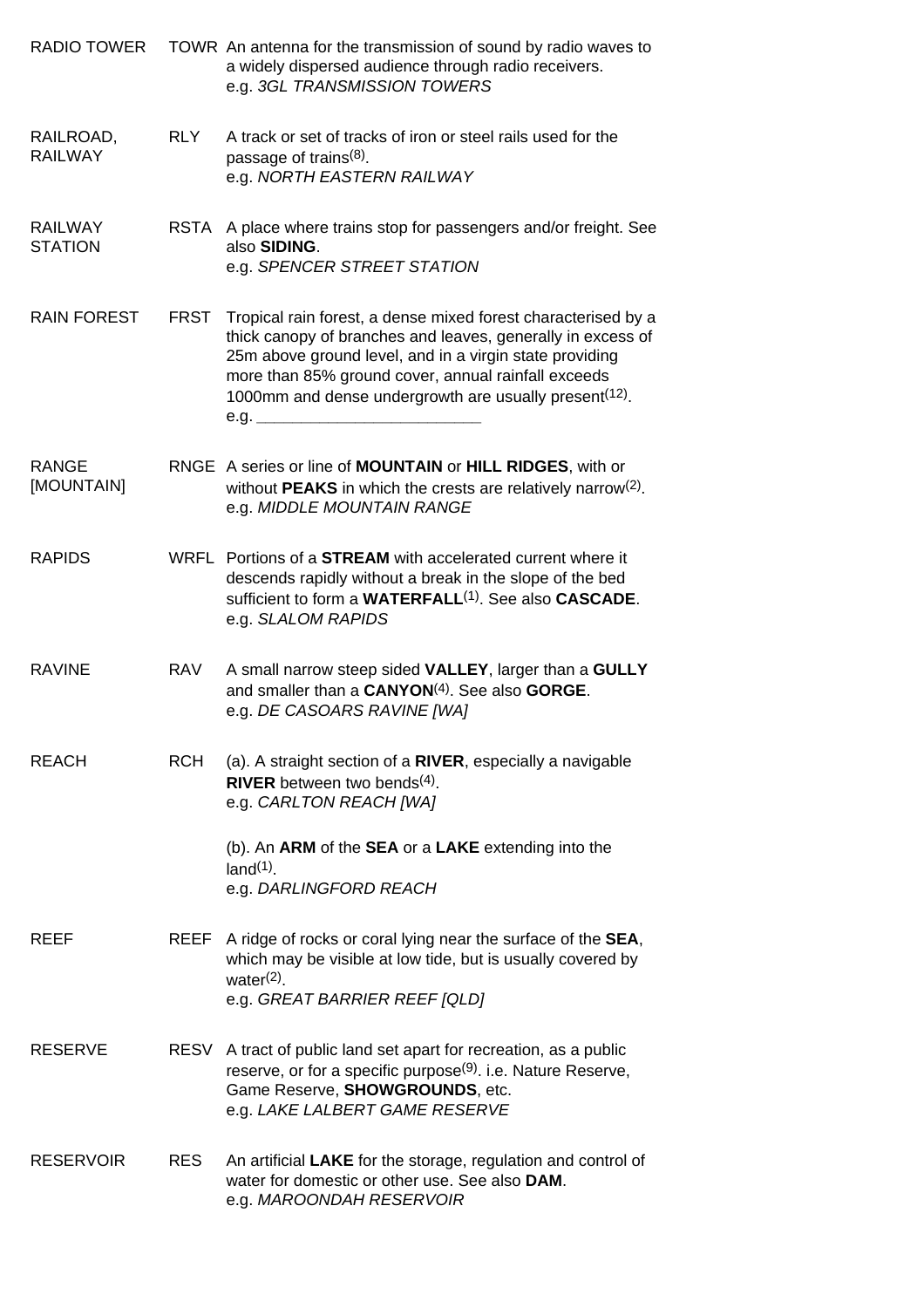| <b>RETARDING</b><br><b>BASIN</b> | <b>RES</b>  | An artificially maintained flood-control area into which<br>floodwaters are deflected by means of a DAM placed<br>across a river channel(3).<br>e.g. CHAPMAN RETARDING BASIN                                                                                                                                                                                                                                       |
|----------------------------------|-------------|--------------------------------------------------------------------------------------------------------------------------------------------------------------------------------------------------------------------------------------------------------------------------------------------------------------------------------------------------------------------------------------------------------------------|
| <b>RIDGE</b>                     |             | RDGE A long and narrow stretch of elevated ground, either<br>isolated or located in a $\mathsf{RANGE}^{(4)}$ .<br>e.g. BUTCHERS RIDGE                                                                                                                                                                                                                                                                              |
| <b>RIFLE RANGE</b>               |             | FRNG A tract of land on which rifle shooting contests are held.<br>e.g. WELLSFORD RIFLE RANGE                                                                                                                                                                                                                                                                                                                      |
| <b>RIVER</b>                     |             | STRM A STREAM of fresh water which, part of the year, is larger<br>than a BROOK or CREEK and flows by natural CHANNEL,<br>being confined within banks, into the SEA or a LAKE, or<br>another RIVER. In a semi-arid region, however, a RIVER<br>may become no more than a series of WATERHOLES<br>during the dry season, and that its minimum length be<br>approximately 16kms <sup>(2)</sup> .<br>e.g. YARRA RIVER |
| <b>RIVULET</b>                   | <b>STRM</b> | A small <b>STREAM</b> <sup>(2)</sup> . See also <b>BURN</b> .<br>e.g. STEEP BANK RIVULET                                                                                                                                                                                                                                                                                                                           |
| <b>ROAD</b>                      |             | ROAD A way usually open to the public for the passage of<br>vehicles; the track on which vehicles etc., may pass, as<br>opposed to the pavement; any street so named <sup>(9)</sup> .<br>e.g. QUEENS ROAD                                                                                                                                                                                                          |
| ROAD BEND                        |             | PLNA A curve in a <b>ROAD</b> .<br>e.g.                                                                                                                                                                                                                                                                                                                                                                            |
| <b>ROAD CORNER</b>               |             | PLNA A place where two <b>STREETS</b> or <b>ROADS</b> meet. See also<br><b>CORNER.</b><br>e.g. PITMANS CORNER                                                                                                                                                                                                                                                                                                      |
| ROAD(S),<br><b>ROADSTEAD</b>     | HBR         | An area near the <b>SHORE</b> where vessels can anchor in<br>safety; usually a shallow indentation in the $COAST(1)$ .<br>e.g. GAGE ROADS [WA]                                                                                                                                                                                                                                                                     |
| <b>ROADWAY</b>                   |             | ROAD The way used as a <b>ROAD</b> ; the part of a <b>ROAD</b> used by<br>vehicles $(9)$ .                                                                                                                                                                                                                                                                                                                         |
| <b>ROCK</b>                      |             | ROCK (a). A prominent or isolated outcrop of stone on land. See<br>also BOULDERS, ROCK FORMATION.<br>e.g. HANGING ROCK [VIC]                                                                                                                                                                                                                                                                                       |
|                                  |             | (b). An isolated rocky formation or a single large stone,<br>usually one constituting a danger to navigation; submerged<br>or partially submerged <sup>(1)</sup> .<br>e.g. YORKIES ROCK                                                                                                                                                                                                                            |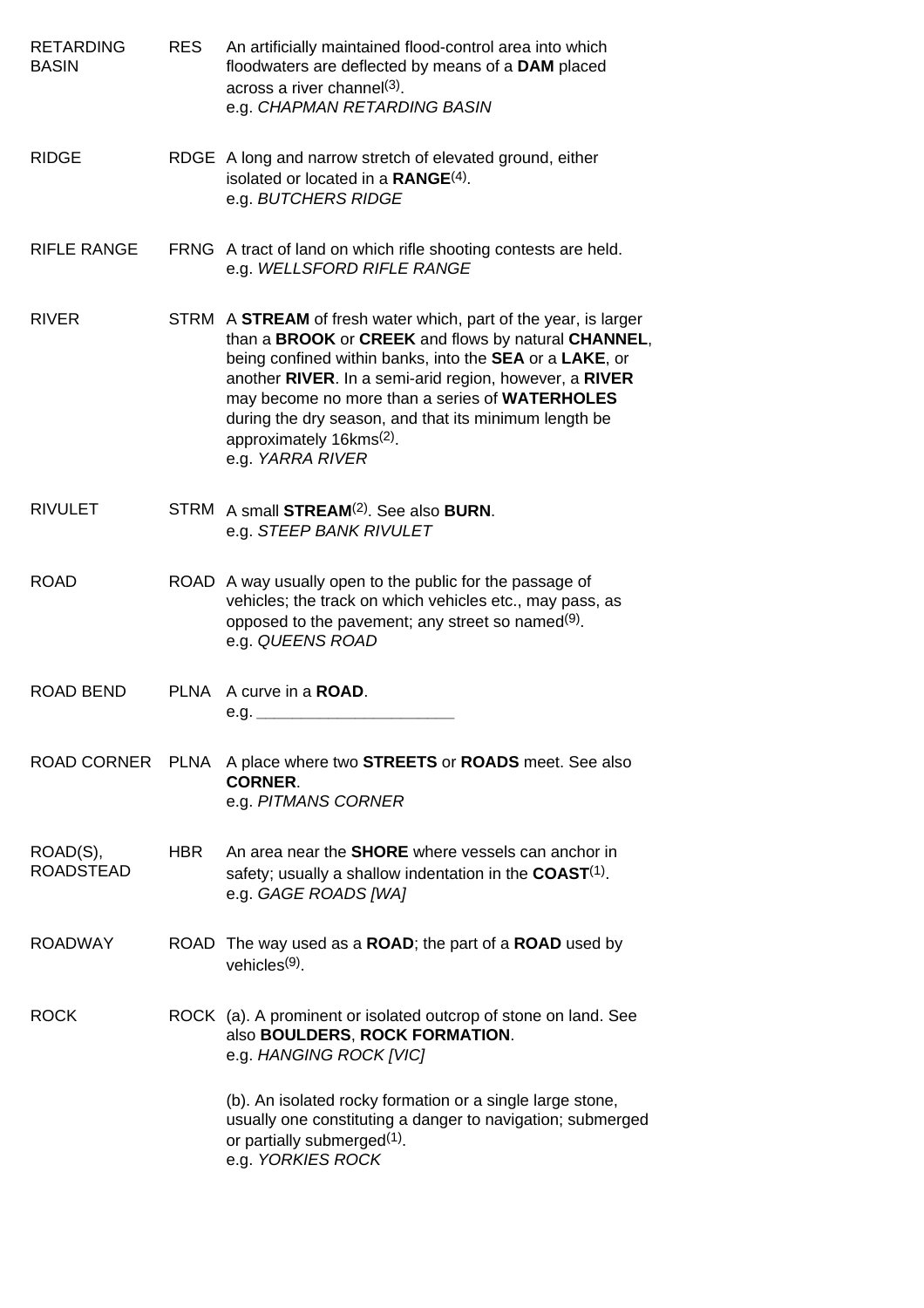|                                 | e.g.                                                                                                                    |
|---------------------------------|-------------------------------------------------------------------------------------------------------------------------|
| <b>ROCK</b><br><b>FORMATION</b> | ROCK A group or formation of ROCKS or BOULDERS.<br>e.g. SISTER ROCKS                                                    |
|                                 | ROCKET RANGE FRNG An area of land designated for the launching of rockets.<br>e.g. WOOMERA                              |
|                                 | ROCKHOLE (A). RH A HOLE excavated in solid ROCK by water action.<br>e.g. CHEACANUP ROCKHOLE [WA]                        |
| RUIN(S).                        | RUIN The remains of a fallen building, TOWN, etc., or of anything<br>in a state of destruction or decay $(9)$ .<br>e.g. |
| <b>RUN</b>                      | HMSD A term for a property on which livestock are husbanded.                                                            |
| <b>RUN</b>                      | STRM A small WATERCOURSE <sup>(11)</sup> . See also BROOK, BURN.                                                        |

# **S**

| <b>SADDLE</b>     |            | PASS A depressed part of a RIDGE between two SUMMITS. See<br>also GAP, PASS.<br>e.g. BIG RIVER SADDLE                                                                         |
|-------------------|------------|-------------------------------------------------------------------------------------------------------------------------------------------------------------------------------|
| <b>SALT MARSH</b> | <b>SWP</b> | A MARSH which at times is flooded by the SEA, or an<br>inland MARSH in an arid region in which the water contains<br>a high proportion of salt $(2)$ .<br>e.g. EWING MARSH    |
| <b>SALT PAN</b>   |            | SPAN A hollow, formerly containing water, in which a deposit of<br>salt is left behind owing to evaporation of the water <sup>(2)</sup> .<br>e.g.                             |
| <b>SAND PIT</b>   | <b>PIT</b> | An excavation in the ground for the extraction of sand for<br>industrial purposes.<br>e.g.                                                                                    |
| <b>SANDBANK</b>   |            | BANK A BANK, SHOAL or submerged ridge of sand especially in<br>the SEA, or a RIVER often exposed at low tide $(2)$ . See also<br><b>BAR, SANDBAR.</b><br>e.g. SOUTH SAND BANK |
| <b>SANDBAR</b>    |            | BANK A BAR of sand formed in a SEA or RIVER by the action of<br>the tides or currents <sup>(9)</sup> . See also <b>BAR</b> , <b>SPIT</b> .<br>e.g. 90 ACRE SAND BAR           |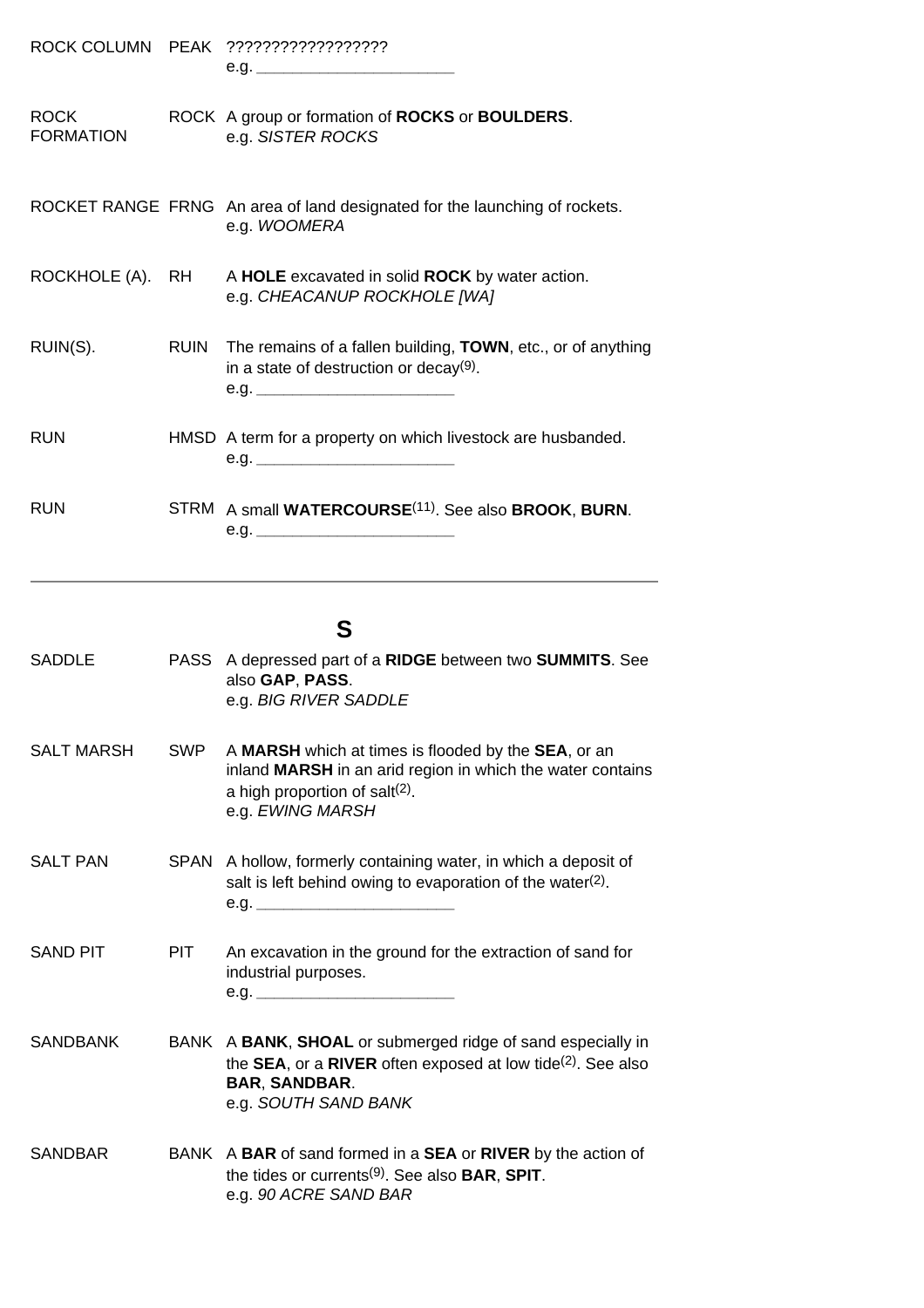| <b>SAW MILL</b>                  | MILL        | An establishment in which timber is sawn into planks,<br>boards, etc. by machinery <sup>(9)</sup><br>e.g. BROOKVILLE SAWMILL                                                                                         |
|----------------------------------|-------------|----------------------------------------------------------------------------------------------------------------------------------------------------------------------------------------------------------------------|
| <b>SCARP</b>                     | <b>CLIF</b> | See ESCARPMENT.                                                                                                                                                                                                      |
| <b>SCHOOL</b>                    |             | SCHL A place or establishment where instruction is given,<br>especially one for children <sup>(9)</sup> . See also COLLEGE.<br>e.g. OAKLAND PRIMARY SCHOOL                                                           |
| <b>SCRUB</b>                     |             | WOOD A tract of bushland, undergrowth, or stunted trees. See also<br><b>BRUSHWOOD, COPSE, THICKET.</b><br>e.g. THE WHIPSTICK SCRUB                                                                                   |
| <b>SEA</b>                       | <b>SEA</b>  | One of the smaller divisions of the OCEANS, especially if<br>partly enclosed by land <sup>(2)</sup> .<br>e.g. TASMAN SEA                                                                                             |
| SERVICE BASIN RES                |             | See RESERVOIR.                                                                                                                                                                                                       |
| <b>SETTLEMENT</b>                | <b>POPL</b> | Any form of human habitation, usually implying more than<br>one dwelling, although most would regard a single isolated<br>building as constituting a <b>SETTLEMENT</b> <sup>(7)</sup> . See also<br>HAMLET, VILLAGE. |
| <b>SEWERAGE</b><br><b>FARM</b>   |             | FARM A FARM equipped with apparatus for the disposal of<br>sewerage and its utilisation as manure.<br>e.g. M.M.B.W. BRAESIDE SEWERAGE FARM                                                                           |
| <b>SHAFT</b>                     | MINE        | A vertical hole serving as access to a MINE or other<br>underground workings which is used for entry, transport,<br>etc.<br>e.g.                                                                                     |
| <b>SHALLOWS</b>                  |             | SHOL An indefinite term applied to expanses of <b>SHOAL</b> or shallow<br>water $(1)$ .                                                                                                                              |
| <b>SHOAL</b>                     |             | SHOL A ridge of sand or of rocks just below the surface of the<br><b>SEA</b> or of a RIVER and therefore dangerous to<br>navigation $(2)$ .<br>e.g. ANONYMA SHOAL                                                    |
| <b>SHOPPING</b><br><b>CENTRE</b> |             | SHCE The concentration of retailing and other service activities at<br>a nodal and accessible point $(7)$ .<br>e.g. EASTLAND SHOPPING CENTRE                                                                         |
| <b>SHORE</b>                     |             | COST The narrow strip of land in immediate contact with any body<br>of water including the area between high and low water<br>lines(1)                                                                               |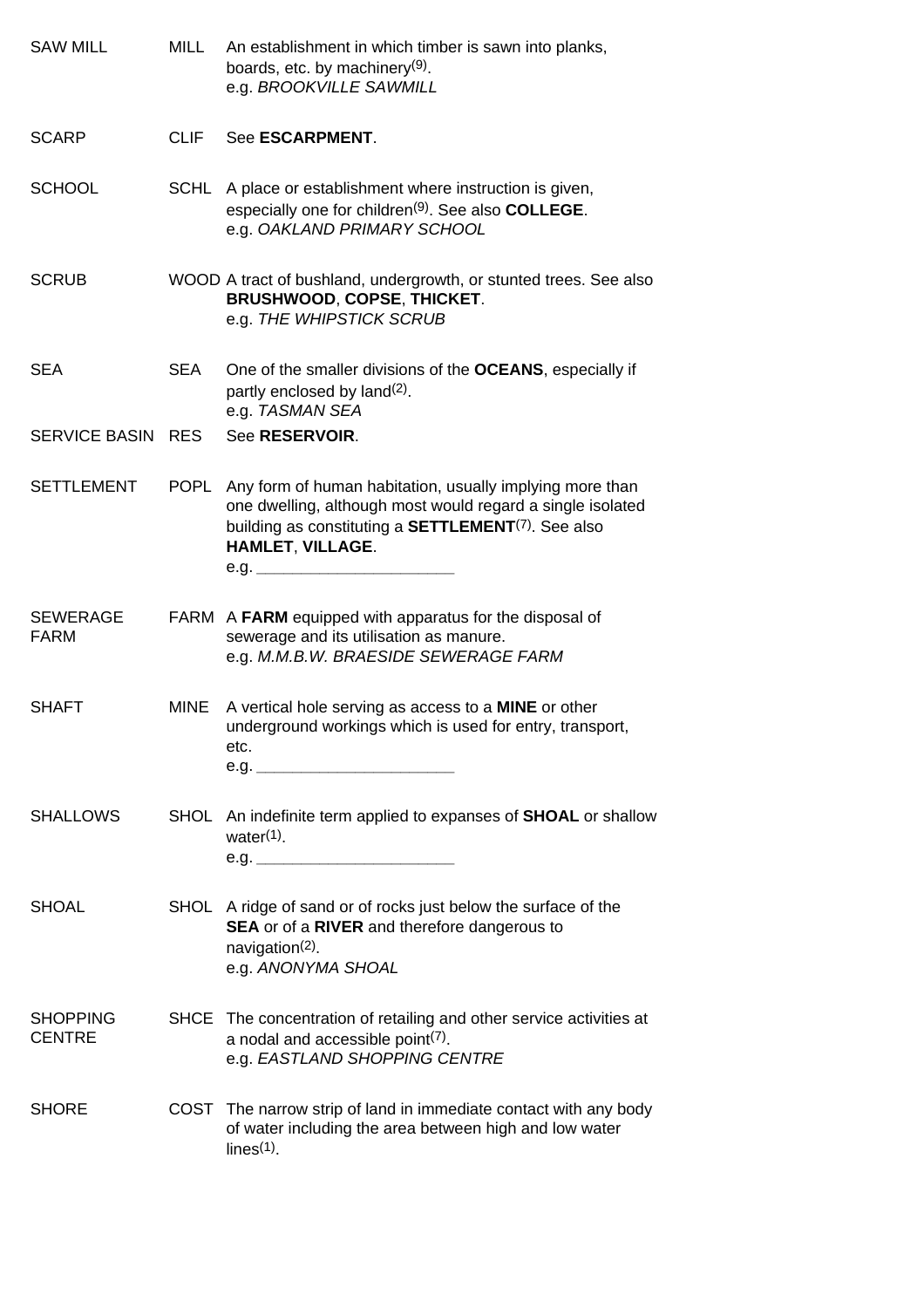| <b>SHORELINE</b>                      |             | COST The line where <b>SHORE</b> and water meet. <b>SHORELINE</b> and<br><b>COASTLINE</b> are generally used as synonymous <sup>(1)</sup> .                                                                                                                                                                   |
|---------------------------------------|-------------|---------------------------------------------------------------------------------------------------------------------------------------------------------------------------------------------------------------------------------------------------------------------------------------------------------------|
|                                       |             | SHOWGROUNDS RESV A tract of land with pavilion(s) and arena(s) for the exhibition<br>and display of livestock and produce <sup>(8)</sup> .<br>e.g. R.A.S. SHOWGROUNDS                                                                                                                                         |
| <b>SHRINE</b>                         | <b>SHR</b>  | An object or place, with or without buildings, memorialising<br>a person, deity or event.<br>e.g. THE SHRINE OF REMEMBRANCE                                                                                                                                                                                   |
| <b>SIDING</b>                         |             | RSTA A short branch off a RAILWAY track, often connected at<br>both ends to the mainline track, and used for shunting or for<br>loading, unloading, and storing goods trucks <sup>(9)</sup> .<br>e.g. GANNAWARRA SIDING                                                                                       |
| <b>SITE</b>                           | <b>SITE</b> | A location of a former cultural feature with scant or no<br>remains of the original structure(s).<br>e.g. MAFEKING                                                                                                                                                                                            |
| <b>SLOPE</b>                          | <b>SLP</b>  | A gradient on the side or end of an elevated relief feature.<br>See also HILLSIDE.<br>e.g. FEDERATION SLOPE                                                                                                                                                                                                   |
| SOAK (A).                             |             | SOAK A damp or swampy spots around the base of granite<br><b>ROCKS</b> or in otherwise dry watercourse <sup>(4)</sup> . See also<br><b>NATIVE WELL.</b><br>e.g. MAJORLOCK SOAK                                                                                                                                |
| <b>SOAKAGE</b>                        |             | SOAK ??????????????????/<br>e.g. _______________                                                                                                                                                                                                                                                              |
| <b>SOUND</b>                          | SND.        | A relatively long ARM of the SEA, forming a CHANNEL<br>between an <b>ISLAND</b> and the mainland, or connecting two<br>larger bodies of water, as a <b>SEA</b> and the <b>OCEAN</b> , or two<br>parts of the same body, but usually wider and more<br>extensive than a <b>STRAIT(1)</b> .<br>e.g. CAPEL SOUND |
| <b>SPECIAL</b><br><b>PURPOSE FARM</b> |             | FARM A tract of land, designated for special agricultural or<br>horticultural purposes.<br>e.g. AXEDALE FISH FARM                                                                                                                                                                                             |
| <b>SPIT</b>                           | PT.         | A small POINT of land or narrow SHOAL projecting into a<br>body of water from the SHORE <sup>(1)</sup> . See also HEADLAND,<br>NESS.<br>e.g. ONE TREE SPIT                                                                                                                                                    |
| <b>SPRING</b>                         |             | SPRG A flow of water issuing naturally out of the ground, either<br>continuously or intermittently $(4)$ .<br>e.g. COOL WATER SPRING                                                                                                                                                                          |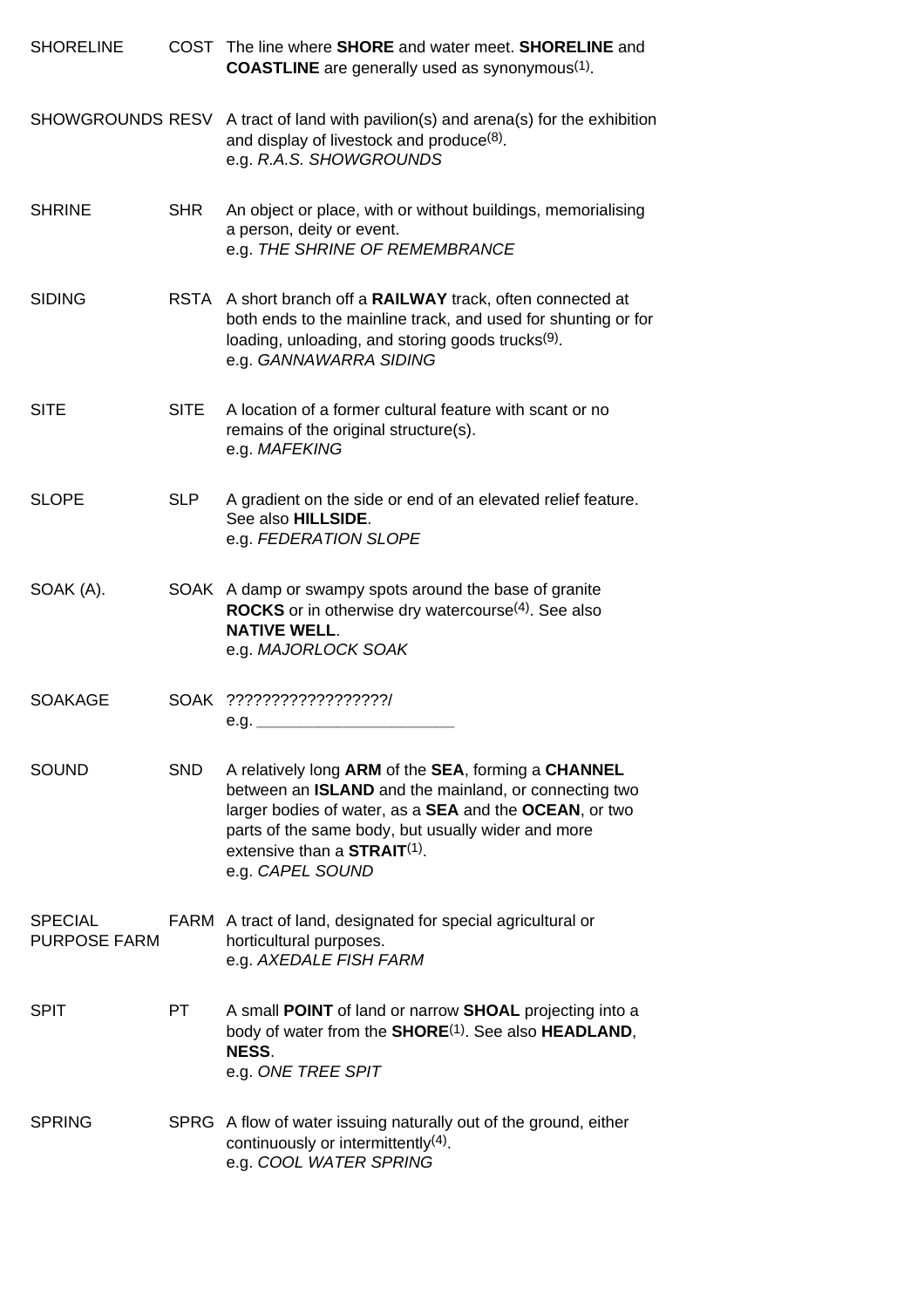| <b>SPUR</b>        |             | SPUR A minor linear projection off a RANGE, RIDGE,<br><b>MOUNTAIN, HILL, TABLELAND or PLATEAU being not</b><br>more than 2kms in length and decreasing in altitude from<br>the parent feature.<br>e.g. MISCALCULATE SPUR |
|--------------------|-------------|--------------------------------------------------------------------------------------------------------------------------------------------------------------------------------------------------------------------------|
| <b>STADIUM</b>     |             | STDM An enclosed athletic or sports ground with tiers of seats for<br>spectators <sup>(8)</sup><br>e.g. ALBERT PARK SPORTS CENTRE                                                                                        |
| <b>STEEL WORKS</b> |             | FTRY An establishment where steel is made and often<br>manufactured into girders, rails, etc <sup>(9)</sup> . See also <b>FACTORY</b> ,<br><b>PLANT.</b><br>e.g. LYSAGHTS WESTERNPORT WORKS                              |
| <b>STRAIT</b>      | <b>STR</b>  | A narrow PASSAGE connecting two larger bodies of<br>water <sup>(1)</sup> . See also <b>CUTTING</b> , <b>GUTTER</b> .<br>e.g. McLENNAN STRAIT                                                                             |
| <b>STREAM</b>      | <b>STRM</b> | A course of running water; a <b>BROOK, CREEK</b> or $RIVER(2)$ .<br>e.g. HAUNTED STREAM                                                                                                                                  |
| <b>STREET</b>      |             | ROAD A public way or ROAD, paved or unpaved, in a TOWN, or<br>CITY, sometimes including a pavement or pavements, and<br>having houses, shops, or the like, on one side or both<br>$sides(9)$ .<br>e.g. JOHNSTON STREET   |
| <b>SUBURB</b>      | <b>SUB</b>  | (a) The bounded locality within a City, Town or Shire,<br>principally of urban character, and usually with a focus of<br>shopping centre, schoolor transport facility <sup>(12)</sup> .                                  |
|                    |             | (b) The outer or peripheral, mainly residential, parts of a<br><b>TOWN</b> or $CITY(7)$ .<br>e.g. ABBOTSFORD                                                                                                             |
| <b>SUGARLOAF</b>   | <b>HILL</b> | A HILL or MOUNTAIN, conical or conoidal in shape, thus<br>resembling a sugarloaf, ie a solid cone of refined sugar, the<br>form in which it was previously distributed <sup>(12)</sup> .<br>e.g. MOUNT SUGARLOAF         |
| <b>SUMMIT</b>      |             | PEAK See <b>PEAK</b>                                                                                                                                                                                                     |
| <b>SWAMP</b>       |             | SWMP A tract of low-lying land which is permanently saturated with<br>moisture, and is usually overgrown with vegetation <sup>(2)</sup> . See<br>also <b>MARSH.</b><br>e.g. BUNYIP SWAMP                                 |

#### **T**

TABLELAND PL A **PLATEAU** bounded by steep cliff-like faces which lead abruptly down to the **SEA** or the adjoining lowlands(2). e.g. *FRASER TABLELAND*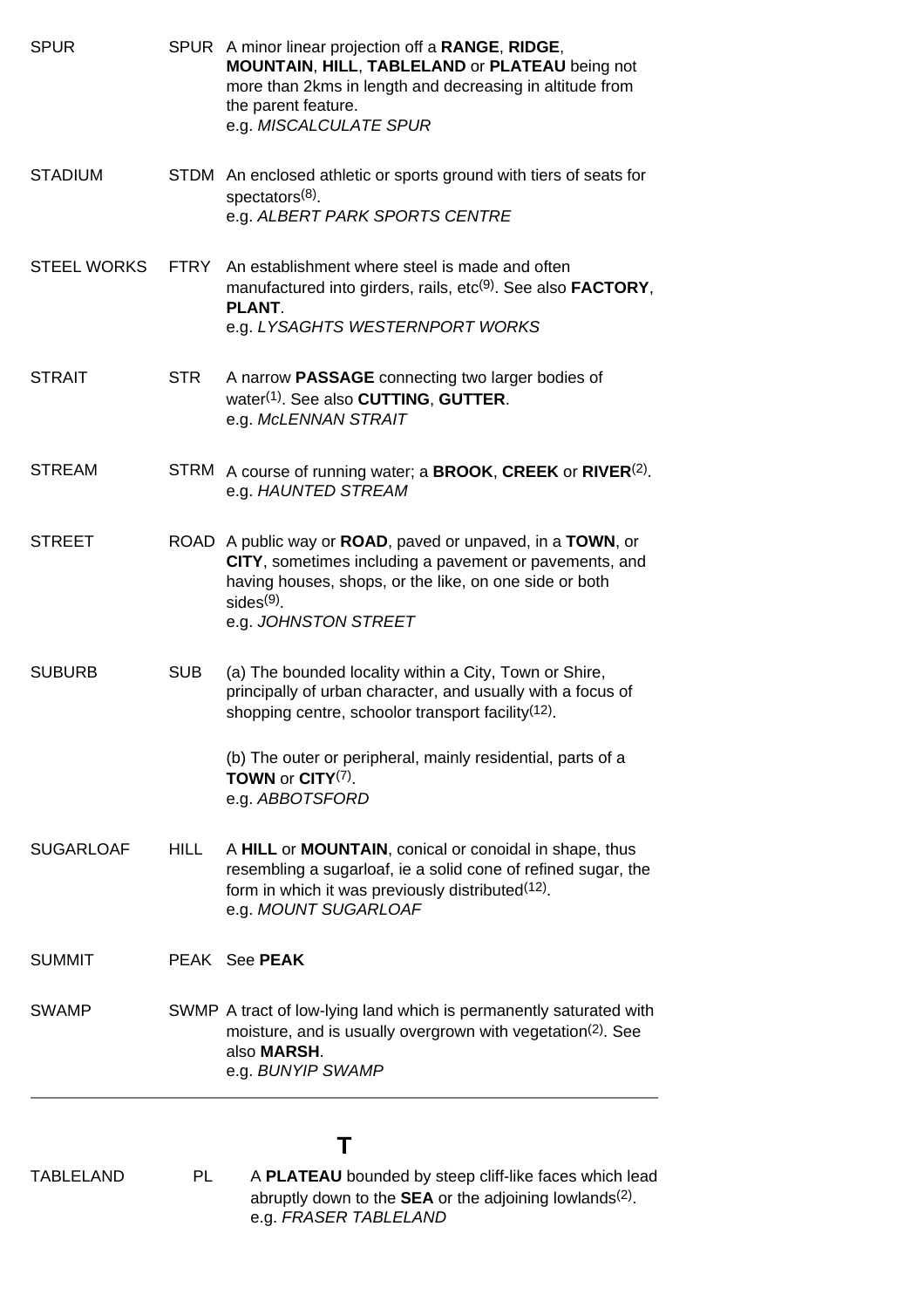| <b>TANK</b>                         |             | TANK A large receptacle or structure for holding water or other<br>liquids, or gas <sup>(9)</sup> . See also <b>WATER TOWER</b> .<br>e.g. BIRTHDAY TANK                                                                     |
|-------------------------------------|-------------|-----------------------------------------------------------------------------------------------------------------------------------------------------------------------------------------------------------------------------|
| <b>TANNERY</b>                      | FTRY        | A building(s) where raw hides and skins are processed<br>into leather, etc.<br>e.g. JACKSONS TANNERY                                                                                                                        |
| <b>TARN</b>                         | LAKE        | A small mountain lake <sup>(2)</sup> .<br>e.g.                                                                                                                                                                              |
| <b>TELEPHONE</b><br><b>EXCHANGE</b> | TPEX        | A central office where connections of lines used in<br>telephone calls are made <sup>(9)</sup> .<br>e.g. ALFREDTON TELEPHONE EXCHANGE                                                                                       |
| <b>TELEVISION</b><br><b>STATION</b> | <b>TVST</b> | An organisation for the broadcasting of television<br>programs. The site, studios, offices, etc. of such an<br>organisation.<br>e.g. $GTV9$                                                                                 |
| <b>TELEVISION</b><br><b>TOWER</b>   |             | TOWR An antenna for the transmission of sound and images by<br>radio waves to a widely dispersed audience through<br>television receivers.<br>e.g. GTV 9 TOWER                                                              |
| <b>TERRACE</b>                      | <b>SLP</b>  | A nearby level strip of land extending along the edge of<br>a SEA, RIVER or LAKE, or on the sides of a HILL or<br><b>VALLEY.</b> It is bounded above and below by rather<br>abrupt slopes $(4)$ .<br>e.g. EAST TERRACE [WA] |
| <b>THICKET</b>                      |             | WOOD A small WOOD, or group of closely set trees, especially<br>one with dense undergrowth <sup>(2)</sup> . See also<br><b>BRUSHWOOD, COPSE, SCRUB.</b>                                                                     |
| <b>TIDAL FLAT</b>                   | <b>PLN</b>  | A large area of nearly level land, usually of mud, covered<br>at high water and attached to the <b>SHORE</b> <sup>(5)</sup> .<br>e.g.                                                                                       |
| <b>TOR</b>                          |             | ROCK An isolated mass of ROCK, usually granite, which has<br>been subject to considerable weathering, and often<br>assumes peculiar shapes <sup>(2)</sup> . See also <b>BOULDER</b> .                                       |
| <b>TOWN</b>                         |             | POPL A compact SETTLEMENT larger than a VILLAGE, with<br>a community pursuing an urban way of life <sup>(7)</sup> .<br>e.g. MELTON                                                                                          |
| <b>TOWNSHIP</b>                     |             | POPL A tract of land in Australia laid out with streets, and<br>subdivided into lots for the subsequent development of a<br>TOWN $(7)$ .<br>e.g. BALLAN                                                                     |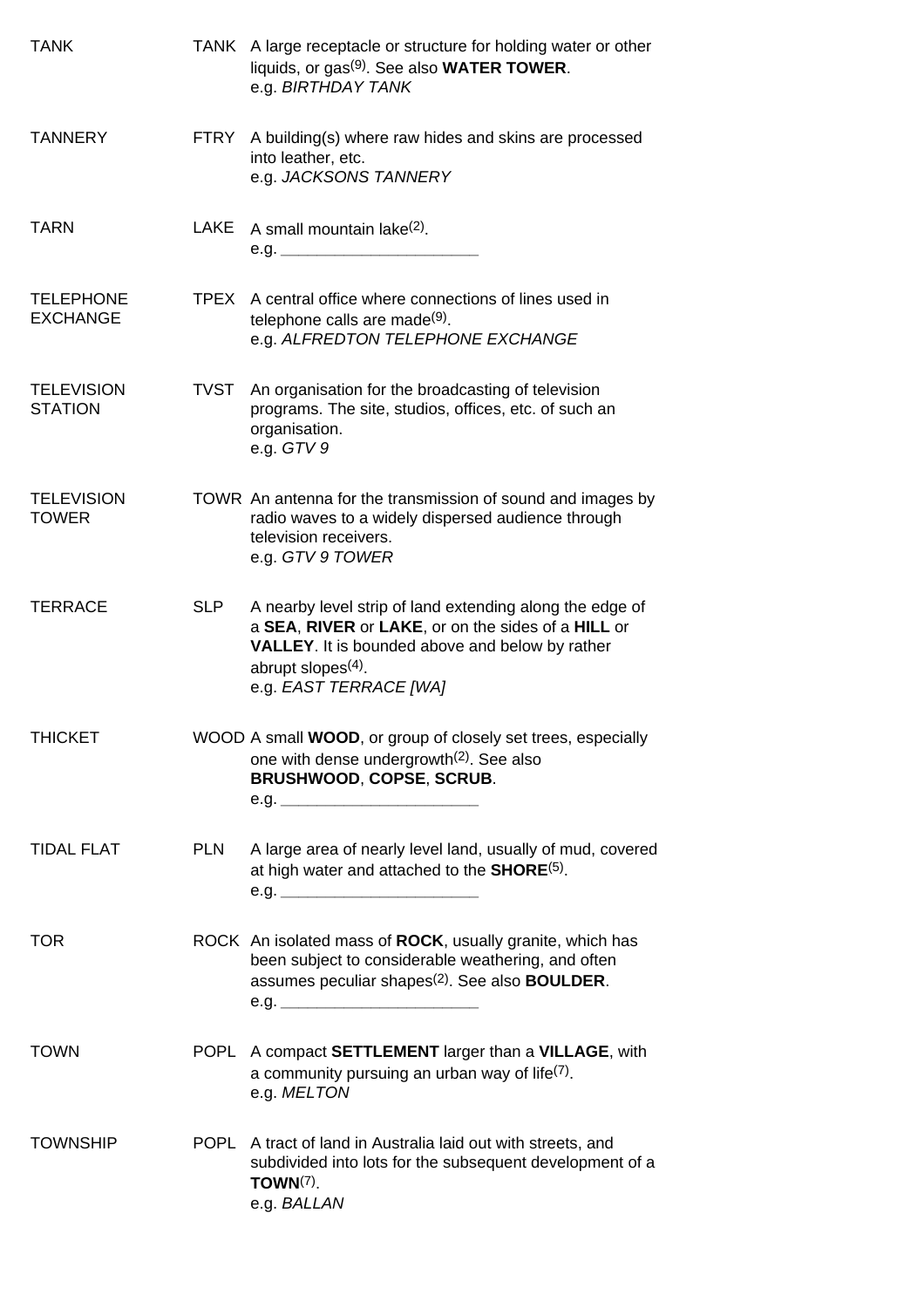| <b>TRACK</b>                           |            | ROAD An unimproved <b>ROAD</b> that does not form part of the<br>public communication system, but which provides<br>access to individual properties or areas used for pastoral<br>or industrial purposes. The surface of which may vary<br>from poorly surfaced, to tracks beaten by the passage of<br>vehicles.<br>e.g. CLEAVER TRACK |
|----------------------------------------|------------|----------------------------------------------------------------------------------------------------------------------------------------------------------------------------------------------------------------------------------------------------------------------------------------------------------------------------------------|
| <b>TRACK</b>                           | <b>TRK</b> | A way made or beaten by the feet of men or animals; a<br>formed and/or marked walking way $(9)$ .<br>e.g. SEALERS COVE WALKING TRACK                                                                                                                                                                                                   |
| <b>TRAIL</b>                           | <b>TRK</b> | A TRACK or PATH for passage by foot or horse from<br>one point to another; does not include ROADS or<br><b>HIGHWAYS.</b><br>e.g. BURNT HUT TRAIL                                                                                                                                                                                       |
| <b>TRAMWAY</b>                         | RLY        | Usually a system of grooved tracks laid in urban streets,<br>forming routes for the conveyance of passengers in<br>trams $(9)$ .                                                                                                                                                                                                       |
| <b>TREE FARM</b>                       |            | FARM A FARM for the propagation of trees. See also<br><b>ARBORETUM.</b><br>e.g. LONGFORD TREE FARM                                                                                                                                                                                                                                     |
|                                        |            | TRENCH [MARINE] DEEP A long, narrow, characteristically very deep and<br>asymmetrical depression of the sea floor, with relatively<br>steep sides <sup>(12)</sup> .<br>e.g.                                                                                                                                                            |
| TRIGONOMETRICAL TRIG<br><b>STATION</b> |            | A point on the ground, the geographic position of which<br>has been determined by geodetic survey.<br>e.g. BALD HILL TRIG                                                                                                                                                                                                              |
|                                        |            | TROUGH [MARINE] DEEP A Deep or Trench in the OCEAN floor. The term is also<br>sometimes applied to a long deep $VALLEY(2)$ . See also<br><b>DEPRESSION.</b><br>e.g. ENTRANCE DEEP                                                                                                                                                      |
| <b>TUNNEL</b>                          |            | TUNN An artificial subterranean passage through a HILL, etc.<br>or under a ROAD, or RIVER, etc., especially for<br>RAILWAY or ROAD(8).<br>e.g. BASS HILL TUNNEL                                                                                                                                                                        |
|                                        |            | U                                                                                                                                                                                                                                                                                                                                      |
| <b>UNCULTIVATED</b><br><b>LAND</b>     | FLD.       | Land not cultivated or tilled for pasture. See also FIELD,<br><b>MEADOW, PASTURE.</b>                                                                                                                                                                                                                                                  |

<span id="page-38-0"></span>e.g. *\_\_\_\_\_\_\_\_\_\_\_\_\_\_\_\_\_\_\_\_\_\_*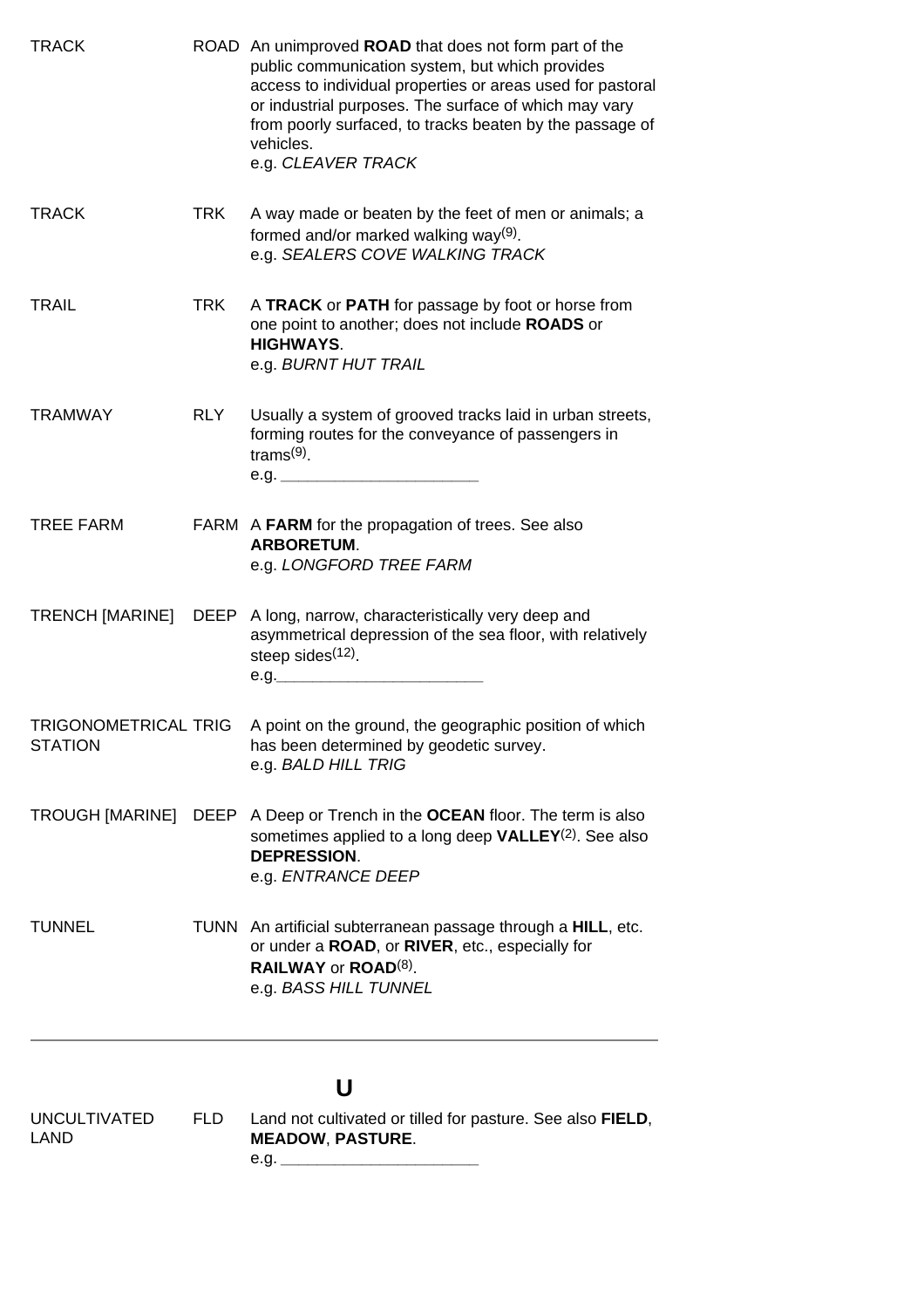| <b>UNIVERSITY</b>  |            | SCHL An educational institution for both instruction and<br>examination in the higher branches of knowledge with<br>the power to confer degrees $(8)$ .<br>e.g. MONASH UNIVERSITY                                                                                                                              |
|--------------------|------------|----------------------------------------------------------------------------------------------------------------------------------------------------------------------------------------------------------------------------------------------------------------------------------------------------------------|
| <b>URBAN AREA</b>  |            | e.g.                                                                                                                                                                                                                                                                                                           |
|                    |            | V                                                                                                                                                                                                                                                                                                              |
| <b>VALE</b>        | VAL        | A VALLEY, usually of a broad, level type $(2)$ .                                                                                                                                                                                                                                                               |
| <b>VALLEY</b>      | VAL        | A long narrow depression in the earth's surface, usually<br>with a fairly regular downward slope <sup>(2)</sup> . See also<br><b>GORGE, RAVINE.</b><br>e.g. LIMA VALLEY                                                                                                                                        |
| <b>VELODROME</b>   |            | RTRK An arena with a suitably banked track for cycle races $(9)$ .<br>e.g. NORTHCOTE VELODROME [VIC]                                                                                                                                                                                                           |
| <b>VIADUCT</b>     |            | VDUC A BRIDGE consisting of a series of narrow masonry<br>arches with high supporting piers, for carrying a ROAD,<br>RAILWAY, etc., over a VALLEY, RAVINE, or the like(9).                                                                                                                                     |
| <b>VILLAGE</b>     |            | POPL A grouping of buildings (houses, farms, shops, places of<br>worship, etc.) in rural surroundings, smaller than a<br>TOWN, larger than a HAMLET and without a municipal<br>government. VILLAGES are usually founded as<br>agricultural SETTLEMENTS <sup>(7)</sup> .<br>e.g. BAW BAW MOUNTAIN VILLAGE [VIC] |
| <b>VINEYARDS</b>   |            | GRDN A plantation of grapevines, for producing grapes for wine-<br>making, $etc(9)$ .<br>e.g. CALIOPE VINEYARD [VIC]                                                                                                                                                                                           |
|                    |            | W                                                                                                                                                                                                                                                                                                              |
| <b>WALK</b>        | TRK        | See PATH.                                                                                                                                                                                                                                                                                                      |
| <b>WATER</b>       |            | POOL Large <b>POOLS</b> of water in arid regions, usually<br>permanent and not normally located in a<br><b>WATERCOURSE(14)</b><br>e.g. SLADEN WATER [WA]                                                                                                                                                       |
| <b>WATER TOWER</b> | <b>WTR</b> | A supported elevated tank to secure pressure for<br>distributing a water supply $(8)$ .<br>e.g. BROADMEADOWS WATER TOWER                                                                                                                                                                                       |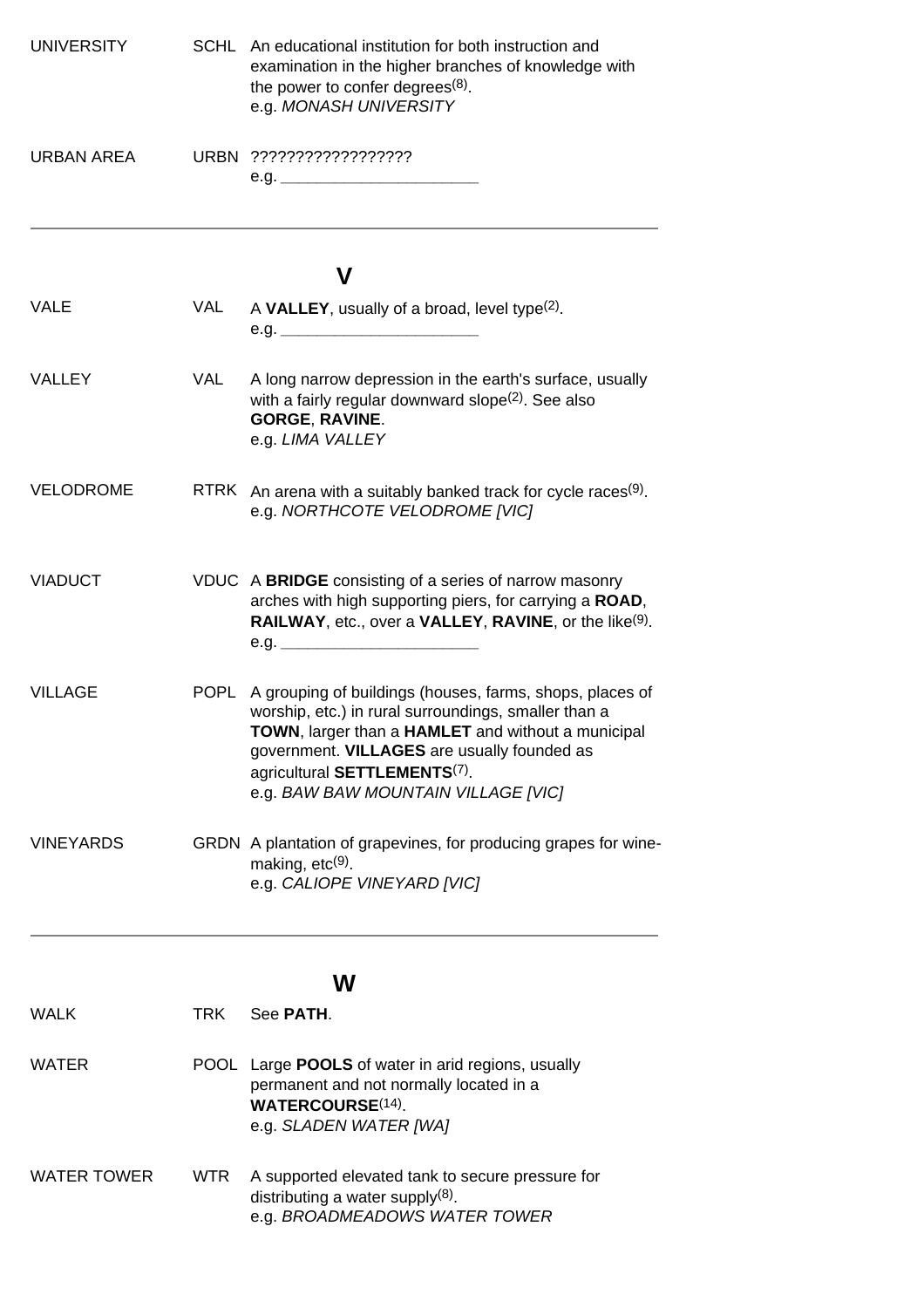| <b>WATERCOURSE</b>  |            | STRM A STREAM of water, a RIVER or a BROOK; also an<br>artificial CHANNEL for the conveyance of water <sup>(1)</sup> .                                                                                                          |
|---------------------|------------|---------------------------------------------------------------------------------------------------------------------------------------------------------------------------------------------------------------------------------|
| <b>WATERFALL</b>    |            | WTRF A sudden descent of water over a step in the bed of a<br><b>STREAM.</b> In place names, commonly shortened to FALL<br>or FALLS <sup>(1)</sup> . See also CASCADE, CATARACT.<br>e.g.                                        |
| WATERHOLE (A).      |            | WTRH (a). A natural HOLE or hollow containing water, often in<br>the dry bed of an intermittent RIVER <sup>(4)</sup> . See also POOL.<br>e.g. BUNYIP WATERHOLE                                                                  |
|                     |            | (b). A SPRING in the DESERT $(4)$ .                                                                                                                                                                                             |
| <b>WATERSHED</b>    |            | DEPR The elevated boundary line separating the headstreams<br>which are tributary to different river systems or basins.<br>Also called CATCHMENT AREAS <sup>(2)</sup> .<br>e.g. SILVAN CATCHMENT AREA                           |
| <b>WATERWAY</b>     |            | CNAL A RIVER, CHANNEL or other water feature which can<br>be used for communication or transport.<br>e.g.                                                                                                                       |
| <b>WAYSIDE STOP</b> |            | CRPK A loop at the side of a ROAD or HIGHWAY for vehicles<br>to stop away from traffic; with toilet and possibly picnic<br>facilities. See also CAR PARK, PARKING BAY.<br>e.g.                                                  |
| <b>WEIR</b>         | <b>DAM</b> | A DAM across a STREAM over which the water is<br>allowed to flow, although it raises the water-level. It is<br>also used to measure the flow and control the depth of<br>water impounded <sup>(2)</sup> .<br>e.g. GOULBURN WEIR |
| WELL                |            | BORE (a). A natural SPRING or small POOL fed by a SPRING<br>or SOAK and sometimes improved by aborigines. See<br>also GNAMMA HOLE, NATIVE WELL.<br>e.g. WILLOUGHBY WELL                                                         |
|                     |            | (b). A <b>HOLE</b> or pit dug in the ground to obtain water or<br>drilled to obtain oil $(4)$ .<br>e.g. KINGFISH A                                                                                                              |
| <b>WET DOCK</b>     |            | DOCK A DOCK in which the water can be maintained at any<br>level by closing a gate when the water is at the desired<br>level <sup>(1)</sup> . See also DRY DOCK.                                                                |
| WETLAND             |            | SWMP Areas inundated or saturated by surface or groundwater<br>at a frequency and duration sufficient to support<br>vegetation typical of SWAMPS, MARSHES, bogs, etc.<br>e.g.                                                   |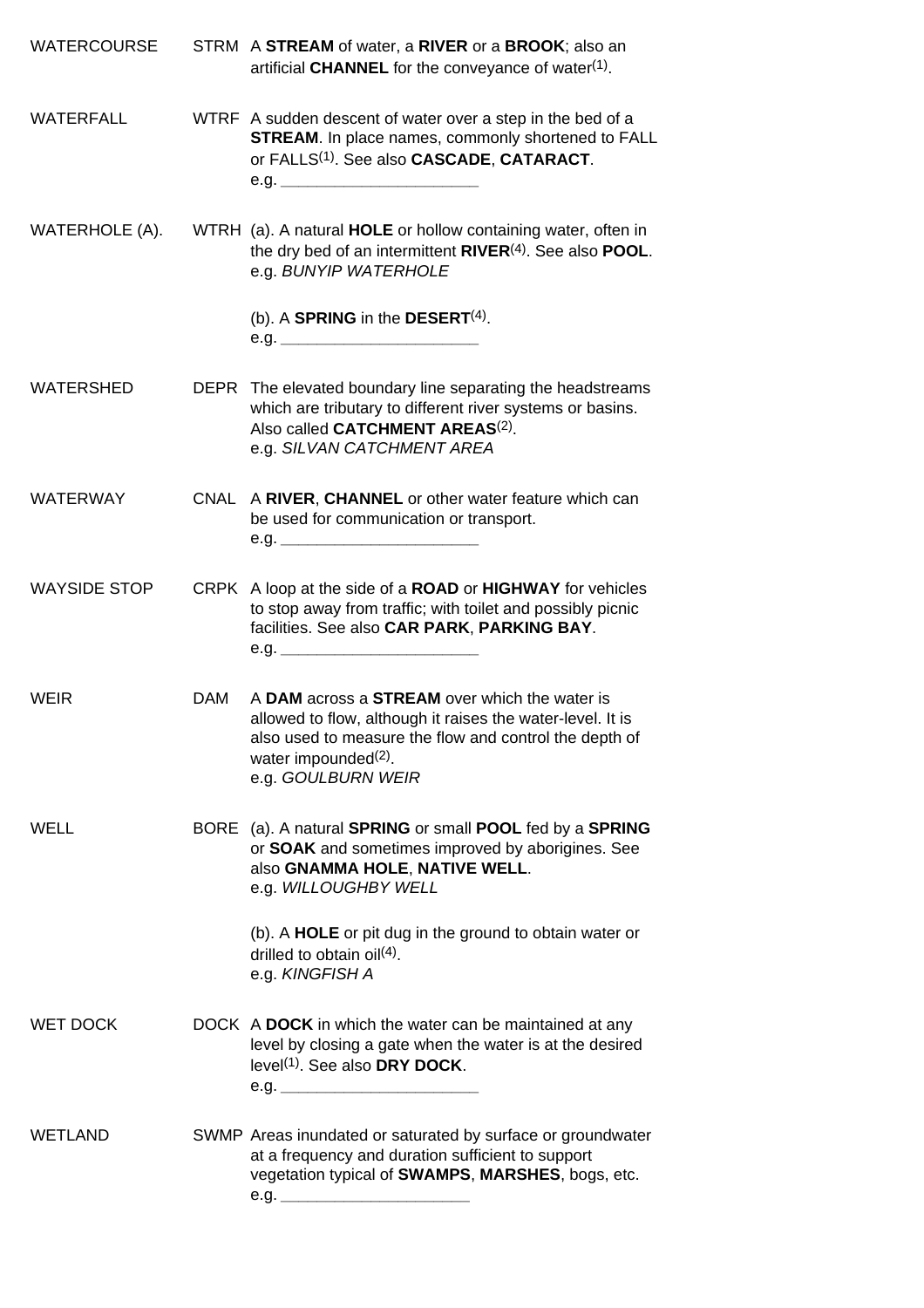| <b>WHARF</b>         | <b>PIER</b> | A platform, contiguous to and more or less parallel with<br>the SHORELINE, alongside of which ships may be<br>secured for loading or unloading cargo or passengers.<br>See also PIER, JETTY.<br>e.g. LASCELLES WHARF |
|----------------------|-------------|----------------------------------------------------------------------------------------------------------------------------------------------------------------------------------------------------------------------|
| <b>WINERY</b>        |             | FTRY A place where wine is manufactured.<br>e.g. BEVERFORD WINERY                                                                                                                                                    |
| WOODLAND,<br>WOOD(S) |             | FRST A large and thick collection of growing trees, usually less<br>extensive than a $\mathsf{FOREST}^{(9)}$ .                                                                                                       |
| <b>WOOLSHED</b>      |             | HMSD A structure where sheep are shawn, the wool is classed,<br>baled and stored.<br>e.g. WINNAMIA WOOLSHED [WA]                                                                                                     |
| <b>WORKS</b>         |             | FTRY The equipment, machinery, etc. and often the buildings,<br>necessary to carry on any industrial business; a<br>manufacturing works. See also FACTORY, PLANT.<br>e.g. ALCOA WORKS                                |
| <b>WRECK</b>         |             | WRCK The ruined remains of a stranded or sunken vessel<br>which has been rendered useless<br>e.g. SS MILDURA [WA]                                                                                                    |
|                      |             |                                                                                                                                                                                                                      |
| YARD(S)              | YD          | An enclosure forming a pen for livestock etc., a<br>stockyard <sup>(9)</sup> .<br>e.g. FARQUHAR YARDS                                                                                                                |

#### <span id="page-41-0"></span>**SECTION 6. INDEX OF DESIGNATOR CODES**

## Quick Find : <u>[A](#page-41-1) [B](#page-42-0) [C](#page-43-0) [D](#page-44-0) [E](#page-44-1) [F](#page-44-2) [G](#page-45-0) [H](#page-45-1) [I](#page-45-2) [J](#page-46-0) [L](#page-46-1) [M](#page-46-2) [P](#page-46-3) [Q](#page-48-0) [R](#page-48-1) [S](#page-49-0) [T](#page-50-0) [V](#page-50-1) [W](#page-50-2) [Y](#page-51-0)</u>

| <b>CODE</b> | <b>DESIGNATOR</b> |
|-------------|-------------------|
|             |                   |

**A**

 $\overline{\phantom{a}}$ 

<span id="page-41-1"></span>ABAT ABATTOIRS

[ [TOP](#page-0-1) ]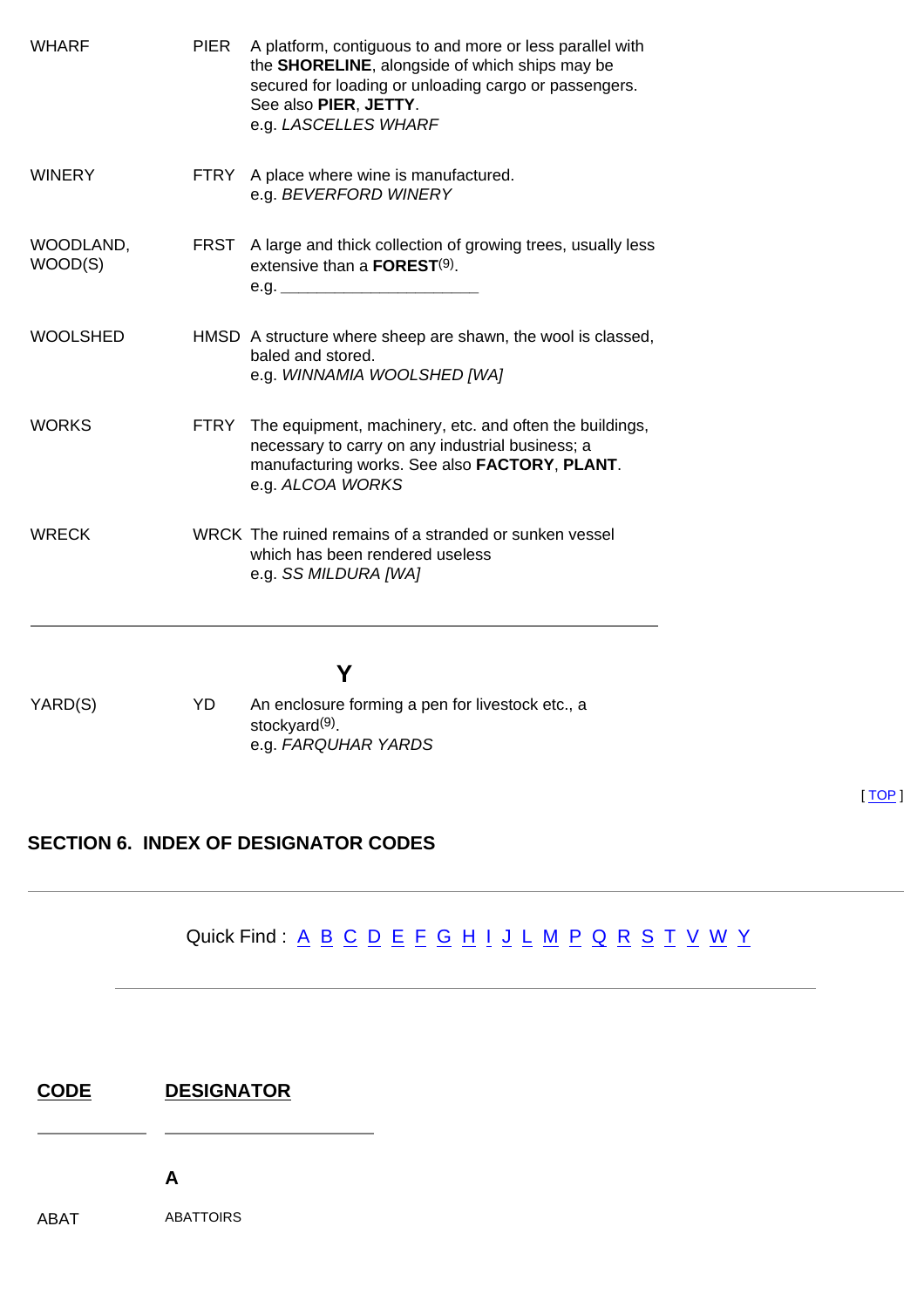| AF          | <b>AERODROME</b><br><b>AIRFIELD</b><br><b>AIRPORT</b><br><b>AIRSTRIP</b><br>LANDING GROUND |
|-------------|--------------------------------------------------------------------------------------------|
| <b>ANCH</b> | ANCHORAGE                                                                                  |
| <b>AQDT</b> | <b>AQUEDUCT</b>                                                                            |
|             |                                                                                            |

÷.

#### **B**

<span id="page-42-0"></span>

| <b>BANK</b> | <b>BANK</b><br><b>BAR</b><br><b>SANDBANK</b><br><b>SANDBAR</b>                                                                                                                                                                  |
|-------------|---------------------------------------------------------------------------------------------------------------------------------------------------------------------------------------------------------------------------------|
| <b>BAPL</b> | <b>BATHS</b><br><b>POOL</b>                                                                                                                                                                                                     |
| <b>BAR</b>  | <b>BARRACKS</b>                                                                                                                                                                                                                 |
| BAY         | <b>BAY</b>                                                                                                                                                                                                                      |
| <b>BCH</b>  | <b>BEACH</b>                                                                                                                                                                                                                    |
| <b>BCON</b> | <b>BEACON</b>                                                                                                                                                                                                                   |
| <b>BCST</b> | <b>BROADCASTING STATION</b>                                                                                                                                                                                                     |
| <b>BEND</b> | <b>BEND</b><br>LOOP<br><b>MEANDER</b><br>POINT ON STREAM                                                                                                                                                                        |
| <b>BGHT</b> | <b>BIGHT</b>                                                                                                                                                                                                                    |
| <b>BLDG</b> | <b>ASYLUM</b><br><b>CHALET</b><br><b>CIVIC CENTRE</b><br><b>COURT HOUSE</b><br><b>HOTEL</b><br><b>HOUSE</b><br>HUT<br><b>INSTITUTE</b><br><b>MUSEUM</b><br>POWER STATION<br>PUBLIC HALL<br><b>TOWN HALL</b><br><b>WAREHOUSE</b> |
| <b>BORE</b> | BORE                                                                                                                                                                                                                            |
| <b>BRDG</b> | <b>BRIDGE</b><br>CAUSEWAY<br><b>CULVERT</b>                                                                                                                                                                                     |
| <b>BRKW</b> | <b>BREAKWATER</b><br><b>GROYNE</b><br><b>LEVEE</b>                                                                                                                                                                              |
| <b>BRYD</b> | <b>BRICKWORKS</b><br><b>BRICKYARD</b>                                                                                                                                                                                           |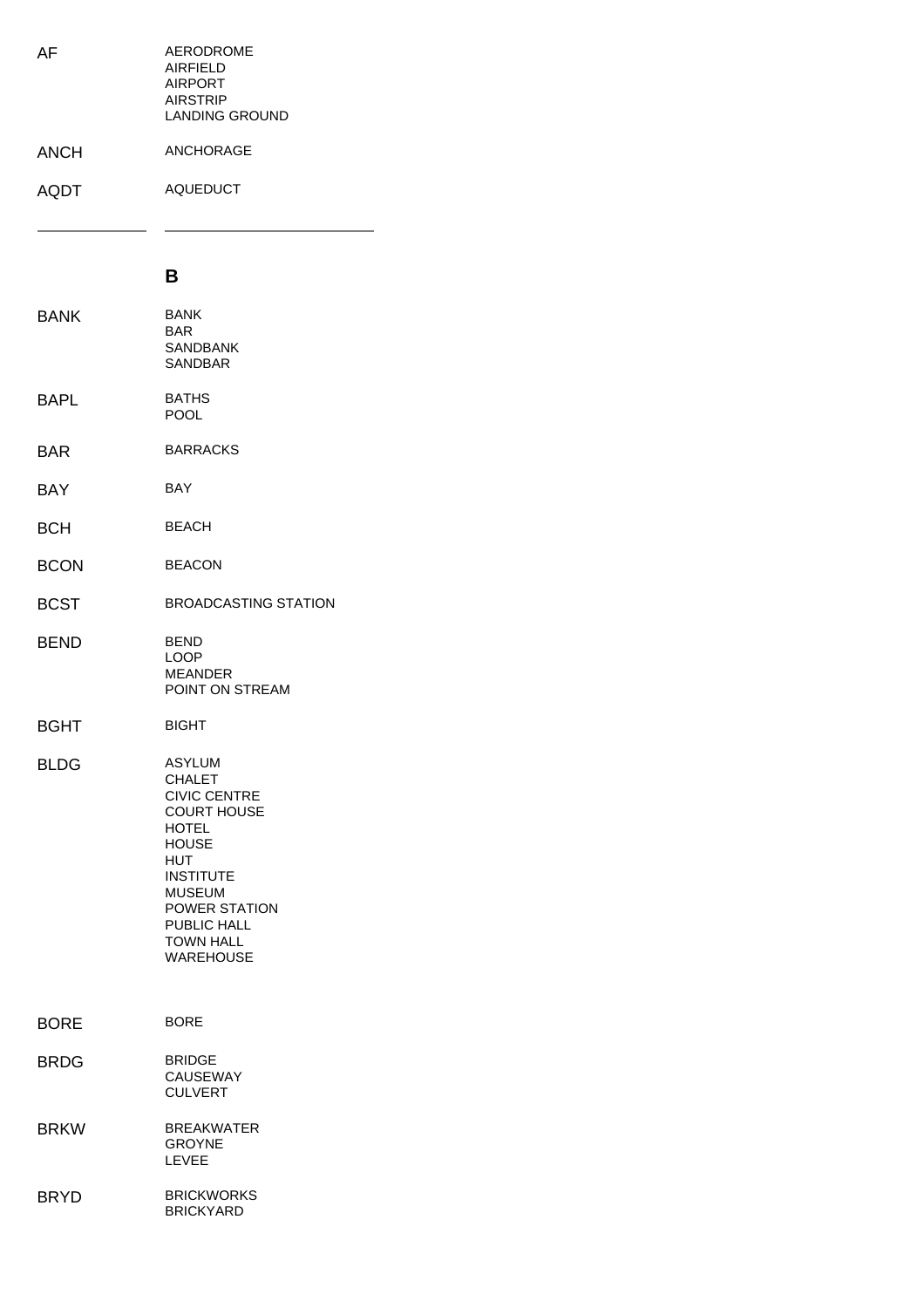<span id="page-43-0"></span>

| <b>BTRY</b> | <b>BATTERY</b>                                                                                |
|-------------|-----------------------------------------------------------------------------------------------|
| <b>BUOY</b> | <b>BUOY</b>                                                                                   |
|             |                                                                                               |
|             | C                                                                                             |
| <b>CAPE</b> | <b>CAPE</b>                                                                                   |
| <b>CAVE</b> | <b>BLOWHOLE</b><br>CAVE<br><b>CAVERN</b><br><b>GROTTO</b>                                     |
| <b>CEM</b>  | <b>CEMETERY</b>                                                                               |
| <b>CHAN</b> | <b>CHANNEL</b><br>CUTTING [WATERWAY]<br>GUT<br><b>GUTTER</b><br><b>PASSAGE</b><br><b>RACE</b> |
| <b>CHCH</b> | <b>ABBEY</b><br>CHAPEL<br><b>CHURCH</b><br><b>CONVENT</b>                                     |
| <b>CHSM</b> | <b>CHASM</b>                                                                                  |
| <b>CLAY</b> | <b>CLAYHOLE</b><br><b>CLAYPAN</b><br><b>CLAY PIT</b>                                          |
| <b>CLIF</b> | <b>BLUFF</b><br><b>BREAKAWAY</b><br><b>BUTTRESS</b><br><b>CLIFF</b><br><b>ESCARPMENT</b>      |
| <b>CNAL</b> | CANAL<br><b>WATERWAY</b>                                                                      |
| <b>CNTY</b> | <b>COUNTY</b>                                                                                 |
| <b>COST</b> | COAST<br><b>COASTLINE</b><br><b>SHORE</b><br><b>SHORELINE</b>                                 |
| <b>COVE</b> | COVE<br><b>INLET</b>                                                                          |
| <b>CP</b>   | CAMP                                                                                          |
| <b>CPST</b> | <b>CAMPSITE</b><br><b>CARAVAN PARK</b>                                                        |
| <b>CRPK</b> | <b>CAR PARK</b><br>PARKING BAY<br><b>WAYSIDE STOP</b>                                         |
| <b>CRRD</b> | <b>CROSS ROAD</b>                                                                             |
| <b>CUT</b>  | <b>CUTTING [ROAD]</b>                                                                         |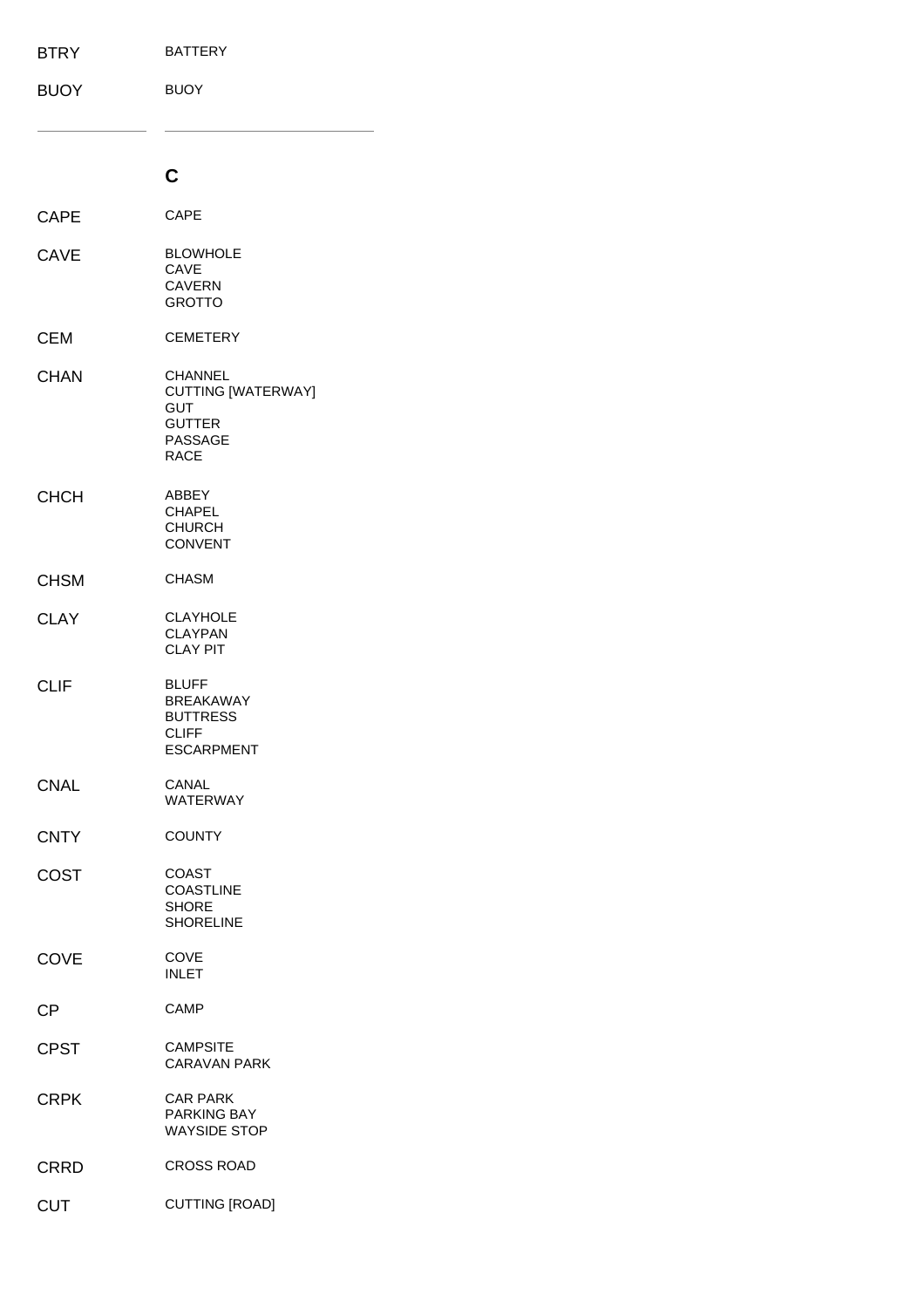<span id="page-44-0"></span>

|             | D                                                                                                          |
|-------------|------------------------------------------------------------------------------------------------------------|
| DAM         | <b>DAM</b>                                                                                                 |
| <b>DEEP</b> | TROUGH [MARINE]                                                                                            |
| <b>DEPR</b> | <b>BASIN</b><br><b>CATCHMENT AREA</b><br><b>DEPRESSION</b><br><b>WATERSHED</b>                             |
| DI          | <b>DISTRICT</b>                                                                                            |
| <b>DOCK</b> | <b>BASIN</b><br><b>DOCK</b><br>DRY DOCK<br><b>WET DOCK</b>                                                 |
| <b>DRN</b>  | <b>DRAIN</b>                                                                                               |
| DSRT        | <b>DESERT</b>                                                                                              |
| <b>DUNE</b> | DUNE(S)                                                                                                    |
|             |                                                                                                            |
|             | Е                                                                                                          |
| <b>ENTR</b> | <b>ENTRANCE</b>                                                                                            |
| <b>ESTY</b> | <b>ESTUARY</b>                                                                                             |
|             |                                                                                                            |
|             | F                                                                                                          |
| <b>FARM</b> | SPECIAL PURPOSE FARM<br>eg. Experimental Farm, Sewerage<br>Farm, Tree Farm                                 |
| <b>FLD</b>  | <b>ENCLOSURE</b><br><b>FIELD</b><br><b>MEADOW</b><br><b>PADDOCK</b><br><b>PASTURE</b><br>UNCULTIVATED LAND |
|             |                                                                                                            |

L,  $\sim$ 

<span id="page-44-2"></span><span id="page-44-1"></span>FORD CROSSING FORD FORT FORT FRBK FIREBREAK FRST FOREST WOODS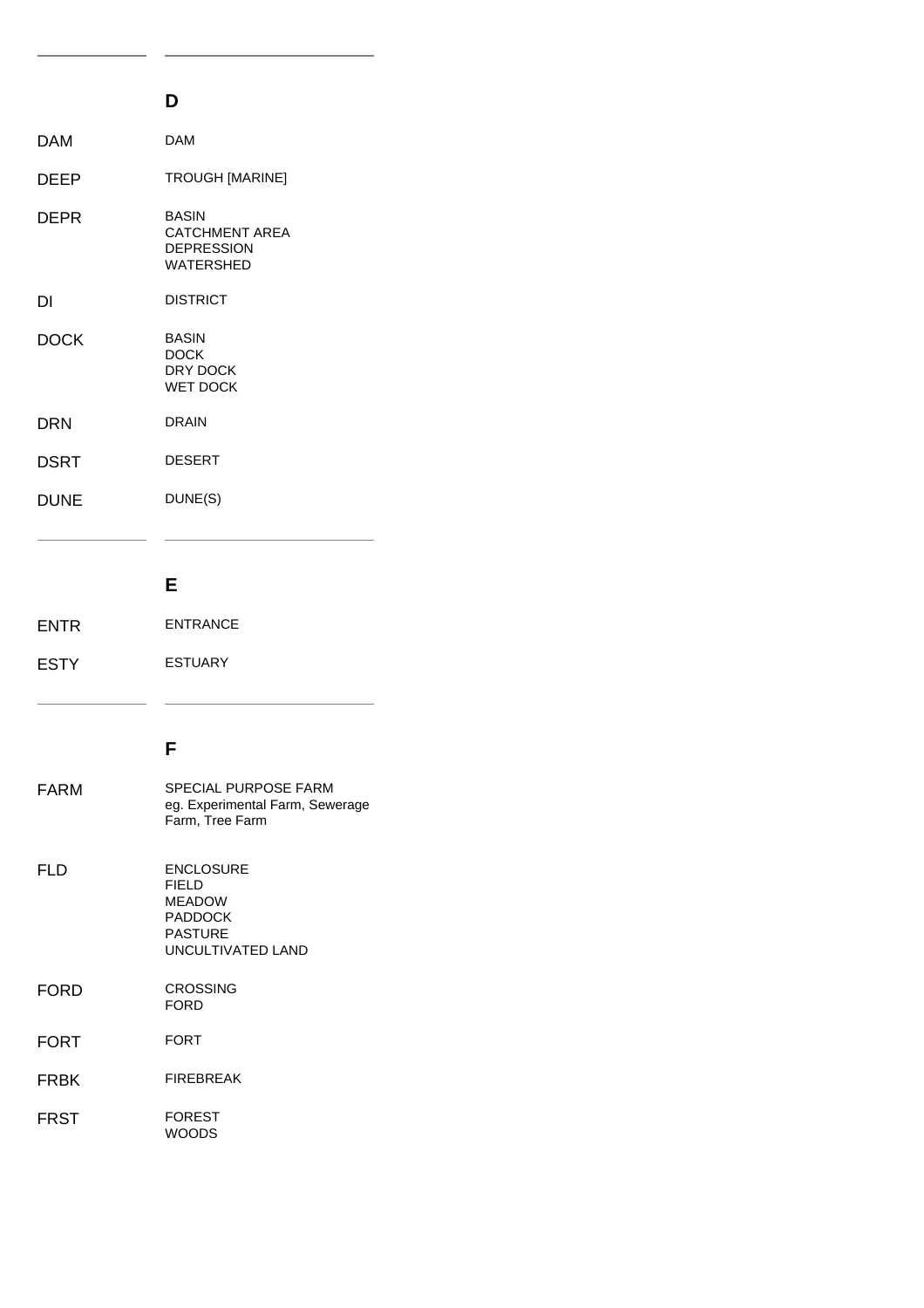<span id="page-45-0"></span>

| FTRY | <b>BREWERY</b><br><b>FACTORY</b><br><b>PLANT</b><br><b>STEEL WORKS</b><br><b>TANNERY</b><br><b>WORKS</b> |
|------|----------------------------------------------------------------------------------------------------------|
|      | G                                                                                                        |
| GATE | <b>GATE</b>                                                                                              |
| GL   | <b>GRASSLAND</b>                                                                                         |
| GLLY | <b>GULLY</b>                                                                                             |
| GRDN | <b>ARBORETUM</b><br><b>GARDEN</b><br><b>VINEYARDS</b>                                                    |

GULF GULF

#### **H**

<span id="page-45-1"></span>

| HBR         | <b>HARBOUR</b><br><b>HAVFN</b><br><b>MARINA</b><br><b>ROADSTEAD</b>                                                     |
|-------------|-------------------------------------------------------------------------------------------------------------------------|
| HILL        | <b>BUTTE</b><br>HII L<br><b>HILLOCK</b><br>KNOB<br><b>KNOLL</b><br><b>KOPJE</b><br><b>LOOKOUT</b><br>MESA<br>SUGARI OAF |
| HLPT        | <b>HELIPAD</b><br>HFI IPORT                                                                                             |
| HMSD        | <b>HOMESTEAD</b>                                                                                                        |
| <b>HOSP</b> | HOSPITAI                                                                                                                |
| HWY         | <b>FRFFWAY</b><br><b>HIGHWAY</b>                                                                                        |

#### **I**

 $\sim$ 

<span id="page-45-2"></span>INTL **INTERMITTENT LAKE** IS CAY CLUMPS ISLAND

> ISLAND GROUP ISLE ISLET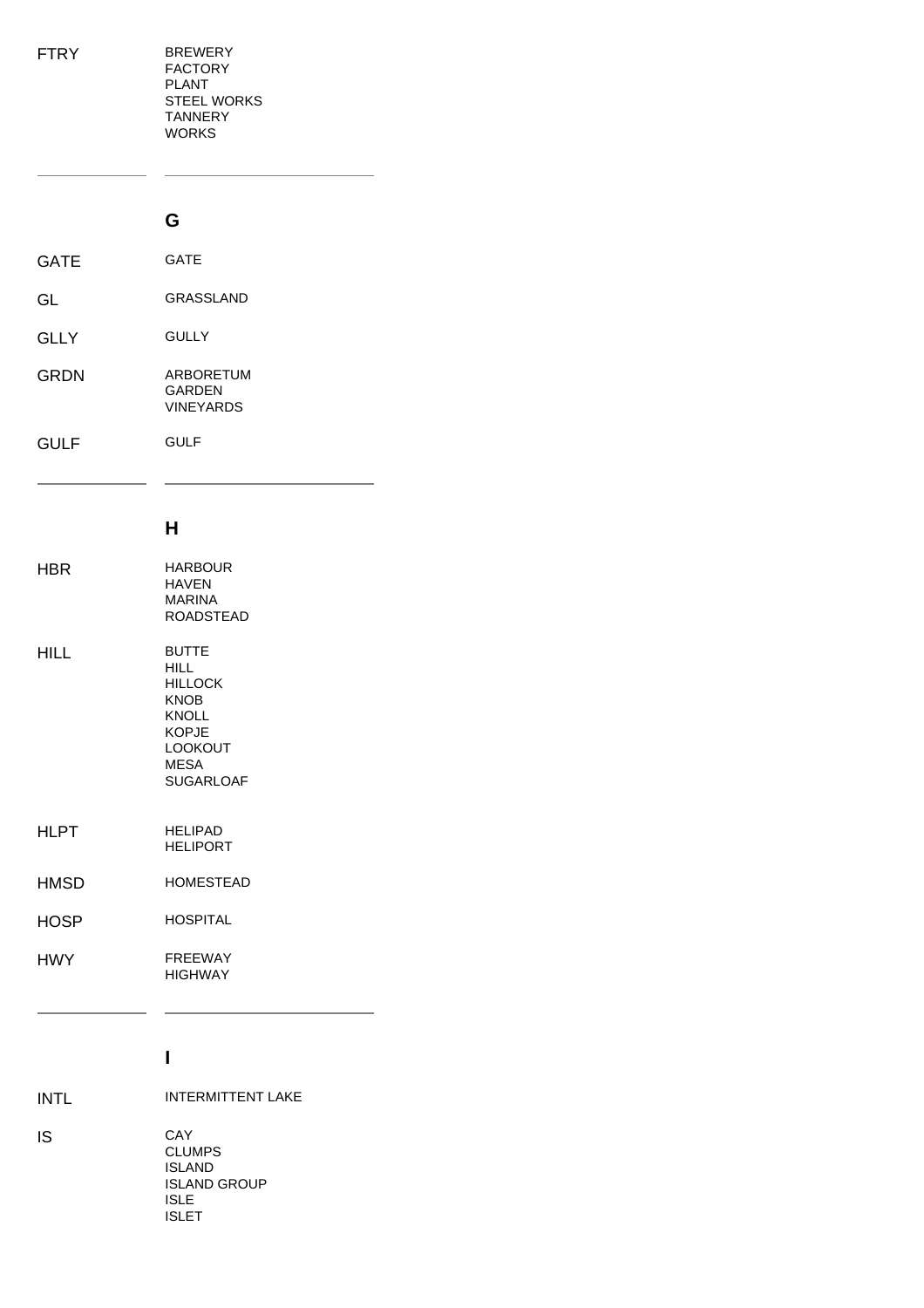<span id="page-46-1"></span><span id="page-46-0"></span>

| <b>ISTH</b> | <b>ISTHMUS</b><br><b>NECK</b>                             |
|-------------|-----------------------------------------------------------|
| <b>JUNC</b> | J<br><b>JUNCTION</b><br><b>ROAD CIRCLE</b>                |
|             |                                                           |
|             | L                                                         |
| <b>LAGN</b> | <b>LAGOON</b>                                             |
| <b>LAKE</b> | <b>BILLABONG</b><br>LAKE<br>LOCH<br>LOUGH<br><b>OXBOW</b> |
| <b>LGA</b>  | MUNICIPAL - BOROUGH, CITY,<br>SHIRE, TOWN                 |
| LH          | <b>LIGHTHOUSE</b>                                         |
| <b>LNDG</b> | LANDING PLACE [BOAT]                                      |
| <b>LOCK</b> | <b>LOCK</b>                                               |
| LT          | <b>LIGHT</b>                                              |
|             | M                                                         |

<span id="page-46-3"></span><span id="page-46-2"></span>

| MALL       | MALI                                                      |
|------------|-----------------------------------------------------------|
| MILL       | MII I<br>SAWMII I                                         |
| MINE       | <b>MINF</b>                                               |
| MON        | <b>MONASTERY</b>                                          |
| MONU       | CAIRN<br><b>COLUMN</b><br><b>CROSS</b><br><b>MONUMENT</b> |
| MRKT       | <b>MARKFT</b>                                             |
| MSSN       | <b>MISSION</b><br><b>MISSION STATION</b>                  |
| ΜТ         | <b>MOUNTAIN</b>                                           |
| <b>MTS</b> | <b>MOUNTAIN RANGE</b><br><b>MOUNTAINS</b>                 |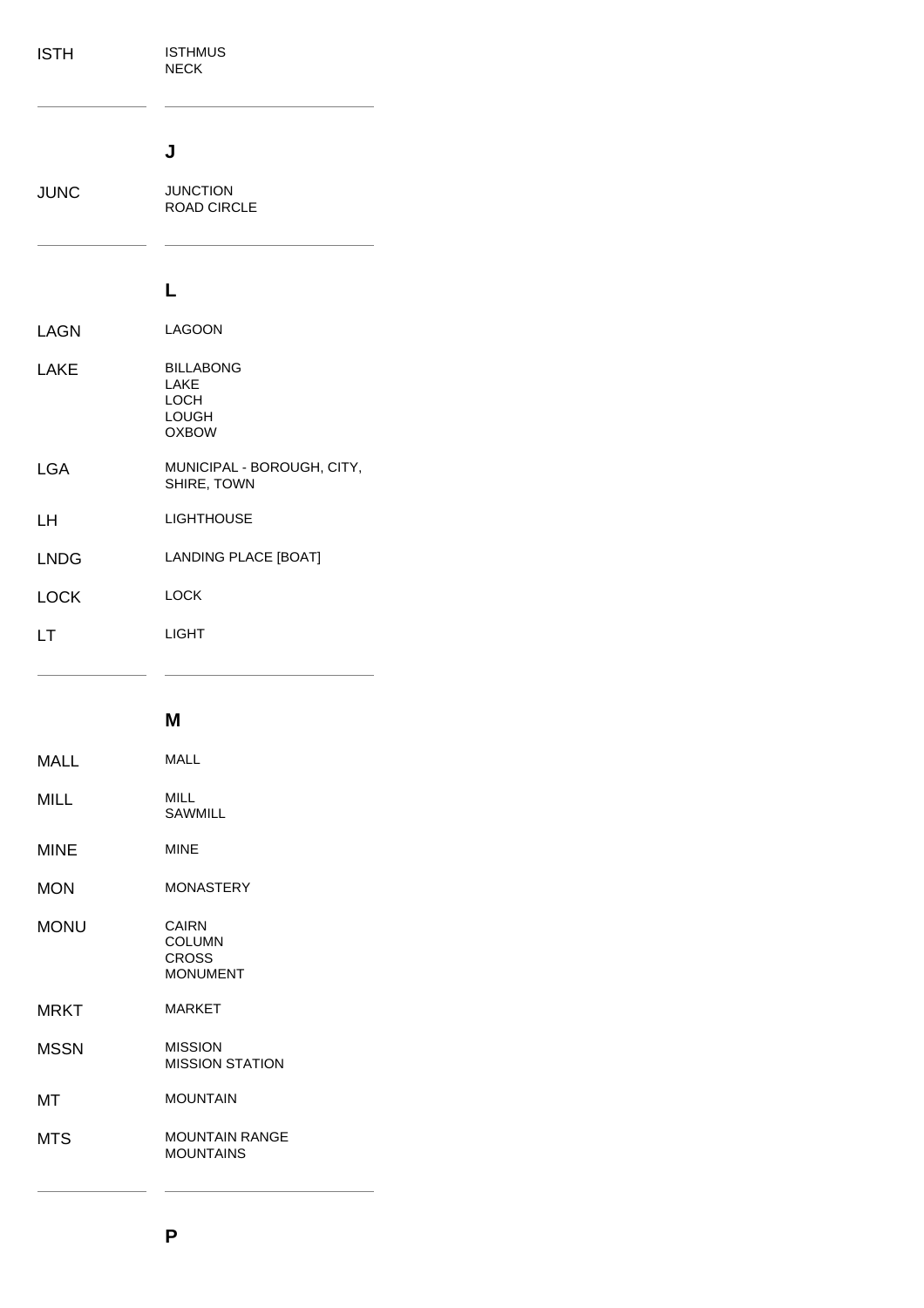| <b>PARK</b> | <b>COMMON</b><br><b>COUNTRY CLUB</b><br><b>GOLF CLUB</b><br><b>GOLF COURSE</b><br><b>OVAL</b><br><b>PARK</b><br>PICNIC AREA |
|-------------|-----------------------------------------------------------------------------------------------------------------------------|
| <b>PASS</b> | COL<br><b>GAP</b><br><b>PASS</b><br><b>SADDLE</b>                                                                           |
| <b>PEAK</b> | <b>MOUNTAIN PEAK</b><br><b>PEAK</b><br>POINT [INLAND]<br><b>SUMMIT</b>                                                      |
| <b>PEN</b>  | <b>PENINSULA</b>                                                                                                            |
| <b>PIER</b> | JETTY<br><b>PIER</b><br>QUAY<br><b>WHARF</b>                                                                                |
| <b>PIPE</b> | <b>CONDUIT</b><br><b>PIPELINE</b>                                                                                           |
| <b>PIT</b>  | PIT.<br><b>SANDPIT</b>                                                                                                      |
| PL          | PLATEAU<br><b>TABLELAND</b>                                                                                                 |
| <b>PLAN</b> | <b>PLANTATION</b>                                                                                                           |
| <b>PLN</b>  | <b>CLEARING</b><br><b>DOWNS</b><br>FLAT<br><b>HEATH</b><br><b>PLAIN</b><br><b>TIDAL FLAT</b>                                |
| <b>PLNA</b> | CORNER [eg. Newbury Corner]<br><b>PLACE NAME</b><br>ROAD BEND<br><b>ROAD CORNER</b>                                         |
| PO          | POST OFFICE                                                                                                                 |
| <b>POND</b> | <b>POND</b>                                                                                                                 |
| <b>POOL</b> | <b>POOL</b>                                                                                                                 |
| <b>POPL</b> | <b>CITY</b><br><b>HAMLET</b><br><b>SETTLEMENT</b><br><b>TOWN</b><br><b>TOWNSHIP</b><br><b>VILLAGE</b>                       |
| <b>PORT</b> | <b>PORT</b>                                                                                                                 |
| <b>PROM</b> | BILL<br><b>PROMONTORY</b>                                                                                                   |
| <b>PRSH</b> | <b>PARISH</b>                                                                                                               |
| <b>PRSN</b> | <b>PRISON</b>                                                                                                               |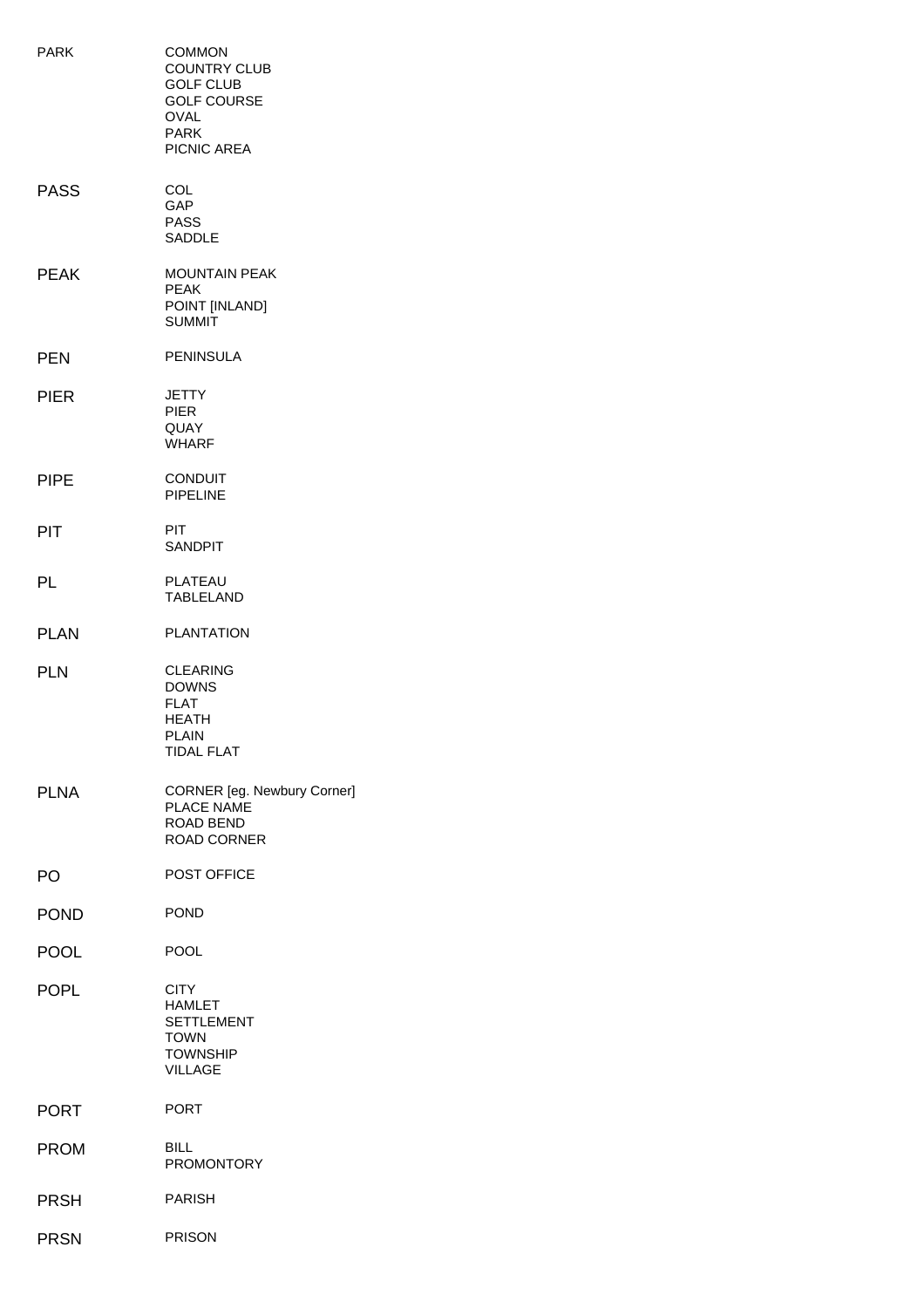PT HEAD HEADLAND NESS POINT [COASTAL] SPIT

#### **Q**

<span id="page-48-1"></span><span id="page-48-0"></span>

| <b>QUAR</b> | QUARRY                                                                                                              |  |
|-------------|---------------------------------------------------------------------------------------------------------------------|--|
|             | R                                                                                                                   |  |
| <b>RAV</b>  | <b>CANYON</b><br><b>GLEN</b><br><b>GORGE</b><br><b>RAVINE</b>                                                       |  |
| <b>RCH</b>  | ARM<br><b>REACH</b>                                                                                                 |  |
| <b>RDGE</b> | <b>RIDGE</b>                                                                                                        |  |
| REEF        | REEF                                                                                                                |  |
| <b>RES</b>  | <b>RESERVOIR</b>                                                                                                    |  |
| <b>RESV</b> | <b>HISTORIC AREA</b><br><b>RESERVE</b><br><b>SANCTUARY</b><br><b>SHOWGROUNDS</b>                                    |  |
| RH          | <b>GNAMMA HOLE</b><br><b>ROCK HOLE</b>                                                                              |  |
| <b>RLY</b>  | <b>RAILROAD</b><br><b>RAILWAY</b><br><b>TRAMWAY</b>                                                                 |  |
| <b>RNGE</b> | <b>RIFLE RANGE</b>                                                                                                  |  |
| <b>ROAD</b> | <b>AVENUE</b><br>BY-PASS<br>LANE<br><b>ROAD</b><br><b>ROADWAY</b><br><b>STREET</b><br><b>TRACK - Track</b>          |  |
| <b>ROCK</b> | <b>BOULDER</b><br>CRAG<br><b>NEEDLE</b><br>PILLAR<br><b>PINNACLE</b><br><b>ROCK</b><br><b>ROCK FORMATION</b><br>TOR |  |
| <b>RSTA</b> | <b>RAILWAY STATION</b><br><b>SIDING</b>                                                                             |  |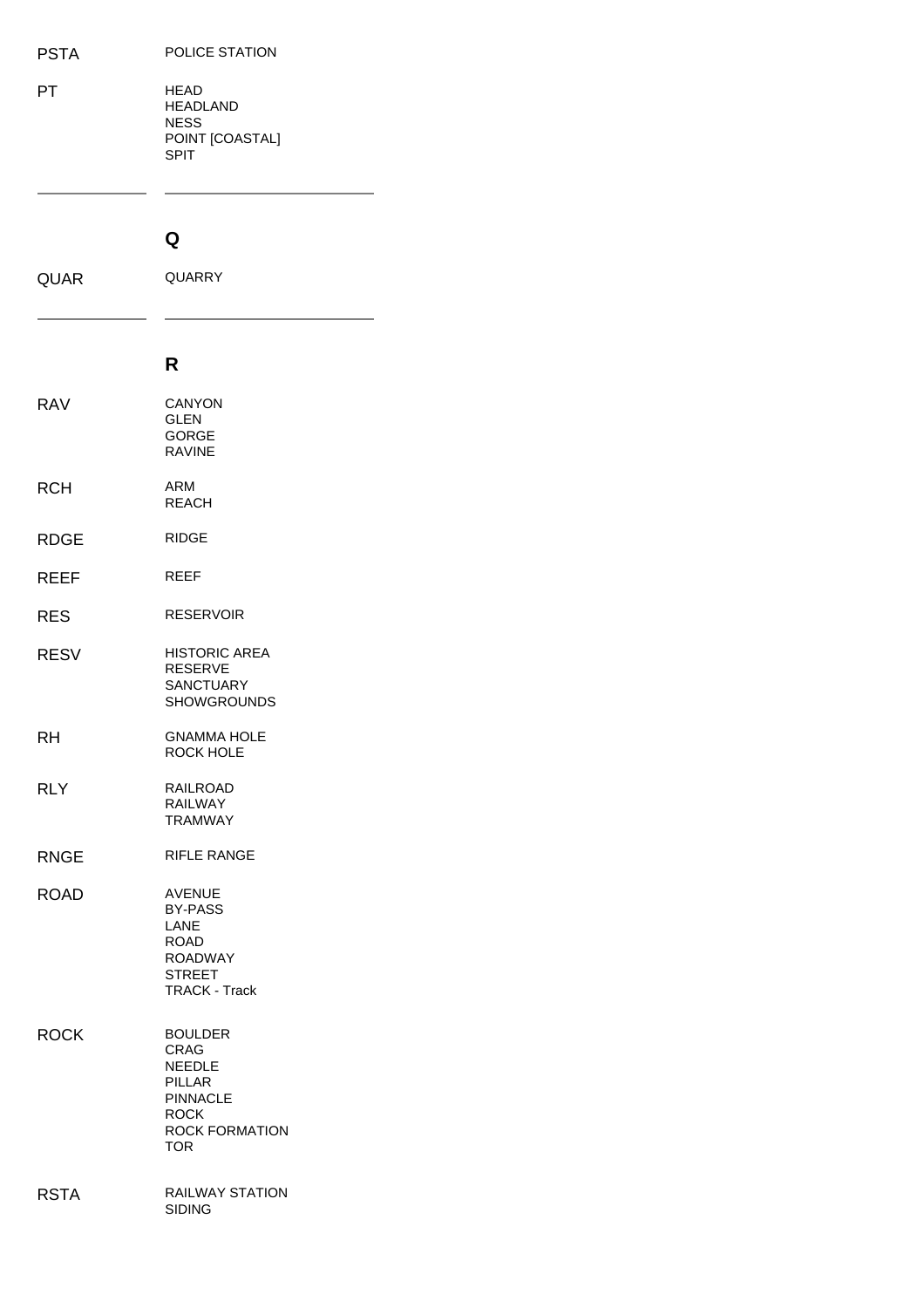<span id="page-49-0"></span>

| <b>RTRK</b> | <b>AUTO TRACK</b><br><b>RACECOURSE</b><br><b>RACETRACK</b><br>VELODROME                                                                                                                 |
|-------------|-----------------------------------------------------------------------------------------------------------------------------------------------------------------------------------------|
| <b>RUIN</b> | RUIN(S)                                                                                                                                                                                 |
|             | S                                                                                                                                                                                       |
| <b>SCHL</b> | <b>COLLEGE</b><br><b>SCHOOL</b><br><b>UNIVERSITY</b>                                                                                                                                    |
| <b>SEA</b>  | <b>SEA</b>                                                                                                                                                                              |
| <b>SHCE</b> | <b>SHOPPING CENTRE</b>                                                                                                                                                                  |
| <b>SHOL</b> | SHALLOWS<br><b>SHOAL</b>                                                                                                                                                                |
| <b>SHR</b>  | <b>SHRINE</b>                                                                                                                                                                           |
| <b>SITE</b> | SITE - HISTORICAL                                                                                                                                                                       |
| <b>SLP</b>  | <b>HILLSIDE</b><br><b>SLOPE</b><br><b>TERRACE</b>                                                                                                                                       |
| <b>SND</b>  | SOUND                                                                                                                                                                                   |
| <b>SOAK</b> | <b>NATIVE WELL</b><br>SOAK                                                                                                                                                              |
| <b>SPAN</b> | <b>SALT PAN</b>                                                                                                                                                                         |
| <b>SPRG</b> | MINERAL SPRING<br><b>SPRING</b>                                                                                                                                                         |
| <b>SPUR</b> | <b>SPUR</b>                                                                                                                                                                             |
| <b>STDM</b> | <b>STADIUM</b>                                                                                                                                                                          |
| <b>STR</b>  | <b>STRAIT</b>                                                                                                                                                                           |
| <b>STRM</b> | ANABRANCH<br><b>BACKWASH</b><br><b>BACKWATER</b><br><b>BECK</b><br><b>BROOK</b><br><b>BURN</b><br><b>CREEK</b><br><b>RIVER</b><br><b>RIVULET</b><br><b>STREAM</b><br><b>WATERCOURSE</b> |
| <b>SUB</b>  | <b>SUBURB</b>                                                                                                                                                                           |
| <b>SWMP</b> | <b>MARSH</b><br><b>MORASS</b><br><b>SALT MARSH</b><br><b>SWAMP</b>                                                                                                                      |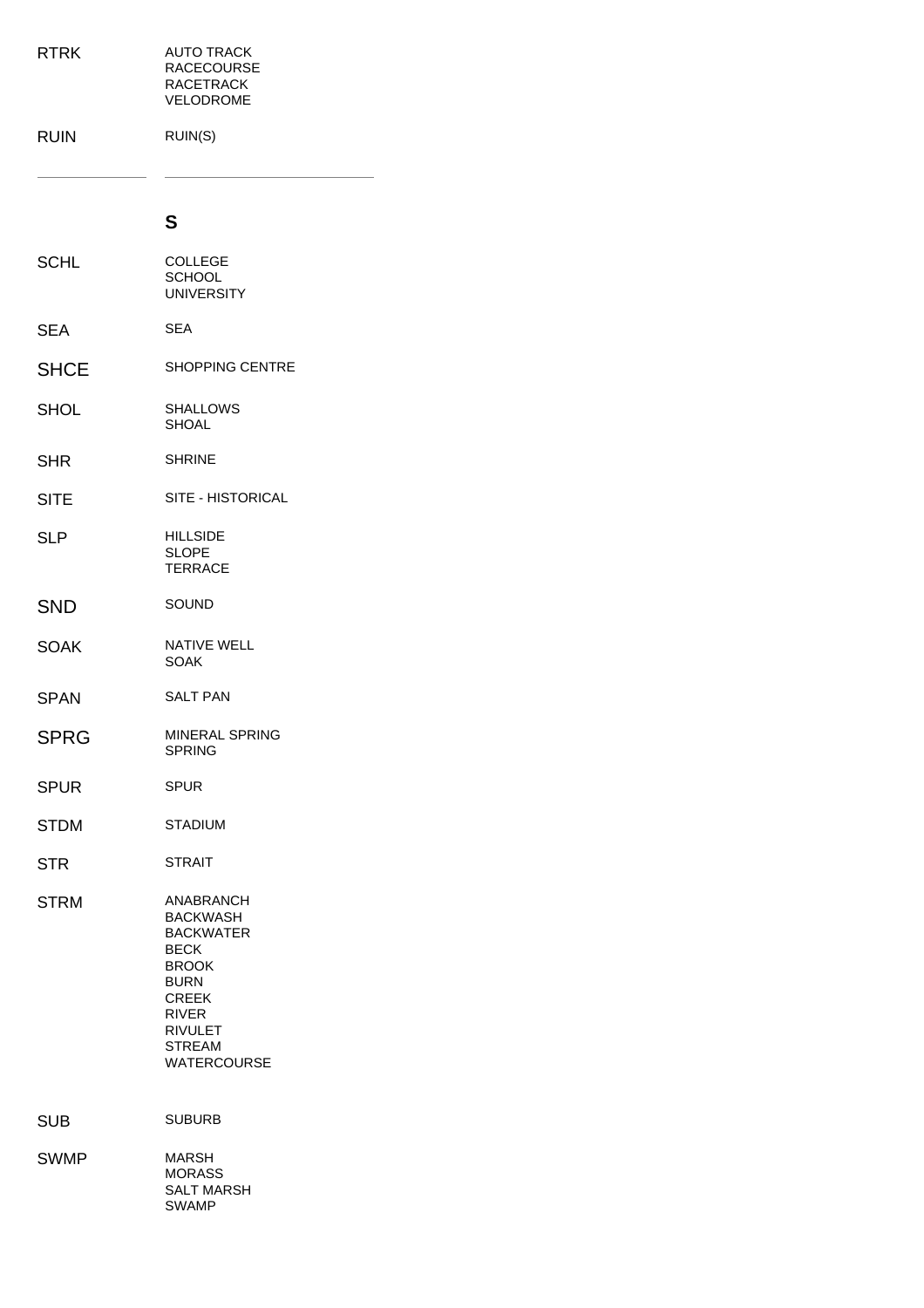# **T**

<span id="page-50-0"></span>

| <b>TANK</b> | <b>TANK</b>                                                                     |
|-------------|---------------------------------------------------------------------------------|
| <b>TOWR</b> | <b>LOOKOUT TOWER</b><br><b>RADIO TOWER</b><br><b>TELEVISION TOWER</b>           |
| <b>TPEX</b> | <b>TELEPHONE EXCHANGE</b>                                                       |
| TRIG        | <b>BENCH MARK</b><br>CAIRN<br><b>TRIGONOMETRICAL STATION</b>                    |
| <b>TRK</b>  | PATH - Bridle, Walking<br><b>TRACK - Walking</b><br><b>TRAIL</b><br><b>WALK</b> |
| <b>TUNN</b> | <b>TUNNEL</b>                                                                   |
| <b>TVST</b> | <b>TELEVISION STATION</b>                                                       |
|             |                                                                                 |
|             | v                                                                               |
| VAL         | <b>DALE</b><br><b>DELL</b><br>VALE<br><b>VALLEY</b>                             |
| <b>VDUC</b> | <b>VIADUCT</b>                                                                  |
|             |                                                                                 |

#### **W**

<span id="page-50-2"></span><span id="page-50-1"></span>

| WEIR        | <b>WEIR</b>                                                                                        |
|-------------|----------------------------------------------------------------------------------------------------|
| WELL        | <b>ARTESIAN WELL</b><br>WELL                                                                       |
| WOOD        | <b>BRUSHWOOD</b><br><b>COPSE</b><br><b>GLADE</b><br><b>GROVE</b><br><b>SCRUB</b><br><b>THICKET</b> |
| WTRF        | <b>CASCADE</b><br>CATARACT<br><b>FALLS</b><br>RAPIDS<br><b>WATFRFALL</b>                           |
| WTR         | <b>WATER TOWER</b>                                                                                 |
| <b>WTRH</b> | <b>HOLE</b><br><b>WATERHOLE</b>                                                                    |